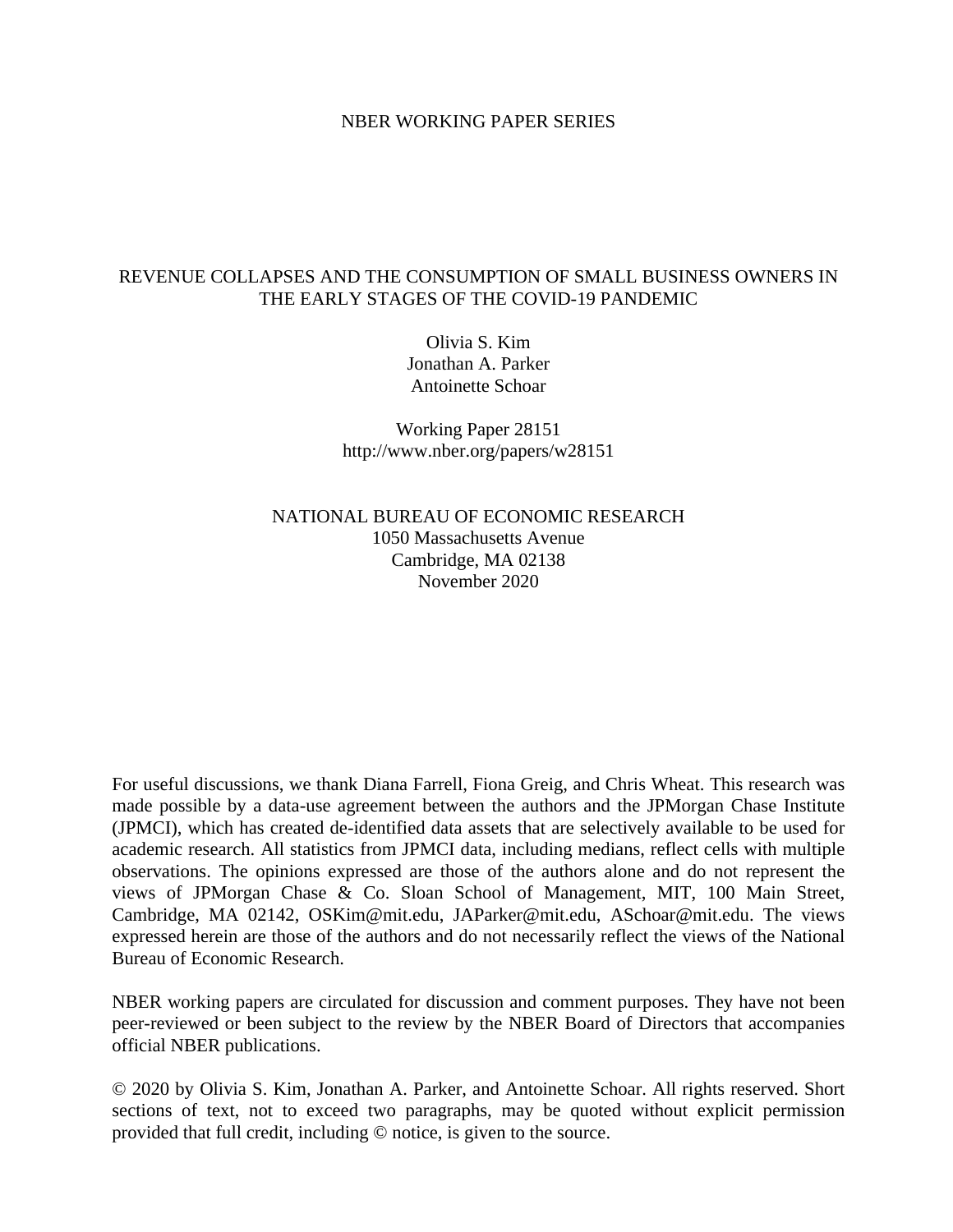Revenue Collapses and the Consumption of Small Business Owners in the Early Stages of the COVID-19 Pandemic Olivia S. Kim, Jonathan A. Parker, and Antoinette Schoar NBER Working Paper No. 28151 November 2020 JEL No. D12,D15,D25,E2,E63,E65,G32,G5

## **ABSTRACT**

Using detailed transaction-level data from financial accounts, this paper shows that the revenues of small businesses and the consumption spending of their owners both decline by roughly 40% following the declaration of the national emergency in March 2020. However, through May 2020, the vast majority of this average decline in revenues is due to national factors rather than to variation in local infection rates or policies. Further, there is only a modest propensity for business owners to cut consumption in response to their individual business losses: Comparing owners in the same county but whose businesses operate in industries differentially impacted by local infections and state-level policies, we show that each dollar of revenue loss leads to a 1.6 cent decline in the consumption of the owner at this early stage of the pandemic. This limited passthrough appears to be explained by three factors: (1) the liquidity of households and businesses entering the crisis – consumption is twice as responsive for small business owners who operate with low liquidity; (2) emergency Federal programs – median account balances in both business and checking accounts decline in March but rebound in April and May when the transfer programs begin; (3) pandemic induced declines in the ability to spend on consumption – spending on travel, restaurants or personal services dropped dramatically.

Olivia S. Kim MIT Sloan School of Management 100 Main Street, E62-680 Cambridge, MA USA oskim@mit.edu

Antoinette Schoar MIT Sloan School of Management 100 Main Street, E62-638 Cambridge, MA 02142 and NBER aschoar@mit.edu

Jonathan A. Parker MIT Sloan School of Management 100 Main Street, E62-642 Cambridge, MA 02142-1347 and NBER JAParker@MIT.edu

A data appendix is available at http://www.nber.org/data-appendix/w28151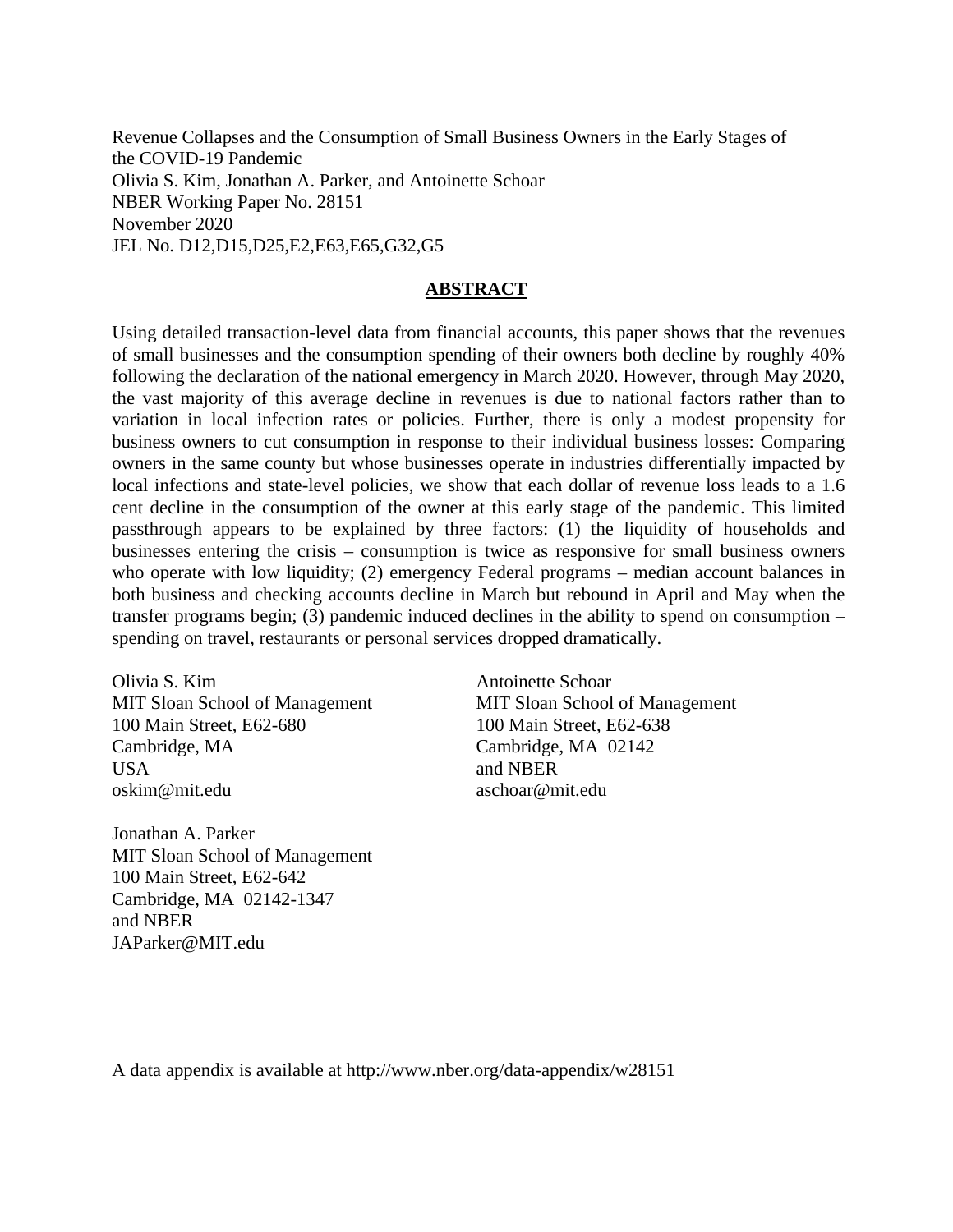The small business sector plays an important role for the economy as a whole, typically accounting for two-thirds of net job growth and 44 percent of U.S. economic activity [\(SBA,](#page-35-0) [2019\)](#page-35-0). The Covid-19 pandemic has brought unprecedented challenges for small businesses and their owners due to the collapse in demand, supply chain disruptions, and production slowdowns associated with unsafe work environments. Small businesses typically contract earlier and more severely than large firms when the economy slows down [\(Davis et al.,](#page-34-0) [1996\)](#page-34-0), partly because they operate with lower overhead and fixed costs. Not only does this seem to be true in this pandemic downturn, but the owners of small businesses may bear the brunt of these contractions. While there is little research measuring the exposure of small businesses owners to their firms' performance, small business owners are not well diversified. They typically hold much of their wealth in their own businesses and depend on their businesses for their labor incomes (81 percent of small businesses are nonemployer businesses, [FRBNY,](#page-35-1) [2019\)](#page-35-1). Thus, a significant concern in the pandemic, reflected in the Coronavirus Aid, Relief, and Economic Security Act (CARES) Act of 2020, is the damage to the small business sector and the standard of living of its owners.

Using de-identified data on the checking and credit-card accounts of small businesses and households from JP Morgan Chase (JPMC) bank account records, we document how the revenues of small businesses and the consumption of their owners has been impacted by local infection rates and policy responses during the early stages of the pandemic. We use transaction-level information to construct a weekly panel dataset on the revenues, expenses, and profits of small businesses linked with the consumption of their owners from January 2019 to the end of May 2020. Unlike other datasets covering small businesses, our sample of businesses has significant coverage of non-employer businesses.

We first document that the COVID-19 pandemic had an enormous impact on small businesses and their owners in March, April and May 2020. Average revenues decline by more than forty percent in the weeks following the declaration of the national emergency (March 13, 2020), and show little to no evidence of recovery over the next few weeks. Consumption spending of small business owners declines by a similar amount – more than forty percent on average – but then partially rebounds two months into the pandemic. This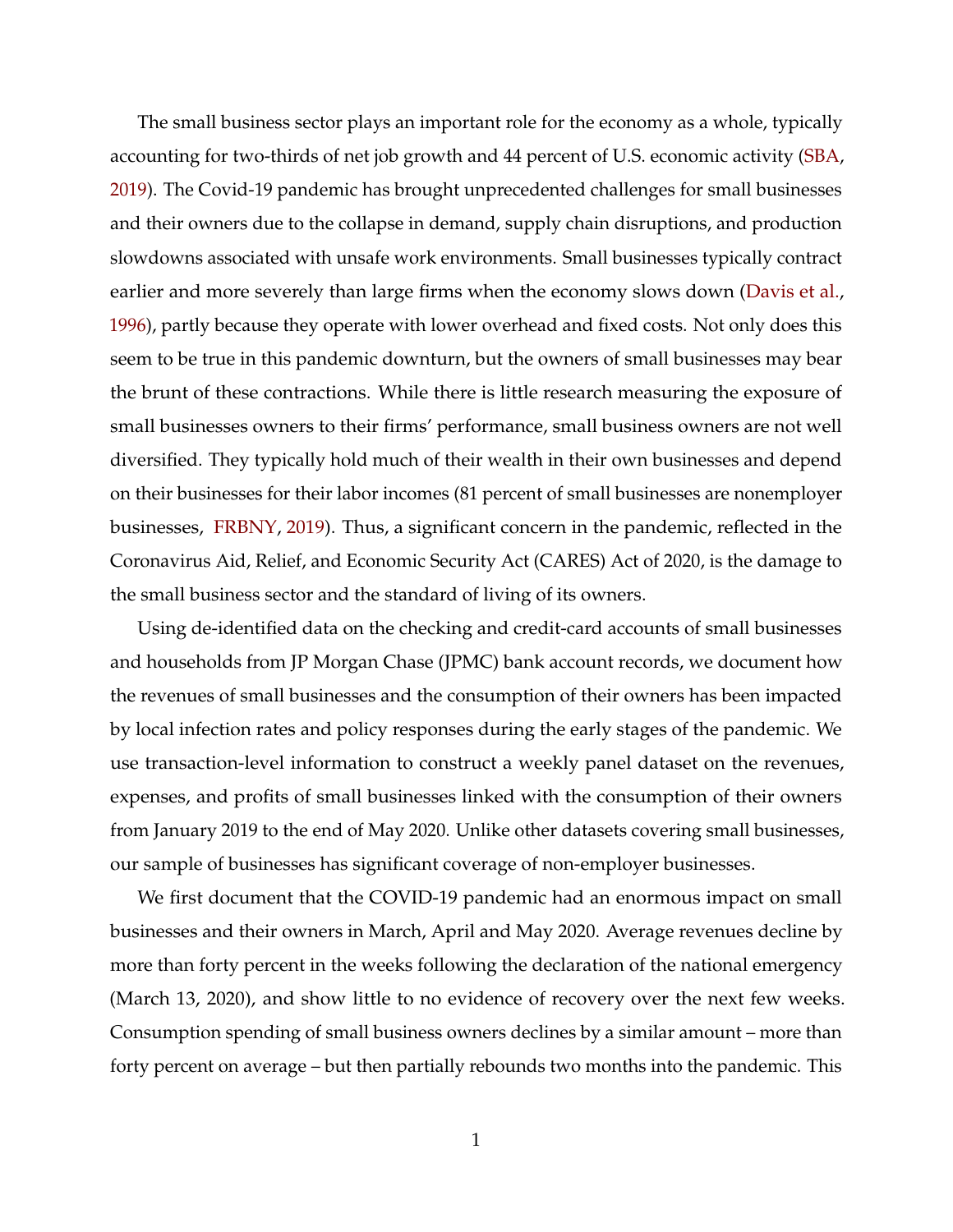decline in revenues is in line with prior studies that also document a dramatic decline in small business employment [\(Bartik et al.,](#page-34-1) [2020;](#page-34-1) [Chetty et al.,](#page-34-2) [2020\)](#page-34-2) and finances [\(Farrell](#page-35-2) [et al.,](#page-35-2) [2020b\)](#page-35-2) during this early phase of the pandemic. Average expenses track revenues closely, suggesting that businesses downsized immediately in response to a sudden drop in revenues. We also find substantial exit of small businesses in February and March (just over 2.5% of businesses per month), but a lower rate of exit in April and May (just over 1%). The highest incidence of business closures occurs for full-service restaurants, residential remodeling, beauty salons, and trucking.

The large declines in both business performance and owner consumption over the few weeks following the national emergency are similar across businesses of different size, maintaining different levels of liquidity ex ante, and for employer versus non-employer businesses. But we find that the average declines in revenues are much larger for businesses in non-essential industries (roughly 50%) than for those in essential industries (roughly  $30\%$ ).<sup>[1](#page-3-0)</sup> We also find some differences in partial recovery in April and May. The average revenue decline for the smallest businesses start recovering as early as three weeks into the pandemic, whereas the revenue drop for larger small businesses persists until the end of our sample (end of May).<sup>[2](#page-3-1)</sup>

Second we show that the collapse of small business revenues and the consumption of their owners is predominantly explained by nationwide factors, and that only a small part of the collapse is related to county-level variation new infection rates or state-level variation in policies such as shelter in place (SIP) orders. Following the declaration of the national emergency, both new infection rates and state-level policies differ significantly across counties and states and have low correlation with each other. Regressing outcomes onto infection rates and SIP orders and including weekly time fixed effects to control for national factors, we find that local infections and SIP orders have only modest direct effects on small businesses and their owners. Specifically, an increase in new infections by two standard deviations leads to a 1.5 percent decline in business revenues. The introduction

<span id="page-3-0"></span><sup>&</sup>lt;sup>1</sup>Essential business are classified according to the CISA guideline and verified via news searches. There is little difference in exit rates in essential vs. non-essential industries.

<span id="page-3-1"></span><sup>&</sup>lt;sup>2</sup>This finding is consistent with [Bartlett III and Morse](#page-34-3) [\(2020\)](#page-34-3) who find that microbusinesses show greater revenue resiliency relative to bigger small businesses.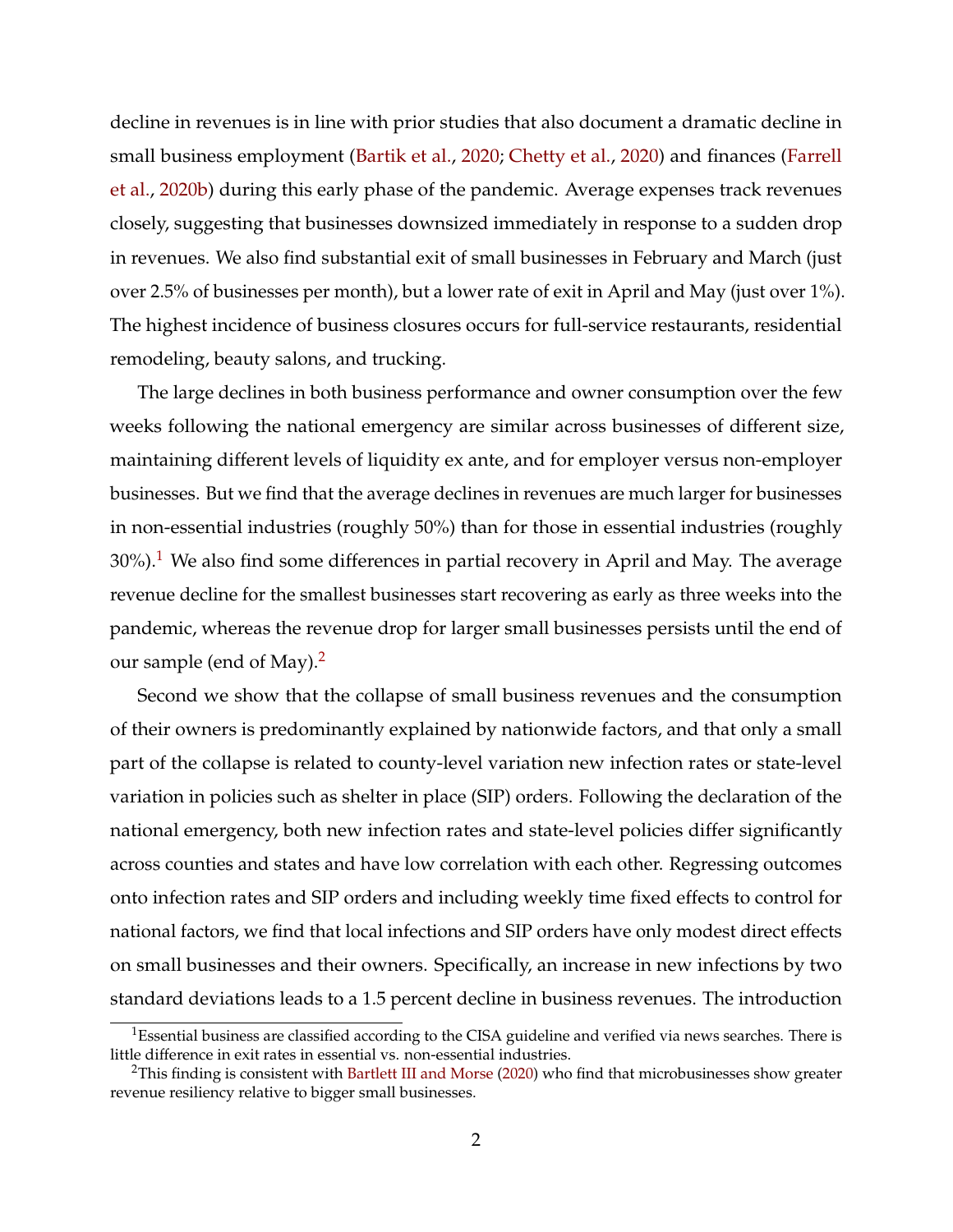of a SIP order leads to a 2.5% incremental decline in business revenues and a 4.4% decline in owner consumption. The sum of these two effects amount to only ten percent of the average observed decline in small business revenues. Thus, most of the decline in both revenues and consumption, while surely caused by the pandemic, is not directly related to either local infection rates or SIP orders.

However, new infection rates have large effects in the few places where they are especially high. At this early stage of the pandemic, the standard deviation of county-level new infection rates is low because only a few counties have significant infection rates. Across the areas with the highest and the lowest infection rates in the same week, local infections lead to a 11 percentage point difference in weekly revenues. These results are not driven by our use of SIP orders as a summary of anti-pandemic policies. Our findings are similar if we instead use the first principal component of a broad set of Non-Pharmaceutical Interventions (NPIs) instead of analyzing just the imposition of SIP orders.<sup>[3](#page-4-0)</sup> Our finding that NPIs had modest effects where they are imposed is consistent with [Correia et al.](#page-34-4) [\(2020\)](#page-34-4), which finds that cities that had stricter NPI policies do not perform worse than those with less stringent policies during the 1918 Flu pandemic, although we find more modest effects of the local disease incidence while that paper finds that the main source of differences in economic disruption was the pandemic itself.

Our final and most novel result is that the decline in a small business's revenues has only had a small direct effect on the consumption spending of its owner in these first couple of months of the pandemic. The challenge in identifying the magnitude of the consumption response to revenue declines is that the pandemic affects household consumption decisions not only through the drop in business revenues but also directly through the local prevalence of the disease and the local restrictions on mobility and consumer-facing businesses. For example, business owners in hard hit areas might see a drop in revenues but also reduce spending endogenously due to the infection risk when leaving the house. For wage-earning households, [Cox et al.](#page-34-5) [\(2020\)](#page-34-5) finds a reduction in

<span id="page-4-0"></span><sup>&</sup>lt;sup>3</sup>Specifically, we construct a composite measure of NPI strictness that reflects a state's NPI strictness relative to other states using a principal component analysis. We find that a one standard deviation increase in NPI strictness reduces business revenues, expenses, and owner's consumption by 2 to 3 percentage points. The magnitude of this effect is similar to that of SIPs.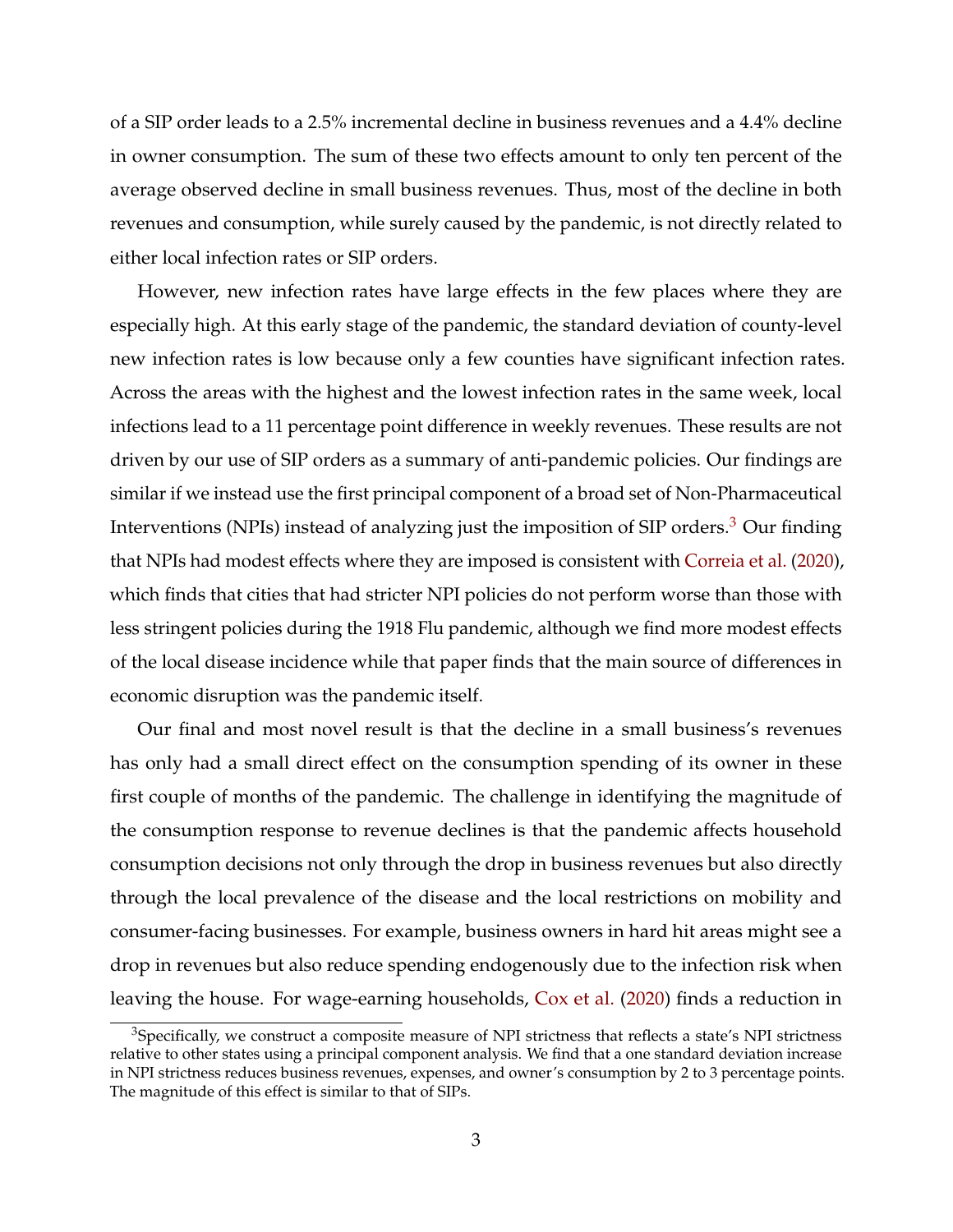spending on average in the initial months of the pandemic across many types of households, indicating that the drop in household spending extended to those whose income was not directly affected by the pandemic.

We estimate the propensity of owners to reduce consumption in response to revenue declines using a two-stage least squares strategy that compares businesses in the the same county and week that experience relatively more and relatively less severe revenue losses in response to local infections and SIP orders because they are in different industries. That is, our identification strategy relies on the idea that the direct effect of local factors on the consumption of business owners is driven by local conditions that affects households independently of their own business revenues. Therefore, we include county x time effects in our regression to control for this endogenous variation in consumption. Further, because consumption and revenues are co-determined for any given business, we use the interactions between 4-digit NAICS industry indicators and local infections and SIP orders to generate revenue changes that are plausibly orthogonal to any remaining endogenous variation in consumption. The changes in revenues for the five least affected industries since the onset of the national emergency ranges from zero to a 20% increase, while the changes in revenues for the five most affected industries are as large as a 90% decline.

Our estimates show that for every dollar decline in business revenues, expenses, or profits, the owner of that business decreases consumption spending by only 1.6 to 4 cents. While this average pass-through effect is relatively modest, during the national emergency it still amounts to a significant impact on household spending due to the large average drop in revenues. The implied dollar effect of the consumption drop driven by business revenue losses is as large as the typical variation in weekly consumption observed prior to the onset of the national emergency. Another way of framing the magnitude of the pass-through effect in dollar terms is to compare average changes in revenues for the least and the most affected sectors. We find that the consumption decline driven by business revenue losses is as large as 15% of the overall consumption drop for the most affected sectors.

There are several potential explanations for the low average pass-through of revenue losses into the consumption of business owners in the early phases of the pandemic. First,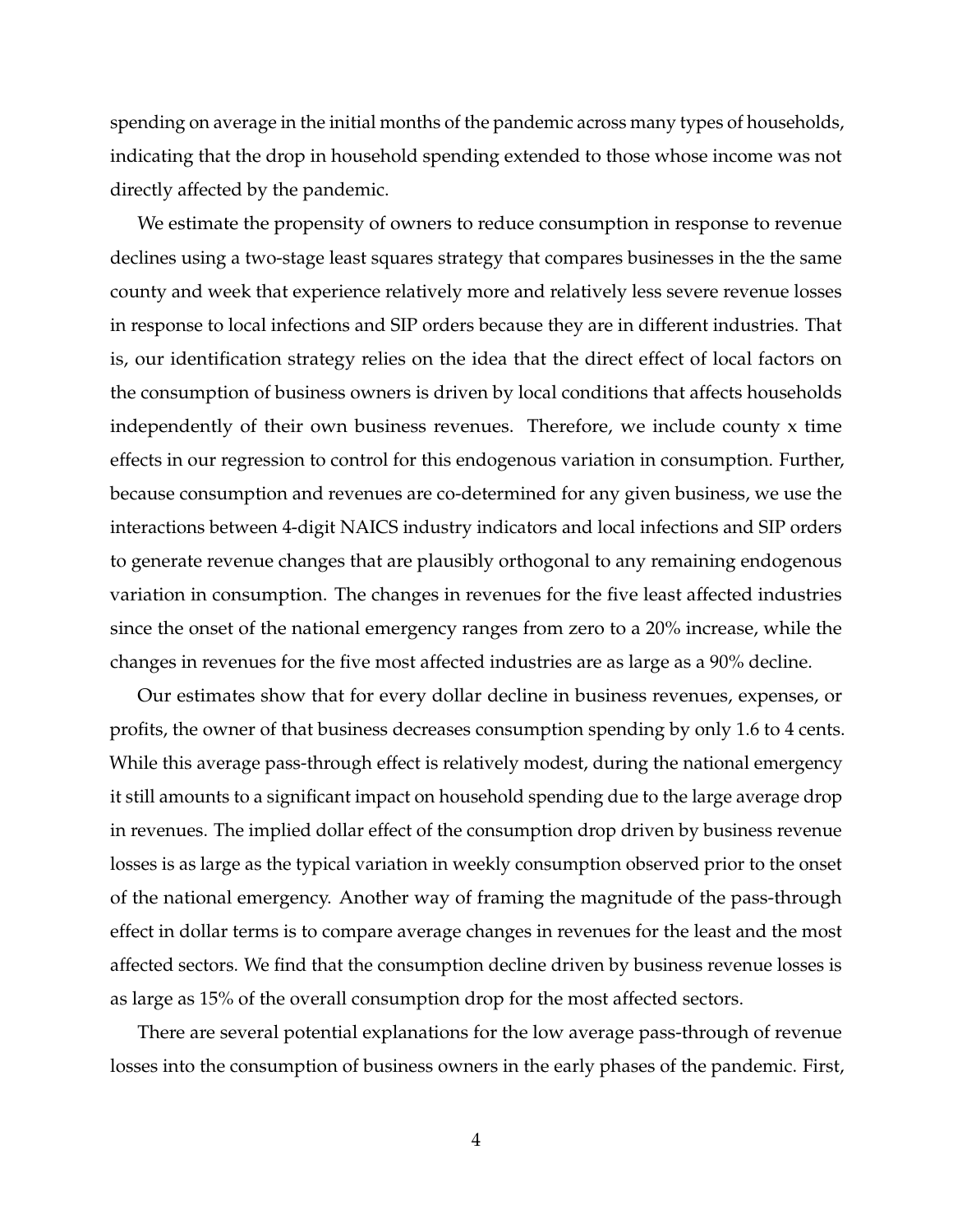it is possible that businesses and households went into the pandemic with enough liquidity, debt capacity, or other sources of household income to buffer some of the initial revenue collapse. Consistent with an important role for ex ante liquidity, we find that the passthrough of revenues to consumption is twice as large for owners of businesses who enter the crisis with low liquidity.

Second, hard hit business owners may stabilize their consumption using the substantial fiscal support provided by the federal government. Consistent with an important role for the CARES Act, average and median balances in both business and personal accounts rise in April and May. The average *personal* account balance of owners of businesses in the most affected industries falls in March but fully recovers in April and rises in May. The average *business* account balance for businesses in the most affected industries drops in March, and again but by less in April, but then partially recovers in May.

Third, the pandemic imposes significant restrictions on everyone's ability to spend, which may make the common, lower level of consumption relatively insensitive to individualbusiness revenue declines. While we have no direct evidence on this channel, we find disproportionate declines in spending on goods and services that are luxuries or that require close personal contact, such as travel, eating out, or personal services.

In sum, in the early stages of the pandemic, the large average (40%) drop in the consumption of small business owners appears to be largely divorced from the specific performance of their individual business and mainly driven by the national crisis. The low direct effects appear to be due to pandemic related restrictions on consumption outside the house, the owners' own preparedness for bad times, and to the governments large fiscal responses in the early stages of the pandemic. The pass-through of business losses into owner's consumption may well rise over time as liquidity and government funds are exhausted and the pandemic continues.

**Related literature** Several recent papers have conducted surveys of small businesses and their owners in the early phases of the pandemic and find mass layoffs, temporary closures, and downsizing of businesses. [Bartik et al.](#page-34-1) [\(2020\)](#page-34-1) finds that 43% of businesses were temporarily closed by the end of March, 2020, and estimates from the U.S. Census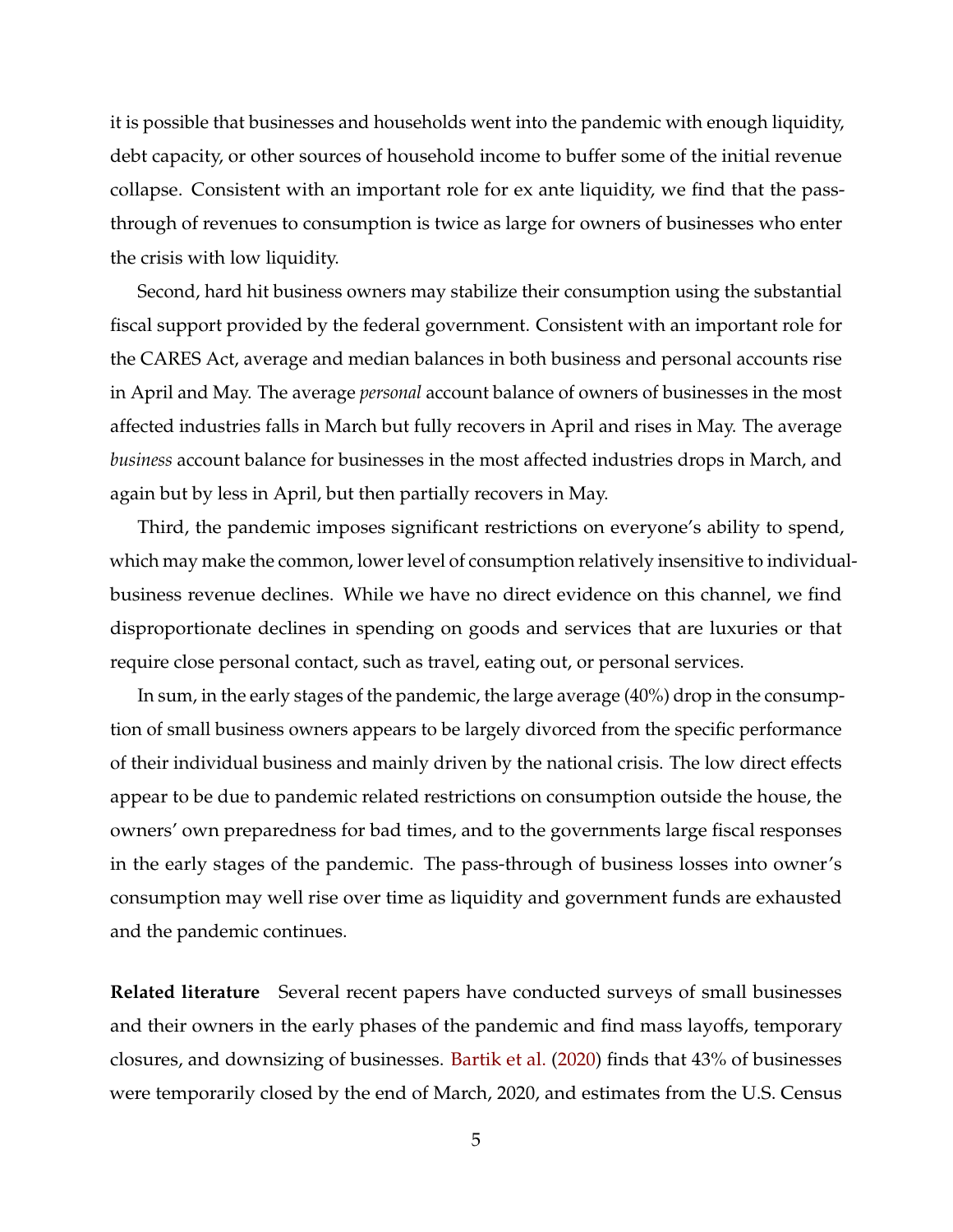Small Business Pulse Survey show that only 25% of firms had enough cash on hand to cover 3 months of operations at the end of May [\(U.S. Census,](#page-35-3) [2020\)](#page-35-3). [Bartlett III and Morse](#page-34-3) [\(2020\)](#page-34-3) finds that larger small businesses experienced 14% higher revenue declines than smaller small businesses, and [Humphries et al.](#page-35-4) [\(2020\)](#page-35-4) reports that 60% of small businesses had laid off at least one worker by the end of April. [Alekseev et al.](#page-34-6) [\(2020\)](#page-34-6) documents that increased household responsibilities, such as taking care of children and self-isolating household members, affected business owners' ability to focus on work during the crisis. Studies that make use of administrative data document a sudden, 12.7% drop in median business cash balances at the onset of the pandemic [\(Farrell et al.,](#page-35-2) [2020b\)](#page-35-2) and substantial heterogeneity in the speed of recovery by owner's race or by income profiles of the neighborhood in which businesses operate, with African-American businesses recovering at a slower rate than White-owned businesses [\(Fairlie,](#page-35-5) [2020\)](#page-35-5) and business located in less affluent areas experiencing smaller revenue losses than those located with more affluent areas [\(Chetty](#page-34-2) [et al.,](#page-34-2) [2020\)](#page-34-2).<sup>[4](#page-7-0)</sup> Our study complements these studies by providing well-identified estimates of the effect of local infections and NPIs on small business revenues and expenses and by quantifying the extent to which disruptions to business revenues impacted the living standards of their owners.

Our work contributes to the consumption literature that estimate the marginal propen-sity to consume out of transitory income shocks.<sup>[5](#page-7-1)</sup> Recent studies that examine household spending dynamics during COVID-19 find that households across all income distribution initially cut spending in the early phases of the pandemic and that spending has rebounded most rapidly for low income households [\(Cox et al.,](#page-34-5) [2020;](#page-34-5) [Baker et al.,](#page-34-7) [2020\)](#page-34-7). Our paper is the first paper to study how the living standards of small business owners are impacted by their own business performance.

<span id="page-7-0"></span><sup>&</sup>lt;sup>4</sup>[Fairlie](#page-35-5) [\(2020\)](#page-35-5) documents that African-American business owners experiencing a drop of 26% in business activity from pre-COVID-19 levels compared to only 11% drop for White business owners by May, 2020. [Farrell et al.](#page-35-6) [\(2020a\)](#page-35-6) similarly finds that cash balances of White-owned restaurants doubled in May compared to only 38% increase for Black-owned restaurants.

<span id="page-7-1"></span><sup>&</sup>lt;sup>5</sup>These studies estimate the extent to which households can smooth transitory variation in income generated by, for example, randomized timing of disbursement of economic stimulus [\(Parker et al.,](#page-35-7) [2013;](#page-35-7) [Broda and Parker,](#page-34-8) [2014\)](#page-34-8), arrival of tax refunds [\(Baugh et al.,](#page-34-9) [2020\)](#page-34-9), household liquidity shock [\(Gross and](#page-35-8) [Souleles,](#page-35-8) [2002\)](#page-35-8), and unemployment insurance [\(Ganong and Noel,](#page-35-9) [2019\)](#page-35-9).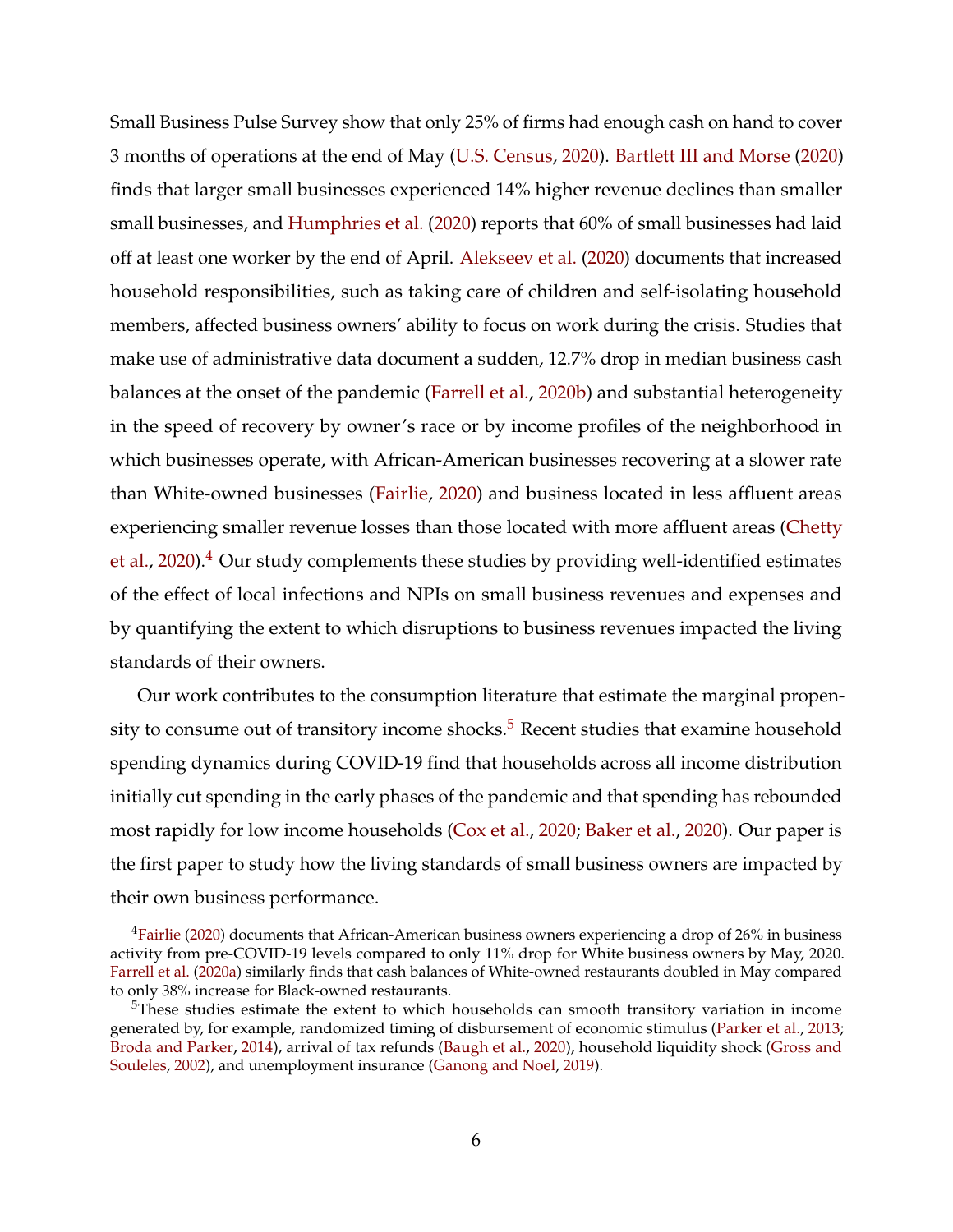The remainder of the paper proceeds as follows. We describe the data used in this study in Section [1,](#page-8-0) including our sample construction procedures and the definition of primary outcomes considered in the study. Section [2](#page-16-0) presents descriptive evidence of how small businesses performed and owners' consumption evolved in the early months of the pandemic. We present our main findings on the effect of infections and NPIs in Section [3.](#page-19-0) In Section [4,](#page-25-0) we describe our estimation strategy for quantifying the causal effect of revenue losses on owners' consumption and present the pass-through estimates. Section [5](#page-31-0) discusses potential explanations behind the modest average pass-through effect of business revenue losses. Section [6](#page-32-0) concludes.

# <span id="page-8-0"></span>**1 Data**

Our analysis makes use of de-identified financial accounts data provided by JPMorgan Chase Institute (JPMCI). We use transaction-level data from both small business accounts and personal accounts to construct a panel dataset on the revenues, expenses, and profits of small businesses linked with the consumption of their owners. Our final dataset provides weekly business outcomes and household consumption for 380,532 businesses and 333,128 business owners between January and May, 2020.

## <span id="page-8-1"></span>**1.1 Samples**

We start by constructing a data set of the universe of small business checking accounts. We define a small business to be a collection of small business checking accounts linked to the same signer of the account.

**The** *all businesses* **sample.** We apply several screening criteria to identify active businesses that primarily use financial accounts provided by JPMC to manage their business finances. First, we exclude businesses that have more than two business checking accounts and those with multiple location or industry assignment. We next apply several account activity filters to ensure that the set of firms we consider are actively operating businesses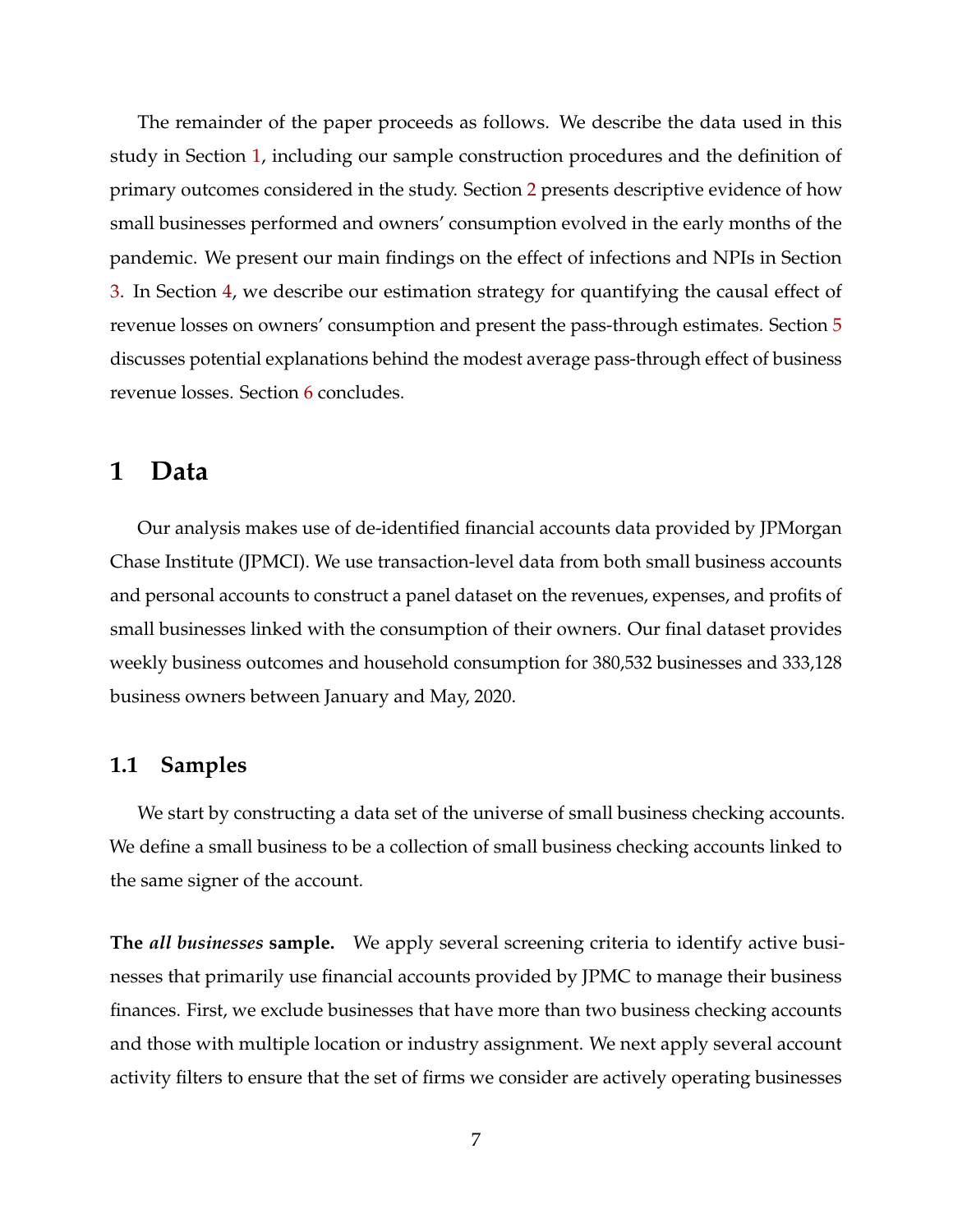prior to the pandemic. We limit the sample to firms with "open" business checking account status for at least twelve consecutive calendar months. We also require that a checking account has at least three transactions per month for at least ten months in 2019 (i.e., our baseline period). Finally, we require a business to have an "open" account status for at least one month in 2020 in order. This reduces our sample of 3.44 million small businesses to 1.8 million businesses with active accounts as of the beginning of 2020. This sample is henceforth referred to as the *all businesses* sample.

**The** *business owners* **sample.** From this all businesses sample, we next create a subsample of accounts for which we can match at least one of the owners of the small business to a personal account at the same large financial institution. We construct a *business owners* sample of paired small-business accounts and personal accounts where each observation represents a small-business matched with the personal accounts of one of its owners. Specifically, we start from the all businesses sample and apply several additional screening criteria to ensure that the set of owner households we consider also use financial services provided by JPMC to manage their personal finance. Specifically, we require that a business owner has an active personal checking account (or accounts) that is "open" for at least twelve consecutive months and has at least 3 transactions during *all* months in 2019. Relative to the business account activity filter that we impose – i.e., at least 3 transactions for 10 months in 2019– we require personal accounts to have activity in all months. This is because business account activity tends to be more volatile due to variation in cash flows, whereas personal accounts are not subject to the same concern. This procedure leads to a sample of 363,428 small business-owner pairs.

**Further subsamples** We categorize observations in the business owners sample by type of businesses along the following dimensions: employer versus non-employer, essential versus non-essential, small versus big, and low versus high liquidity.

A business is categorized as employer if it has payroll expenses for at least 6 months in 2019. In our sample, 15% are employer firms. We next identify essential and nonessential businesses based on their 4-digit North American Industry Classification System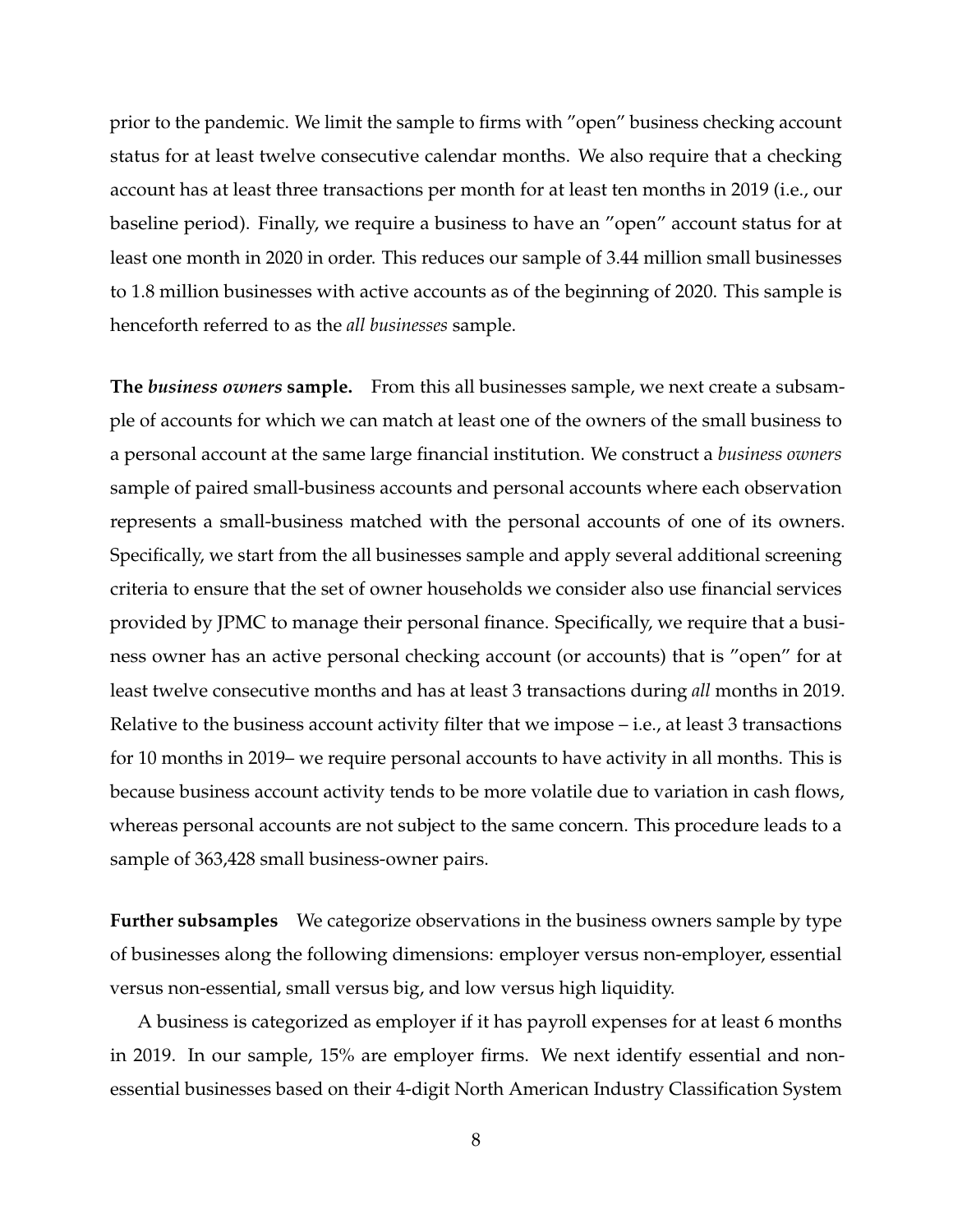(NAICS) sub-sector. Specifically, we categorize businesses that operate in sectors classified as "critical workforce" by the Department of Homeland Security (HLS)'s advisory list as *essential* businesses. We make a few exceptions to this list.<sup>[6](#page-10-0)</sup> Namely, we categorize several sub-sectors in the food and agriculture industry, such as bakeries, caterers, or full-service restaurants, as *non-essential* because they are heavily affected by stay-at-home restrictions even if food and agriculture sectors were considered to be essential and technically not closed. According to this measure, roughly 60% are essential businesses.

We use two measures of firm size. In our descriptive statistics, we define firm size based on its average weekly revenues during 2019. Businesses with average weekly revenue below the first tercile are classified as *smaller*, and those with weekly revenues greater than the third tercile are classified as *larger*. For later estimation (in section [4\)](#page-25-0), we define firm size based on the within-industry distribution of annual revenue in 2019. Since our estimation exploits differential industry exposure to local NPIs and infection rates, using within-industry distribution is a better measure of relative size. Businesses with 2019 revenue below the median for their industry are classified as *small*, and those above the median for their industry are classified as *large*.

Business liquidity is computed as the ratio of average cash balances at the end of each month in 2019 to average monthly expenses in 2019. We then multiply this figure by thirty to express liquidity as the number of days of operating expenses that a business could pay out of its cash balances were its revenues to stop. Businesses are classified based on the within-industry distribution. Businesses in the bottom quarter of the distribution of cash buffer days within its NAICS4 sub-sector are classified as *low liquidity*, those in the top quarter are classified as *high liquidity*.

**Supplemental Data.** We supplement this administrative financial accounts data with county-level infections data from the New York Times [\(New York Times,](#page-35-10) [2020\)](#page-35-10) and statelevel non-pharmaceutical interventions from Keystone Strategy [\(Keystone,](#page-35-11) [2020\)](#page-35-11).

<span id="page-10-0"></span><sup>6</sup>This list is intended to help local officials to make informed decisions, so individual jurisdictions may differ in their own requirements of essential versus non-essential distinctions. It is nonetheless a good proxy for whether a business is considered to be essential at the local level.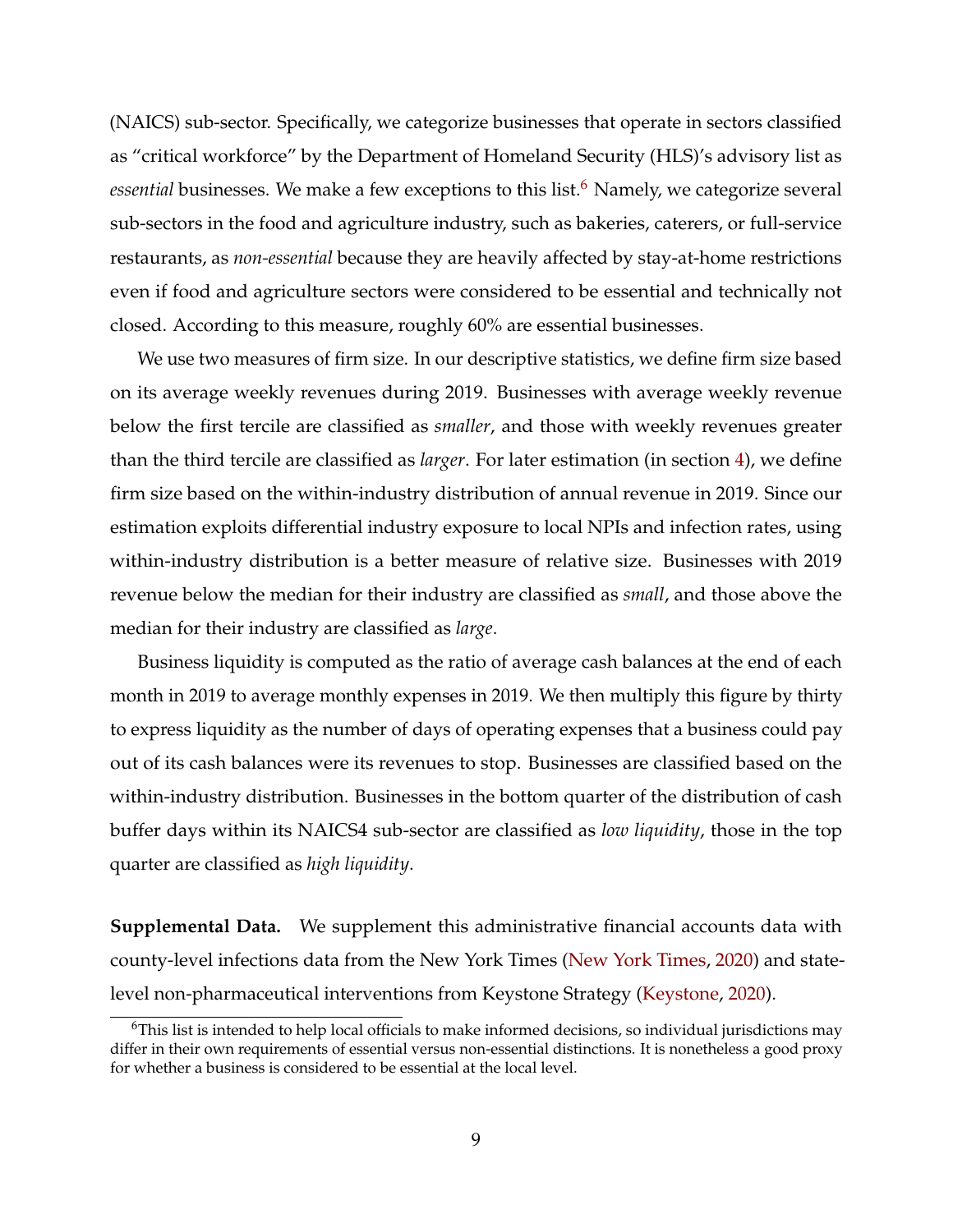## <span id="page-11-1"></span>**1.2 Measurement of Business and Owner Outcomes**

Our main outcomes of interest are weekly business revenues, expenses, and profits, and household consumption.

**Business outcomes of firms** To construct operating revenues for each small business, we first compute total credit transactions (i.e., inflows) into business checking accounts for each firm and week. We next identify financial transactions or non-business income that are unlikely to represent operating revenues received from providing goods and services, and subtract these amounts from total inflows.

*Operating Revenue* = Total Inflows − Financial Inflows − Non-business income (1)

Financial inflows include any inter-personal transfers, fee reversals, or miscellaneous account activities such as SWEEP inflows, or loans from financial institutions. Non-business income includes government transfers, such as unemployment insurance, tax refunds, or veterans benefits, income from gig platforms, or other interest income.

To construct operating expenses, we categorize all debit transactions (i.e., outflows) on business checking, debit card, and credit card accounts for each firm and week.<sup>[7](#page-11-0)</sup>

*Operating Expense* = Fuel + Equipment + Groceries + Materials + Retail +

Retail Durable + Wholesale + Entertainment + Food + Insurance + MiscBizExpense+

 $S$ ervices + Travel + Payroll + Tax + Debt Payment + Utilities +

$$
Cash With drawnal + Check + Uncategorical
$$
 (2)

Spending categories are identified using a combination of transaction tags provided by JPMCI, such as the Merchant Category Code (for spending on cards), identity of a transaction counterparty, or the channel of payment. We are able to classify detailed categories of business expenses, but not of operating revenues because counterparty identity for credit

<span id="page-11-0"></span><sup>&</sup>lt;sup>7</sup>Deposit account transactions refer to non-debit checking account transactions, while debit transactions refer to those using debit cards.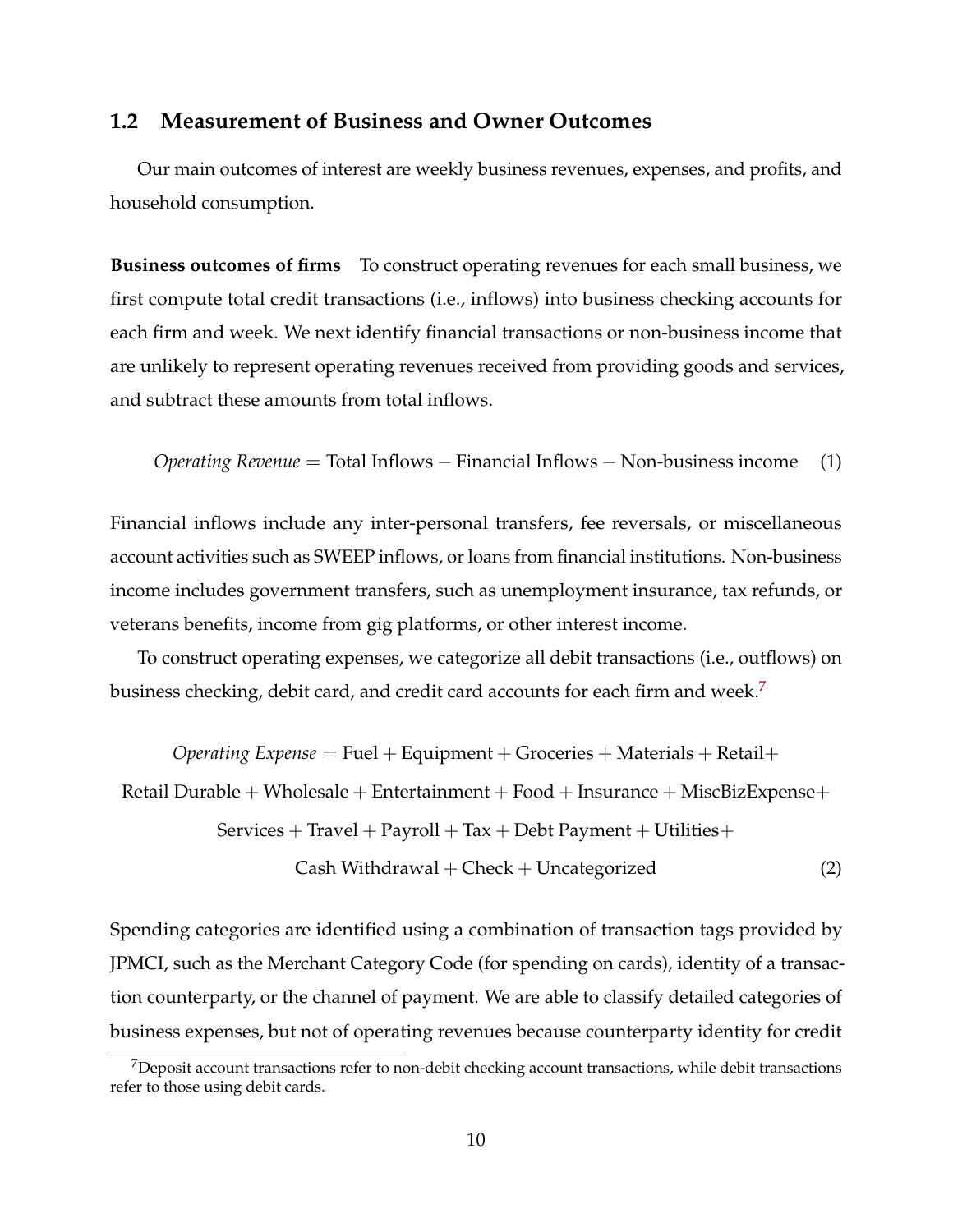transactions is often redacted to preserve anonymity of the business.

We code both operating revenues and expenses as continuing zeros following account closures. This approach eliminates a possible survivorship bias that could spuriously make business outcomes appear better due to dropping exiting firms that perform the worst through the pandemic.

We define *Profit* as the difference between revenues and expenses, and *Profit Margin* as profit divided by average operating revenue in 2019.

Finally, we code *Exit* as a binary variable that equals one if the small business closes or has closed its accounts, and equals zero otherwise. If a business has two deposit accounts, both accounts must be closed to be coded as having exited. This method of measuring exit likely underestimates true exit rates, and exit may be measured with delay because firms may be inactive for some time before closing an account. Since we do not consider this dormancy period as exit, the effects that we estimate on exit are likely to be conservative estimates for true exit through May 2020.

**Household consumption of owners** We construct business owner households' consumption by categorizing all debit transactions on the owners' personal deposit accounts, debit card, and credit card accounts:

 $Consumption = \text{Fuel} + \text{Groceries} + \text{Pharmacy} + \text{Retail} + \text{Retail}$  Durable+ Auto Repair + Insurance + Medical + Entertainment + FoodAway + Personal Svcs+ Professional Svcs + Other Svcs + Travel + Rent +  $Gov't + Utilities +$  $Cash Withdrawal + Check + Uncategorical$  (3)

For credit card spending, we follow [Ganong and Noel](#page-35-9) [\(2019\)](#page-35-9), and measure spending as of the time when the goods and services are purchased, rather than when the card bill is paid. In addition to household consumption, we categorize and track household debt payments as they are major household expenses. We supplement business and household outcomes with demographic information of businesses and their owners, such as owner's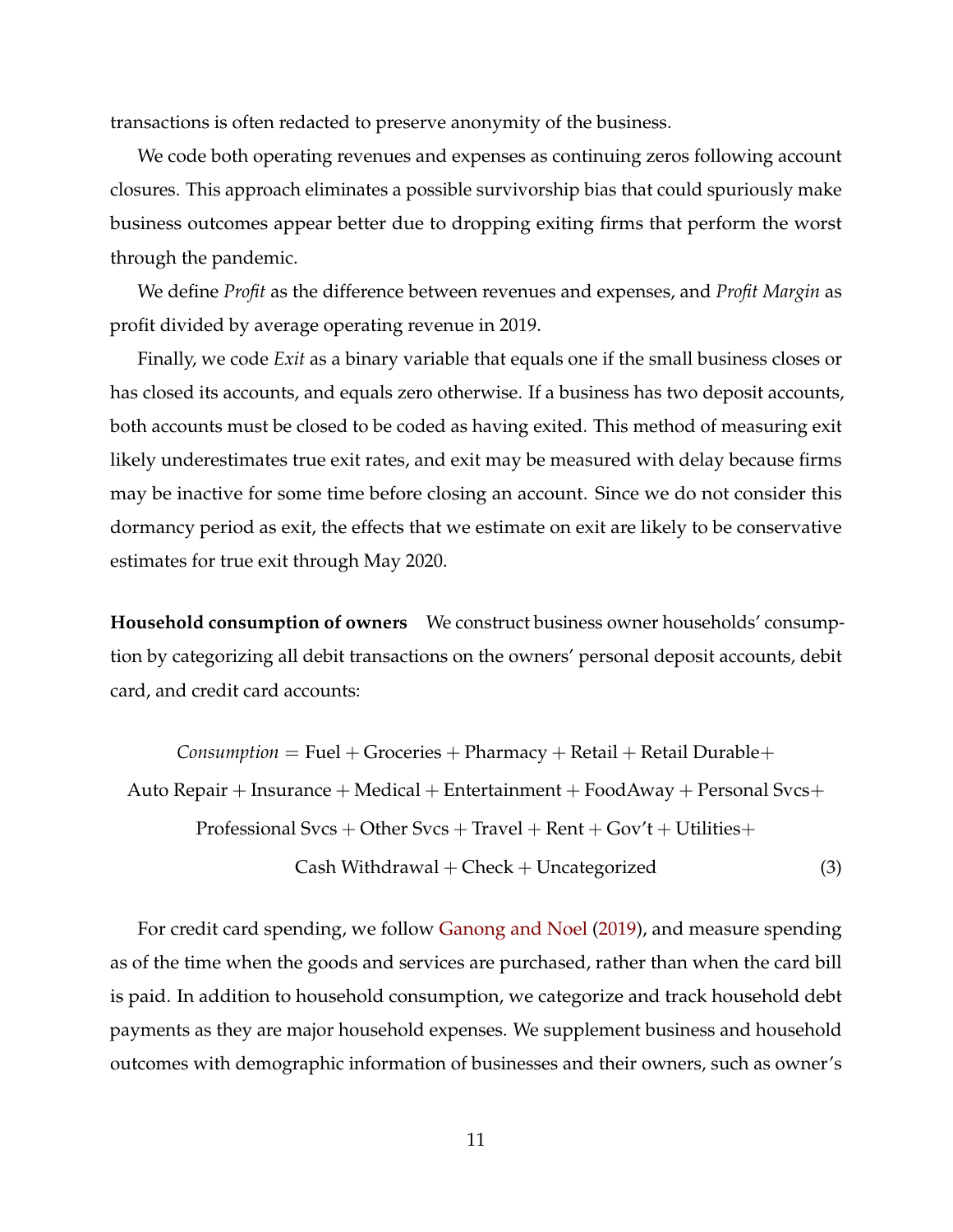gender and age, business industry, incorporation type, and location.

Relative to other account-level analyses, one advantage of our use of linked smallbusiness and personal accounts is that we observe some business expenses in personal account and some personal expenses in business accounts and can re-classify them. That is, there are instances where it appears that the business owner uses their business accounts for transactions that are clearly for personal use (e.g., child care, medical expenses, hair salon, etc). We exclude these transactions from operating expenses and re-categorize them as household spending. Similarly, when we observe business spending (e.g., payroll, business insurance, etc) from personal accounts, we re-categorize them as operating expense.

One disadvantage of account level data in general is that we cannot capture business activities or household spending patterns if a business or household has financial accounts with other financial services company. However, given that the sample of households we study have both of their business and personal checking accounts provided by JPMC to manage their finances, combined with our activity filters, we believe that the account activity that we can track in our data capture the majority, if not all, of their business and personal finances.

**Scaled outcome variables** To compare businesses of different sizes, we normalize our outcome variables (except profits) using two alternative scaling factors. The first scaling factor is the weekly average of the outcome in 2019. We denote variables scaled with this factor by the superscript *avg* (for 2019 average). So for business or owner *i* in week *t* we have:

$$
Y_{i,t}^{avg} = \frac{Y_{i,t}}{\overline{Y}_{i,2019}}
$$
 (4)

where  $\overline{Y}_{i,2019} = \frac{1}{52} \sum_{s \in 2019} Y_{i,s}$  and  $Y_{i,s}$  represents operating revenue, operating expenses, or consumption. This first normalization has the advantage of adjusting by a constant factor for each firm-household pair and so measuring changes in outcome relative to a constant baseline.

The second scaling factor is the centered 9-week average of the same outcome a year ago.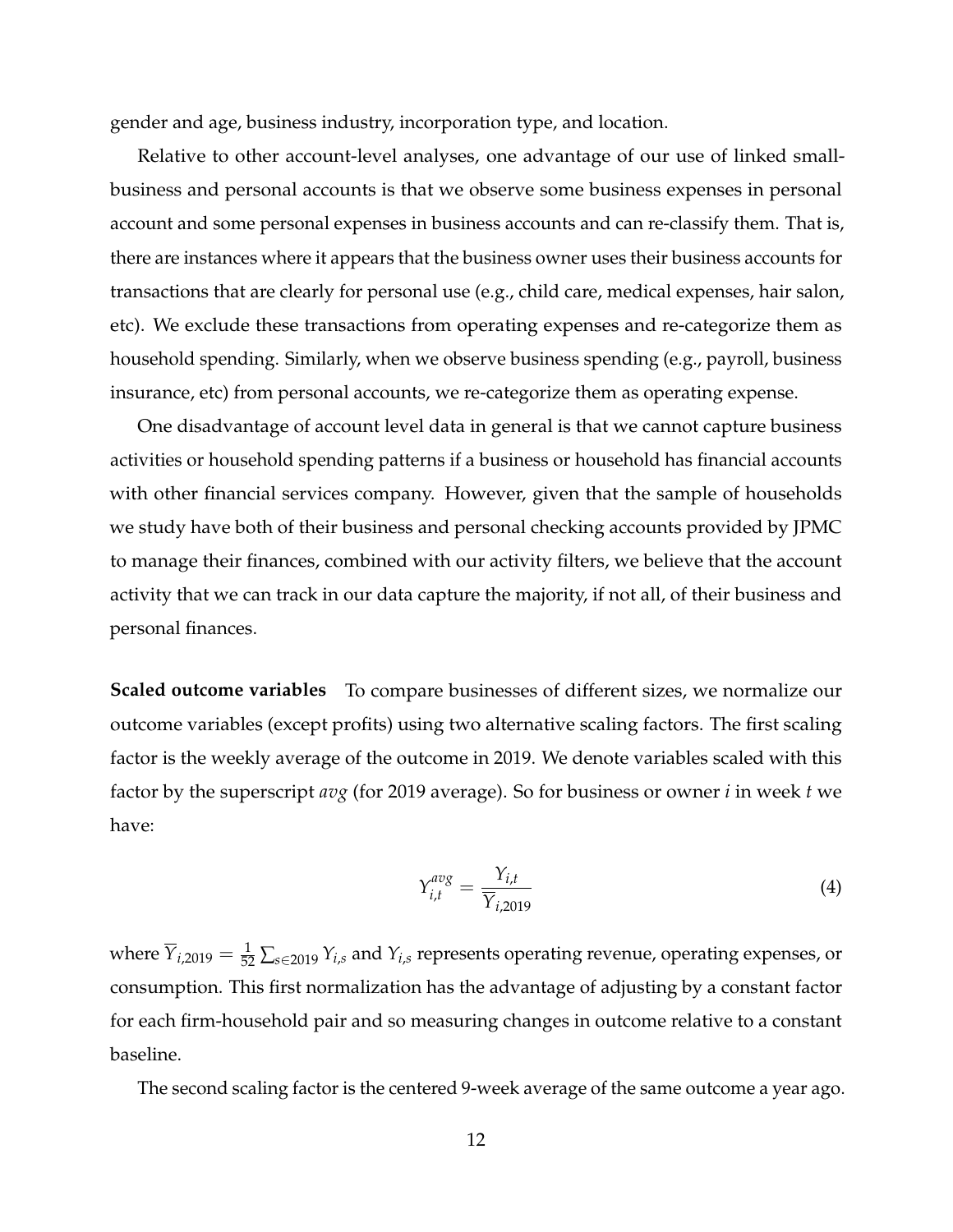We denote variables scale with this factor by the superscript *sa* (for seasonal adjustment), as in

$$
Y_{i,t}^{sa} = \frac{Y_{i,t}}{\overline{Y}_{i,(t-56,t-48)}}
$$
(5)

where  $\overline{Y}_{i,(t-56,t-48)}=\frac{1}{9}\sum_{s=t-56}^{s=t-48}Y_{i,s}.$  The second normalization factor has the advantage of adjusting for seasonal fluctuations, so that one is comparing the firm-household outcome to a similar period in the previous year. We take the 9-week average so that the scale factor does not add volatility to the outcome variable from the weekly volatility during 2019.

Unlike revenues, expenses, or consumption which is each scaled by its own weekly average in 2019, we transform profits (i.e., *Revenuei*,*<sup>t</sup>* − *Expensei*,*<sup>t</sup>* ) into a profit margin measure, or percentage of sales turned into profits, by normalizing profits by weekly average or centered-9 week average of operating revenue a year ago. All of the scaled and unscaled outcome variables are winsorized at the 2*nd* and 98*th* percentile.

# **1.3 Descriptive Statistics**

Businesses in the business owners sample are smaller – both on average and across the distribution – relative to those in the all businesses sample, as shown in Panels A (all businesses sample) and F (business owners sample) of Table [1.](#page-36-0) Panels B through E show the distributions of revenues, expenses, and profits for subsamples of the all businesses sample. Average revenues and expenses track each other closely for all types of businesses with the exception of smaller small businesses (Panel D), which has higher average weekly expenses than revenues. Employer businesses (Panel C) tend to be larger and are similar in size to large small businesses (those in the top tercile of weekly revenues in 2019, Panel E). Across all business types, a median firm does not break even (median profits are negative), and median weekly expenses exceed median weekly revenues by 70. Our measure of weekly consumption represents about 20% of business revenues and expenses (Table [1](#page-36-0) Panel F).

At the bottom of Table [1,](#page-36-0) we show that businesses in the all businesses sample are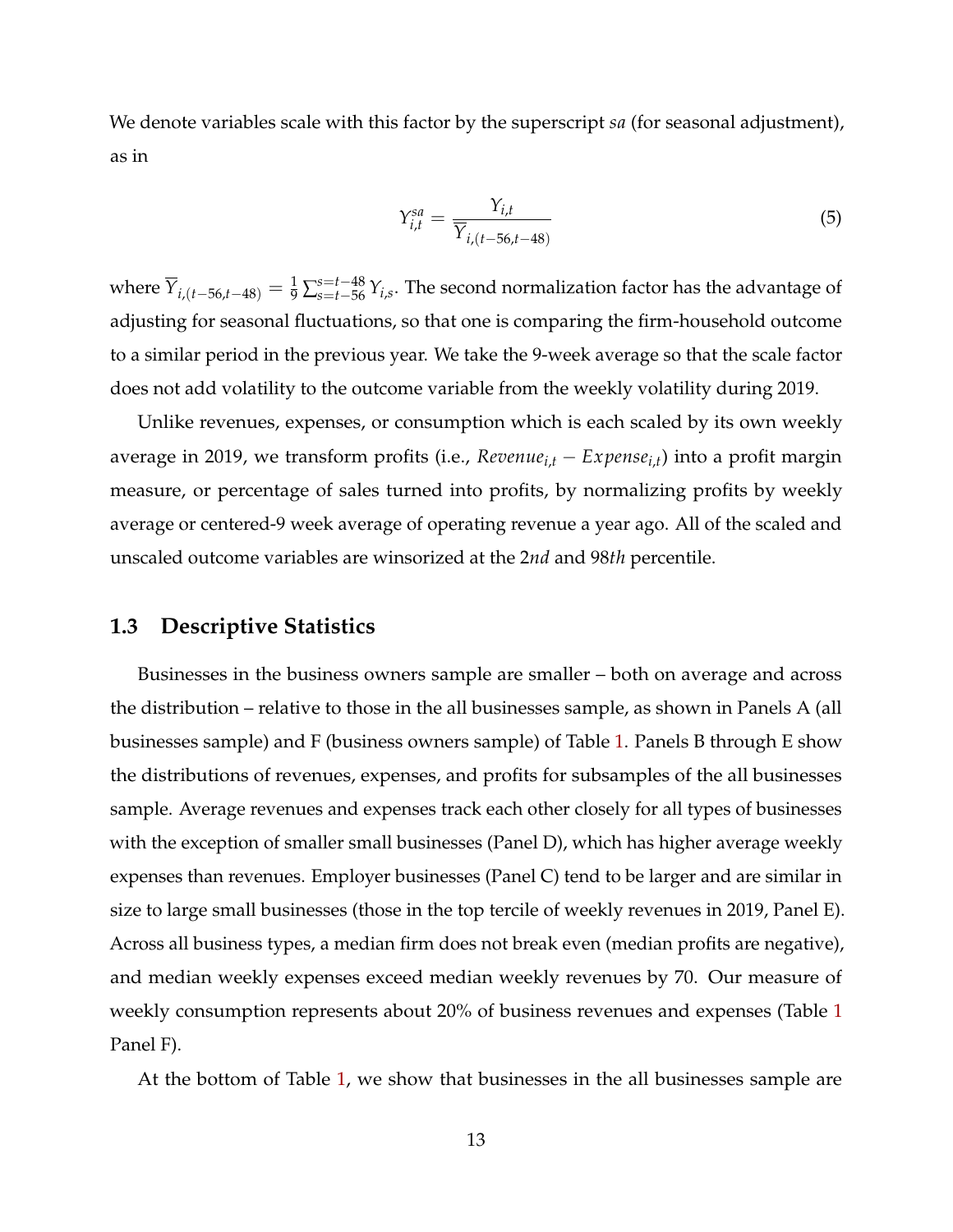concentrated in 5 industries, in which more than half of all businesses in the sample operate. A large share of businesses (more than 70%) are pass-through entities, and less than 30% of all businesses are known to be female-owned.

How do the characteristics of the small businesses that use our financial institution compare to the national distribution? Table [2](#page-37-0) compares our data to external benchmarks. Roughly 85% of businesses sampled in our data are nonemployer businesses, similar to 81% in the U.S. overall. Thus, a key advantage of our data is better coverage of nonemployer businesses realtive to traditional data sources [\(Alekseev et al.,](#page-34-6) [2020\)](#page-34-6). However, relative to the benchmark, our sample under-represents businesses that existed for more than 10 years and over-represents businesses that operate in professional services, real estate, and transportation sectors. Among nonemployer businesses, our sample of firms tend to be bigger in terms of annual receipts relative to the nationwide distribution.

## <span id="page-15-0"></span>**1.4 Measurement of Infections and NPIs**

To estimate the effect of local disease prevalence on business performance and owner's consumption, we obtain measures of new infections from [New York Times](#page-35-10) [\(2020\)](#page-35-10). We aggregate new cases in every county from the daily to the weekly level, and divide by ex ante population to obtain the weekly rate of new infections per 1, 000 residents at the county level:

$$
D_{c(i),t} = \frac{\text{New Cases}_{c,t}}{\text{Population}_c} \times 1000\tag{6}
$$

where *c* indexes counties and *c*(*i*) denotes the county in which business *i* is located. For studying exit rates, we cumulate this variable across weeks:  $D_{c(i),t}^{Cum} = \sum_{s=0}^{t} D_{c(i),t}.$  It is important to note that the infection rates that we use in this study do not accurately measure the true infection rates due to limited testing capability and efforts as well as other factors. However, the rates that we use reflect the available public information about the prevalence of the disease, and so these measures are more appropriate than would be the true rates for measuring the effect of local infection rates on business outcomes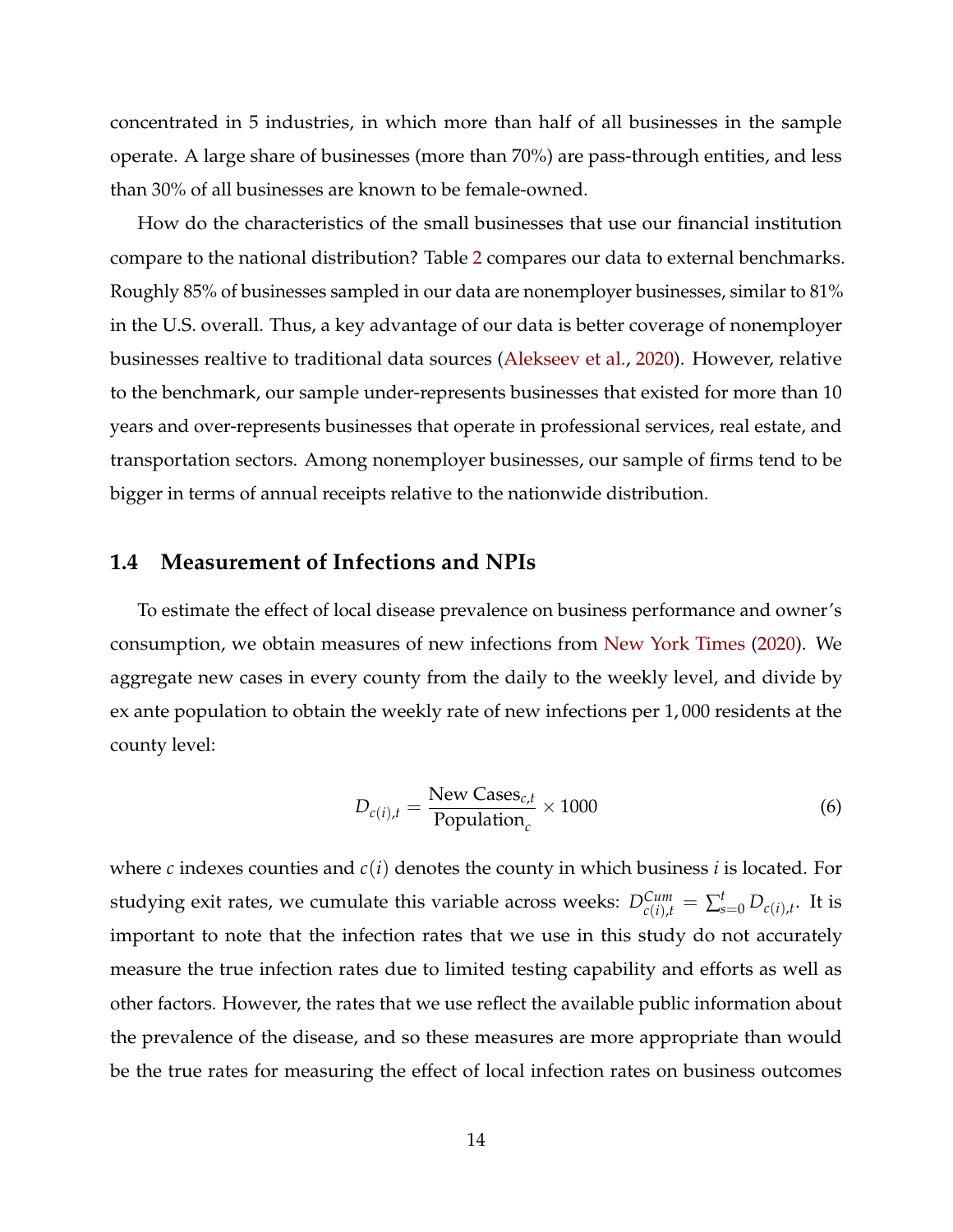and owners' consumption. However, the effects we measure are obviously the effects of reported rather than actual infection rates. We obtain measures of NPI policies at the state level from [Keystone](#page-35-11) [\(2020\)](#page-35-11).

# <span id="page-16-0"></span>**2 Average business and owner outcomes**

This section shows that the performance of small businesses performed and the consumption of their owners declined dramatically in the early months of the pandemic. Following this analysis, Section [3](#page-19-0) studies the relative roles of national vs. local infection rates and state-level policies in these severe declines. Section [4](#page-25-0) then measures the extent to which owners' living standards are affected by their own business' revenue losses and how this differs across businesses.

Consistent with other studies, our data show sharp declines in all measures of economic activity following declaration of the COVID-19 national emergency (March 13, 2020). Figure [1](#page-43-0) displays the average weekly dollar amounts (not scaled) of business revenue, expense, profit, and owner's consumption for our business owners sample. Figure [2](#page-44-0) plots the average percent change in seasonally adjusted outcomes (our second scaling factor) for this same sample, relative to the average during the two months before the national emergency. Revenues, expenses, and consumption drop by more than 40% two weeks into the national emergency and remain low for six weeks until the end of May when they partly rebound. Business expenses track revenues closely, indicating that businesses on average downsized their operations. Profits fall steadily over the period by about \$200 per week relative to their pre-pandemic average and by about 10% of revenues relative to their pre-pandemic average. Finally, the consumption of small business owners declines along with business revenues. Thehe two series track each other in the weeks that follow; when business revenue increases, owner consumption increases.While the set of businesses in the business owners sample tend to be smaller than those in our all businesses sample, we find that the experiences in the two samples are very similar. Appendix Figures A.1 and A.2 repeat Figures [1](#page-43-0) and [2](#page-44-0) for a random subset of all businesses and shows a very similar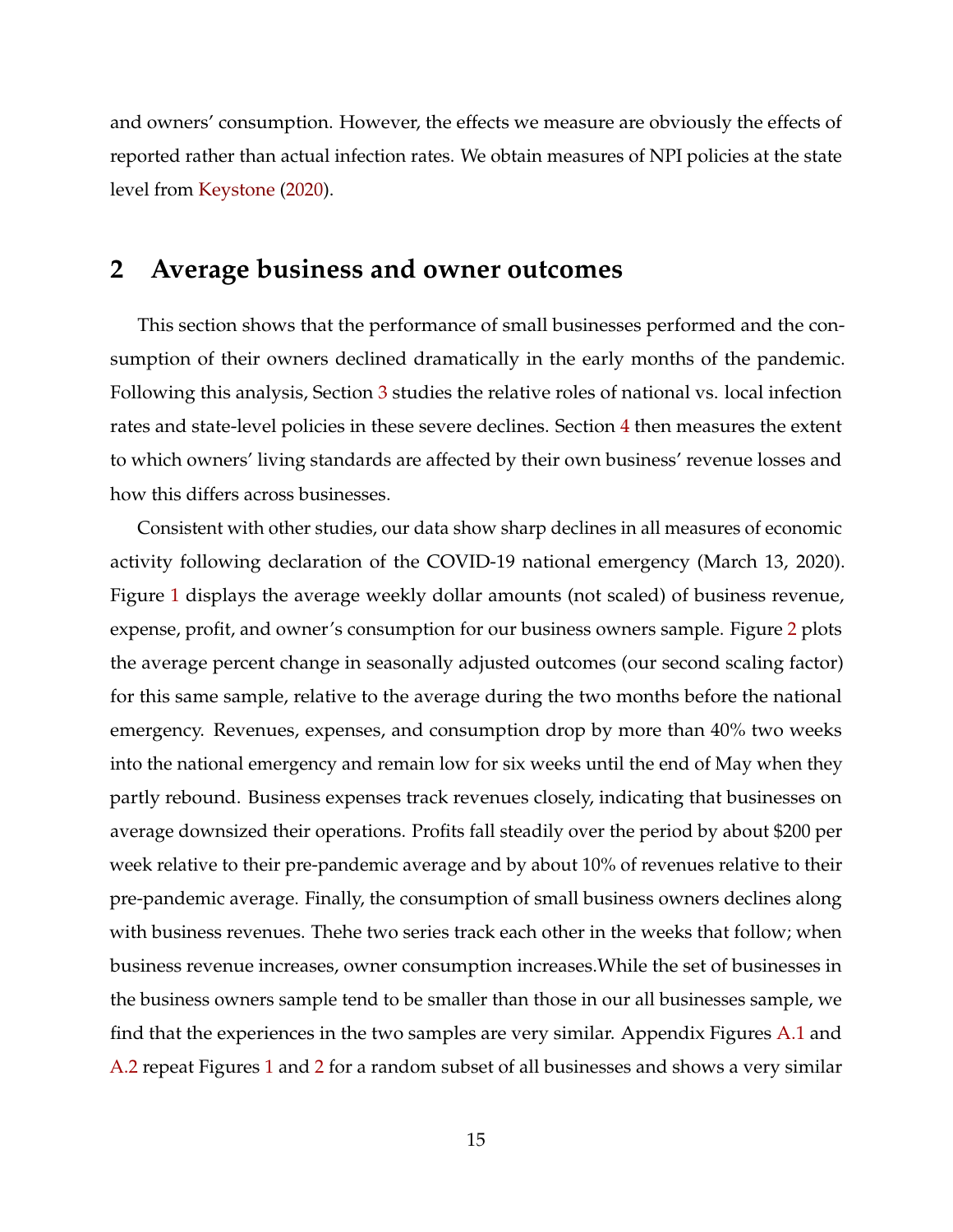pattern to that of our business owners sample and very similar magnitudes in percent.

Figure [3](#page-45-0) shows average changes in business revenues for different types of small businesses. Panel A shows that essential businesses experienced a  $35 - 40\%$  decline in revenues two weeks into a national emergency while non-essential businesses see a much larger decline of closer to 60%. This gap is consistent with the fact that non-essential businesses were both more impacted by consumers and workers reacting to the disease and subject to more restrictions on operations by local government orders. This gap in performance between essential and non-essential businesses also remains roughly constant as both types of businesses rebound slightly. Panel B shows that larger small businesses experienced bigger revenue declines relative to smaller small businesses. Differences between employer and nonemployer businesses and between businesses that operate with high and low levels of liquidity are much smaller (Panels C and D).

The pattern of changes in expenses by type of business is very similar to that of revenues (Appendix Figure A.3). The pattern of changes in consumption by business type is also similar except for some differences for owners of businesses with different levels of liquidity (Appendix Figure  $A.4$ ).<sup>[8](#page-17-0)</sup>

These declines in business revenues, expenses, and profits are unlikely to be driven by business exits (i.e., closure of business account(s)) because exit does not increase following the declaration of the national emergency when revenues fall. Panel A of figure [4](#page-46-0) shows the number of business closures in 2020 by month and panel B reports the cumulative number of business closures in 2020 in our business owners sample.<sup>[9](#page-17-1)</sup> Among exiting firms, a significant number of firms exited in February even before the national emergency was declared. The incidence of business closure peaks in our sample in March. Full-service restaurants, residential remodeling, beauty salons, and trucking industries are among the

<span id="page-17-0"></span> $88$ Both types of businesses have similar drops in consumption in the first month after national emergency is declared, however, consumption recovers more rapidly for owner households that operate businesses with lower liquidity. To the extent that low liquidity businesses represent owner households with lower income, this result is consistent with existing studies that document faster spending recoveries for low-income households [\(Cox et al.,](#page-34-5) [2020\)](#page-34-5).

<span id="page-17-1"></span><sup>&</sup>lt;sup>9</sup>While 8% of businesses in the all businesses sample exit by the end of May, only 2% of all small businesses in the business owners sample exit.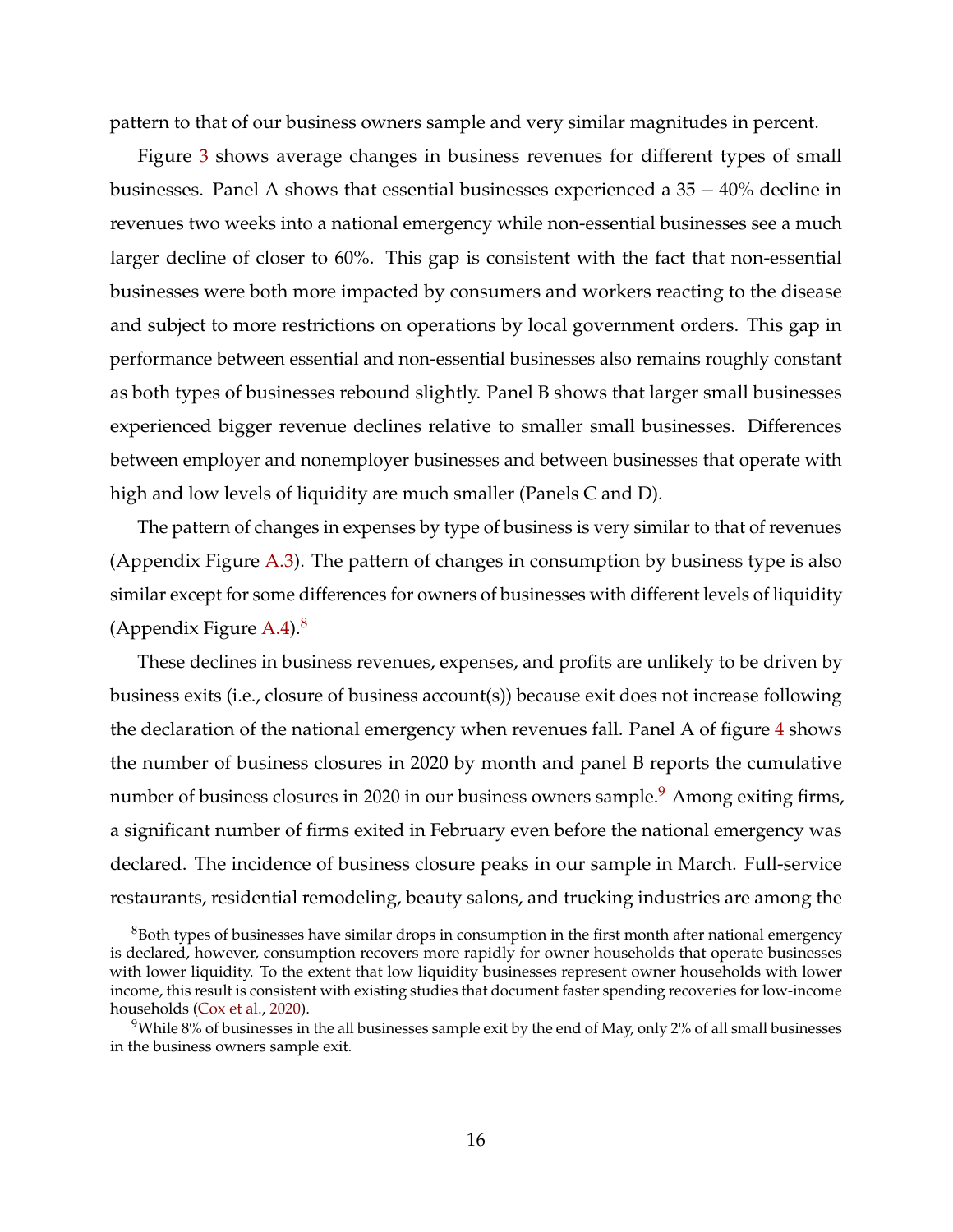sectors with the highest incidence of business closures.<sup>[10](#page-18-0)</sup>

Both businesses and owner households make what appear to be significant inter- and intra-temporal spending adjustments in the early months of the pandemic. Figures [5](#page-47-0) and [6](#page-48-0) plot the average weekly dollar amounts of expenses on detailed spending categories for businesses and their owners using the expense measures described in section [1.2.](#page-11-1) We find that both businesses and households increase spending on fuel and groceries in the week prior to the national emergency and that they sharply cut back spending on travel, food (i.e., restaurants, bars, bakeries, etc), entertainment, and personal services immediately after the national emergency is declared, similar to the household stocking up behavior documented in [Baker et al.](#page-34-10) [\(forthcoming\)](#page-34-10).

Businesses increase spending on durable retail and materials, and the level of spending on these categories remain elevated after the national emergency is declared relative to the pre-pandemic average. This spending pattern may be due to businesses in some industries, such as chemical product or detergent manufacturing firms, scaling up their operation due to increased demand and/or businesses increasing spending on personal protective equipment to ensure safe working conditions. Interestingly, the average weekly spending on groceries remain elevated for both businesses and households in weeks following the national emergency. This provides suggestive evidence that business owners' business and personal finances may be integrated to some extent. This fungibility across financial accounts raises the possibility that our estimates in Section [4](#page-25-0) of the revenue to income pass-through may be underestimates.

Overall, the account-level data show that small businesses experienced slightly more than a 40% decline in revenues and expenses following the declaration of the national emergency, and that the owners of these business also reduced consumption by a similar magnitude. Consumption, but not revenues or profits, recovers just under half this decline during April and May. The next section builds on these descriptive facts by quantifying the extent to which local infection rates and state-level NPI policies affected small business

<span id="page-18-0"></span> $10$ See Appendix Figure A.5 which displays the top ten industries with the highest incidence of business closures during our sample period. This figure also shows that businesses in the essential industries are as likely to exit as those in nonessential industries.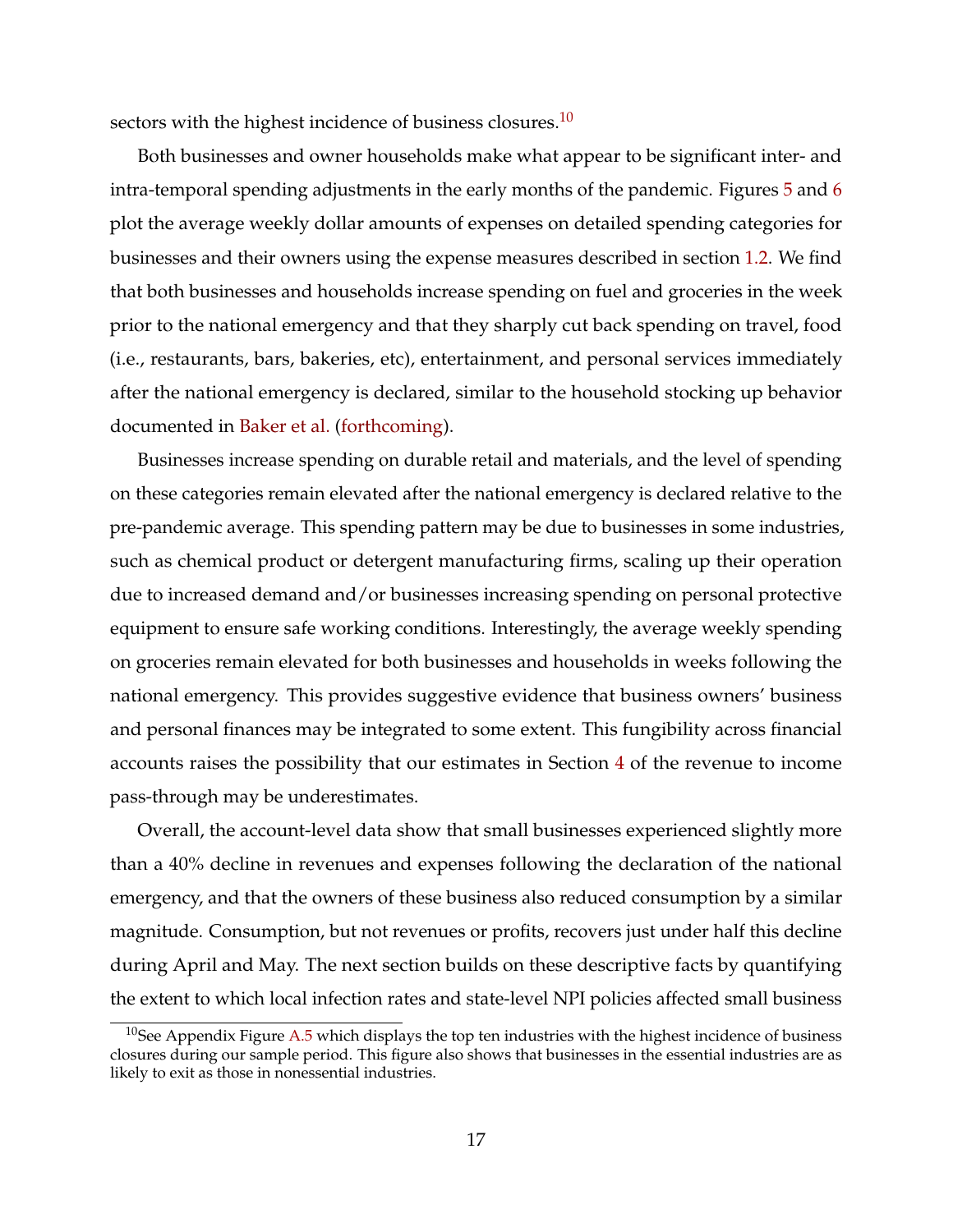and owner outcomes.

# <span id="page-19-0"></span>**3 The Effects of Infections and State-level Policies**

This section shows that both business outcomes and owner consumption declined dramatically as local infection rates increased and states enacted policies to slow the disease. In a simple regression framework without controls (besides business-owner fixed effects), infections and non-pharmaceutical interventions (NPIs) explain almost the entire decline in business outcomes and consumption. However, comparing across businesses in different counties and states, the direct effect of both infections and state policy responses are modest. Where infections rates were high, infections had significantly larger effects than NPIs on business outcomes and owner consumption.

## **3.1 Effects of Covid-19 Infections and Shelter in Place Orders**

While states introduced a wide range of NPIs in response to rising infection cases, in this subsection we focus on the effects of shelter in place (SIP) orders and a composite measure of NPI strictness. Among NPIs, SIP orders are one of the most common and most strict measures. SIP orders impose direct restrictions both on the ability of many businesses to operate and on the ability of people to consume many types of goods and services. Panel A of Appendix Figure [7](#page-49-0) shows the share of states with SIP orders imposed by week and that there is substantial variation in the imposition of SIP orders across states.<sup>[11](#page-19-1)</sup>

There is also substantial heterogeneity in both timing and incidence of infection rates across different counties. Figure [8](#page-50-0) shows the evolution of infection rates per 1, 000 for three counties that represent low, medium, and high growth regions. Panel A shows new cases and panel B shows cumulative cases per 1, 000. The example counties with low (Colorado, TX) and medium (Dakota, MN) caseloads use the left axis because their new infection rates per 1, 000 people are so much lower than the counties with the higher rates, for which we use the example of New York, plotted using the right axis. Not only do the

<span id="page-19-1"></span> $11$ (Panel A of Figure A.6 shows the number of states imposing and lifting these order respectively.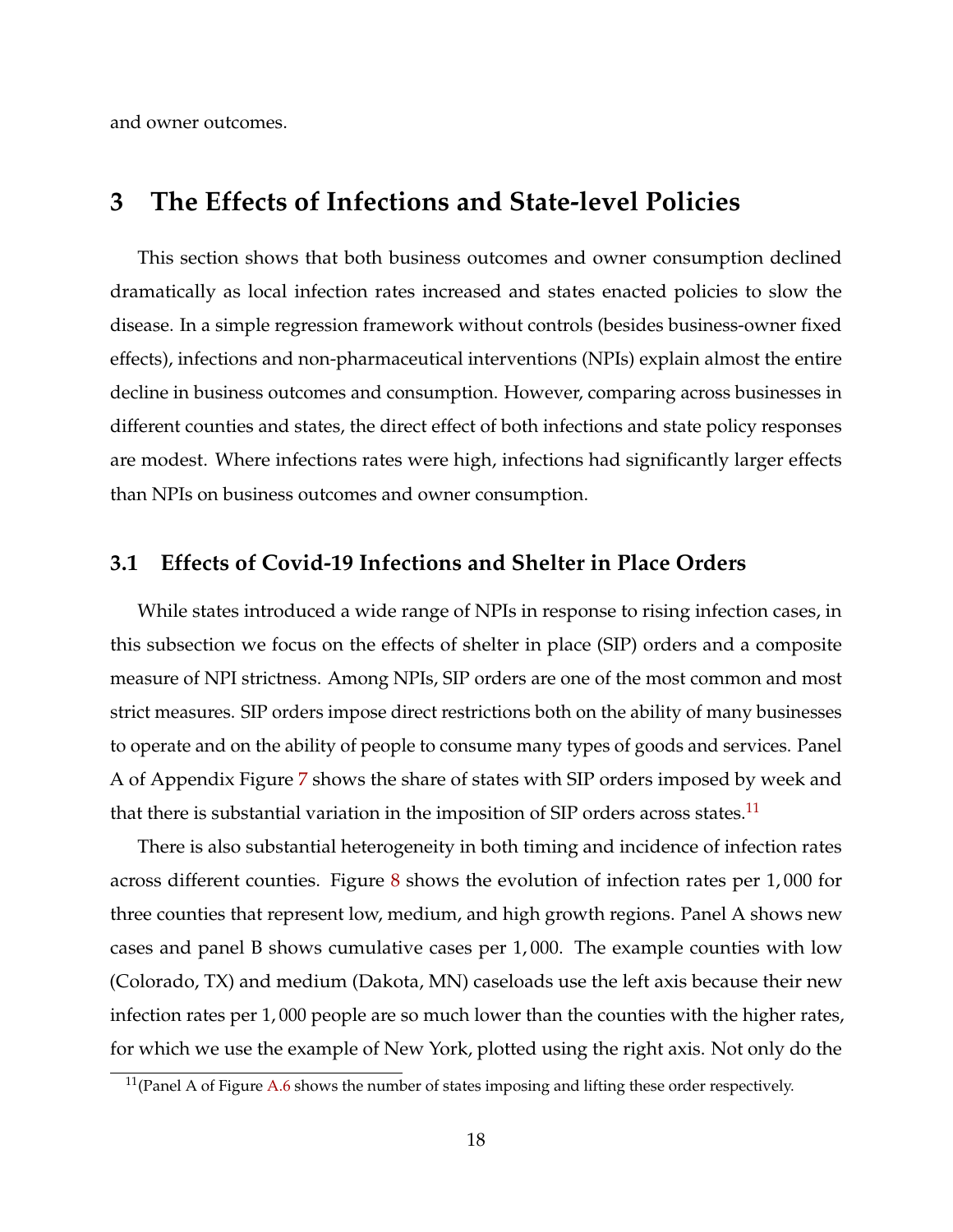new infection rates have very different levels, but also quite different timing. Figure [9](#page-51-0) displays the average infection rate across all counties over time (in percent). The average county-level infection rates was 0.48 cases per thousand residents at the peak of our sample period, and at most 87% of the states have enacted SIP.

To quantify the impact of infections and SIP orders on businesses and their owners' consumption, we estimate variants of

<span id="page-20-0"></span>
$$
Y_{i,t} = \alpha_i + \beta_1 D_{c(i),t} + \beta_2 1[\text{SIP}_{s(i),t}] + X_{i,t} + \epsilon_{i,t}
$$
 (7)

where  $Y_{i,t}$  denote our outcomes of interest (as defined in Section [1.2\)](#page-11-1) and our main explanatory variables,  $D_{c(i),t}$  and  $\mathbb{1}[\mathrm{SIP}_{s(i),t}]$ , denote infection rates per  $1,000$  residents and an indicator for whether a state has SIP order in effect. See Section [1.4](#page-15-0) for details on variable definition. We include firm fixed effects, *α<sup>i</sup>* , in all specifications to account for time-invariant, unobserved differences across firms. We include different sets of fixed effects, denoted by **X***i*,*<sup>t</sup>* to compare firms in the same week, in the same industry, and/or of the same size. The results are reported in Table [3.](#page-38-0) The first four columns report the results of estimating equation [\(7\)](#page-20-0) with dependent variables normalized by prior year average,  $Y_{i}^{avg}$  $\sum_{i,t}^{uv}$ , and the last four columns report the results with seasonally adjusted dependent variables normalized by centered-9-week average of the respective outcomes a year ago, *Y sa*  $\mathcal{E}_{i,t}^{sa}$ . Reported coefficients are multiplied by 100 for readability and can be interpreted as changes in percentage points.

In columns 1 and 5 of Table [3,](#page-38-0) we first present coefficient estimates when excluding fixed effects for week (and for business type) so that these results measure not only the effect of local infections\SIPs, but also of the effect of the rise in average infections\SIPs nationally and as well as anything else correlated over time with these national averages during the onset of the pandemic. Each new case per 1, 000 residents is associated with a 0.8 or 1.2 percentage point decline in weekly business revenues while the imposition of a SIP order leads to 16 or 30 percent decline in revenues (where 'percent' is percent of average 2019 weekly revenues or the nine-week average of revenues centered around the same week in 2019). The estimated impacts of infections across all outcomes in Columns 1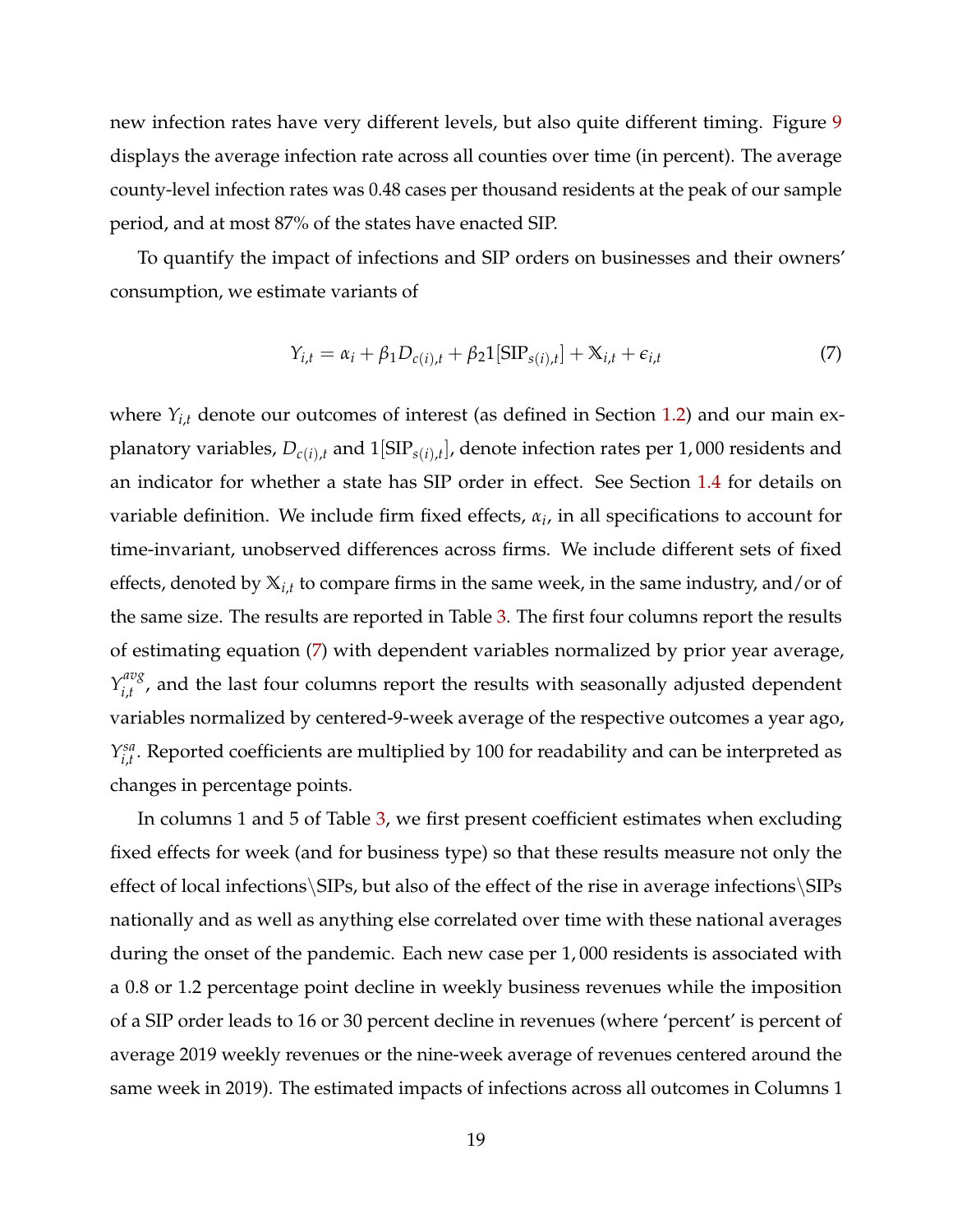and 5 of Table [3](#page-38-0) imply that the local and national increases in the infections rates and SIP orders together explain in this broad sense almost the entire decline in business outcomes and owner's consumption.

The remaining columns of Table [3](#page-38-0) show that the effect of local infections and SIP orders controlling for what is occurring nationally is modest, and accounts for only a small share of the large declines that Section [2](#page-16-0) documents. Columns 2 and 6 of Table [3](#page-38-0) include week fixed effects in **X***i*,*<sup>t</sup>* , and columns 3, 4, 7, and 8 also include interactions of these week effects with categorical variables for industries or with categorical variables for firms size terciles. Each new case per 1, 000 residents in a week leads to a 0.4 to 0.6 percent decrease in revenues in that week, and a SIP order leads to a 2.3 to 2.6 percent decline in revenues, both relative to 2019. To put this number in context, the standard deviation of the infection rate following the national emergency is 1.21, so that a two standard deviations increase in the infection rate leads to a 1.2 ( $\approx$  2.42 cases per thousand  $\times$ 0.5) percent decline in revenues, or roughly half the effect of a SIP order. Because the infection rate is so highly skewed early in the pandemic, a slightly more informative way to compare the impact of infection rates and SIP orders is to compare areas with high and the low infection rates in the same week. For example, when New York County, NY peaked at 22.5 cases per thousand, many counties had no new cases. The local infection rate reduced average business revenues in New York County by 11 ( $\approx$  (22.5 – 0)  $\times$  0.5) percentage points of 2019 revenues while local infections caused no revenue reductions in a county with no local infections. This impact is substantially larger than the roughly 2.5 percent decline due to a SIP order. Thus, early in the pandemic in the typical county, the effect of a SIP order has a much larger impact on business outcomes and consumption than the low infection rate, however in areas with high infection rates, the infection rates drive much larger declines in revenues.

Panels B through C of Table [3](#page-38-0) that local infection rates and SIP orders both have slightly larger effects on expenses than on revenues, and as a result, local infections and SIP orders have slightly positive effects on our measure of profit margins.<sup>[12](#page-21-0)</sup> These findings suggest that local infections and SIP orders cause businesses to cut back expenses more than

<span id="page-21-0"></span> $12$ As shown in Appendix Figure A.7, the average profit margin declines over time during the pandemic.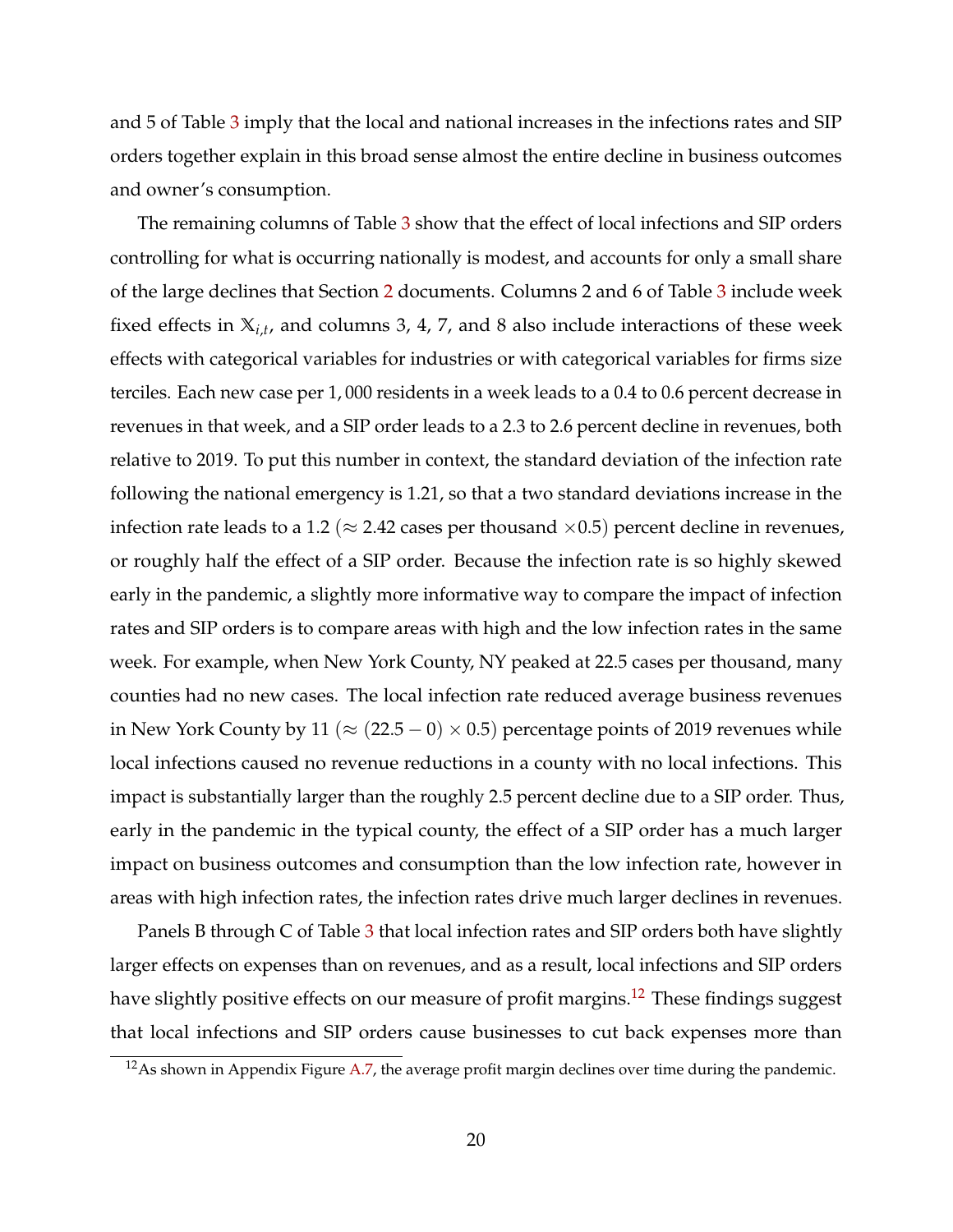revenues, by using up inventory, postponing bill payments, or "eating" capital, potentially at significant future cost.

As shown in Panel D of Table [3,](#page-38-0) local infections also have stronger effects on the consumption of small business owners than on their revenues, decreasing consumption by 0.5 to 0.8 percent of 2019 consumption per new case per thousand residents. Similarly, state-level SIPs have much stronger effects on consumption than on revenues, decreasing consumption by 3.1 to 4.4. percent. We find that local infections have little effects on exit rates and that SIP also do not lead to higher exit rates once we account for time effects during the early stages of the pandemic (Panel E).

These estimated effects remain stable and robust across different specifications that include time  $\times$  industry or time  $\times$  size bin fixed effects. We note that we find similar effects for revenues, expenses, and profit margins in the all businesses sample, not just for businesses that we can match to their owners (See Appendix Table A.1). Finally, it is possible that infection rates of SIP orders have persistent effects, but we find no additional effect of cumulative cases in a county or weeks over which SIPs have been imposed in a state. Thus, as we discuss further at the end of Section [3.2,](#page-23-0) local infections and SIPs are roughly sufficient statistics for the impact of local disease outcomes and policy responses on business outcomes at this early point in the pandemic (and perhaps partly because both infection rates and NPIs are persistent processes).

Figure [10](#page-52-0) summarizes these findings. In Panels A, B, and D, the black, solid lines with circles plot average revenues, expenses, and consumption as a percent of 2019 averages relative to their pre-national emergency averages. In panel C this line plots profit margins relative to their pre-pandemic average. From these lines we subtract the average effect of  $\int$  local infections and SIP orders, that is the average of:  $Y_{i,t} - \hat\beta_1D_{c(i),t} - \hat\beta_21[\text{SIP}_{s(i),t}] - \mathbb{X}_{i,t}.$ The gap between the actual changes in business outcomes (black line) and average changes net of the effect of local differences (red or blue lines) show the combined effect of infections and SIP orders. The blue, dashed line with  $\times$ 's subtracts the effect estimated when time effects are included in equation [\(7\)](#page-20-0) and the red, dashed lines with triangles subtracts the effects estimated without time effects in equation [\(7\)](#page-20-0) (i.e., excluding **X***i*,*<sup>t</sup>* ). The gap between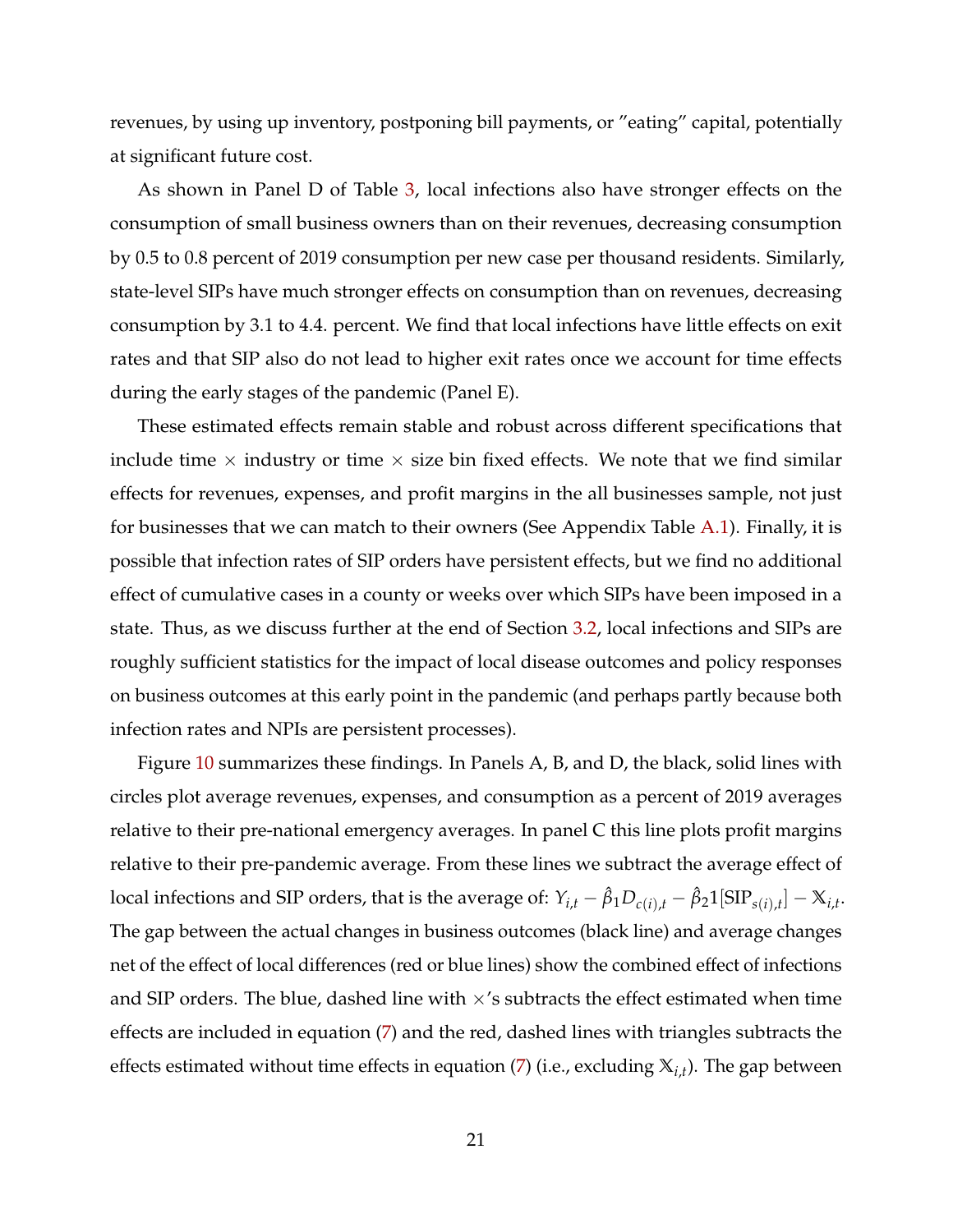the actual average changes in outcomes and the average changes after subtracting the effect of local differences (i.e., the gap between the black and red lines) is large, indicating that the effect of infections, SIP orders, and nationwide factors explain most of the entire decline in business outcomes and owner's consumption. When we remove the effect of the national average of the infection rates and SIP orders and any correlated factors, the gap between the actual changes in business outcomes and the average changes net of the effect of local differences (i.e., the gap between the black and blue lines) is dramatically smaller, indicating that local infections and SIP orders explain only a small part of the average decline.

# <span id="page-23-0"></span>**3.2 Effects of Infections and NPI tightness**

In this subsection, we construct a summary measure of NPIs and show that the conclusions of the previous subsection – that both local infections and NPIs had modest effects – still hold for this alternative measure of state policies. Figure [7](#page-49-0) shows that many states adopted multiple NPI policies at the same time.<sup>[13](#page-23-1)</sup> Since packaged policies can reinforce and complement one another, correlated policies and heterogeneity in policy duration across states complicate the measurement of NPI effects.

We address this challenge by conducting principal-component analysis (PCA) and construct a simple "NPI strictness" measure that captures the intensity of state-specific packaged NPI policies relative to other states. We perform principle components analysis on the NPIs listed in Figures [7](#page-49-0) during the period after the national emergency is declared. Appendix Table A.4 reports the detailed PCA results. We focus on the first principal component, which we call *Strictness*, which explains 76% of variance and weighs positively on all restrictions. We estimate the impact of infections and NPI tightness on businesses outcomes and owner's consumption using the following specification

$$
Y_{i,t} = \alpha + \alpha_i + \beta_1 D_{c(i),t} + \beta_2 \text{Strictness}_{s(i),t} + X_{i,t} + \epsilon_{i,t}
$$
\n
$$
(8)
$$

<span id="page-23-1"></span> $13$ Appendix Figure A.6 presents this information in terms of when various policies are imposed and lifted. Appendix Figure A.8 shows that SIP is highly correlated with various other NPI policies.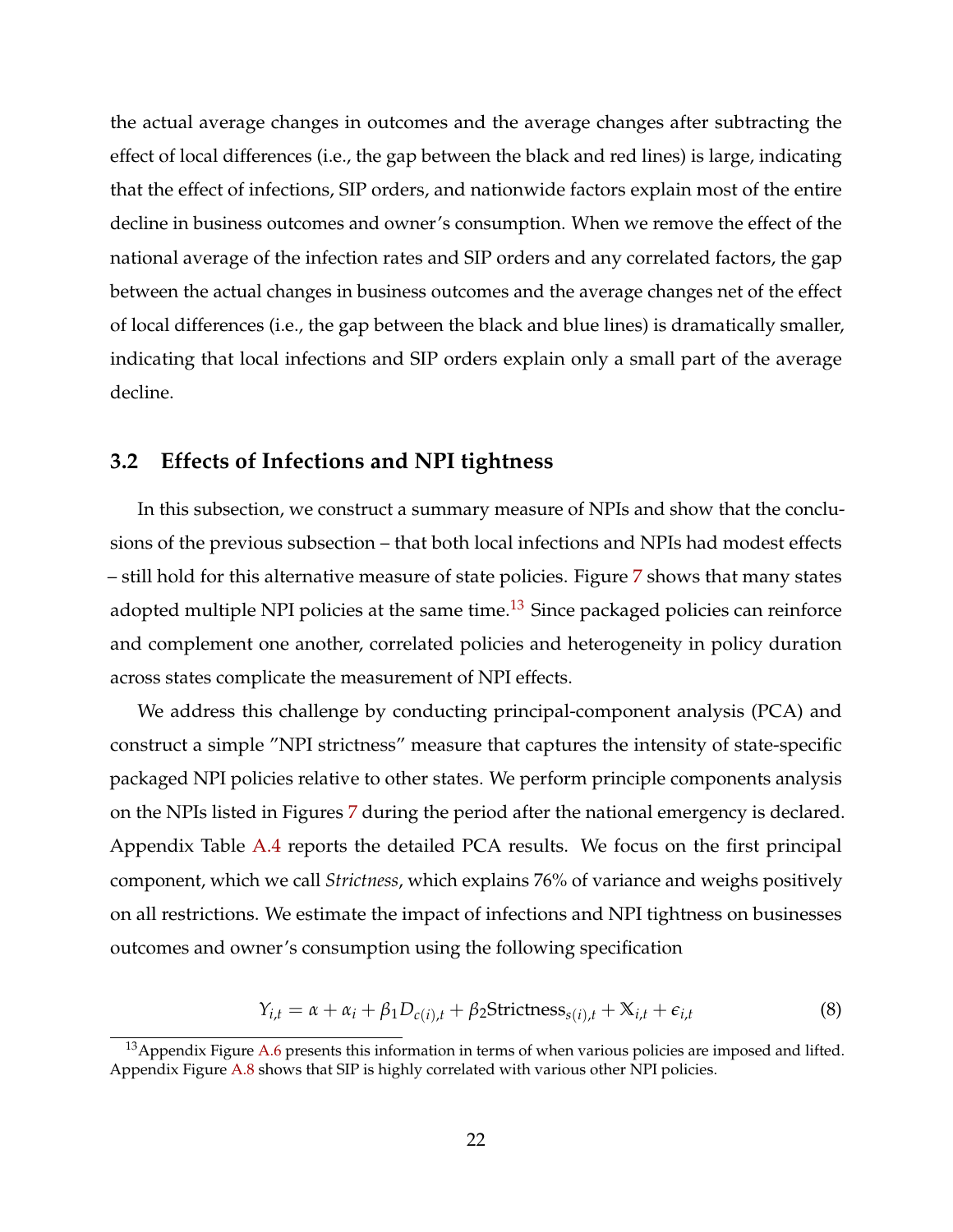which is analogous to equation [\(7\)](#page-20-0).

We find that NPI strictness has effects on business and owner outcomes that are very similar to the modest effects that we found for SIP orders. And the use of NPI strictness in place of SIP does not alter any of our conclusions about the modest effect of infections. Table [4](#page-39-0) reports the effect of infection rates on outcomes (simply the estimated  $\beta_1$ ) and the effect of NPI strictness per standard deviation increase in NPI strictness (the estimated *β*<sup>2</sup> times the standard deviation of the first NPI factor). Reported coefficients are multiplied by 100 for readability and can be interpreted as changes in percentage point. A one standard deviation increase in NPI strictness reduces business revenues, expenses, and owner's consumption by 2 or 3 percentage points when we account for time effects. Appendix Table A.6 reports the effect of NPI tightness without controlling for local infections. The magnitude is similar to the specification controlling for infections.

Finally, we return to the possibility that infection rates of SIP orders have persistent effects and that our estimates are perhaps missing substantial delayed effect of local conditions. This is surely an important possibility in the summer and fall of 2020, but our analysis can only cover the early stages of the pandemic. In our sample, covering the effect of infections and policies through the end of May, we find no role for persistent effects of local conditions.<sup>[14](#page-24-0)</sup>

In sum, we find only modest effects of local infection rates and SIP policies on business revenues and owner consumption, suggesting that business disruptions are primarily attributable to national factors unrelated to local infections. Further, there is a low correlation between county-level infections and state-level policies, so we can reasonably estimate the contribution of each separately. Our finding of a weak effect of SIP policies is consistent with [Correia et al.](#page-34-4) [\(2020\)](#page-34-4) who find that cities that had stricter NPI policies do not perform worse than those with less stringent policies and that the main source of economic disruption was the pandemic itself rather than NPIs during the 1918 Flu pandemic. But we also find that local disease incidence also plays only a small role in differences in local outcomes.

<span id="page-24-0"></span><sup>&</sup>lt;sup>14</sup> Appendix Table A.5 reports the effect of current and past infections on SIP (panel A) and on NPI tightness (panel B).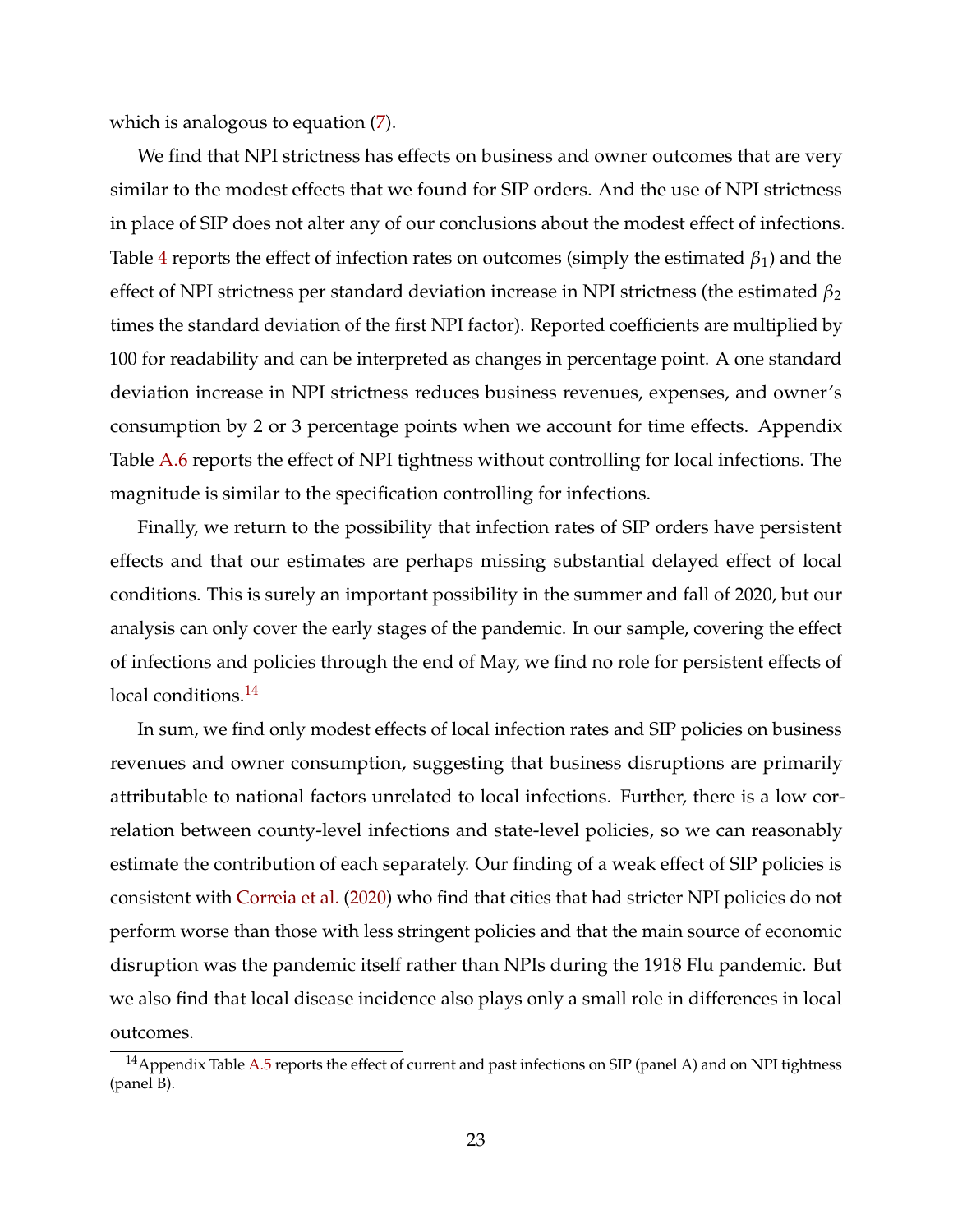# <span id="page-25-0"></span>**4 The Effect of Revenue Losses on Owner Consumption**

Our analyses so far show that local infection rates and state-level policies have negative but modest direct effects on the performance of small businesses and on the consumption of their owners in the early stages of the pandemic. Instead the largest part of the drop in outcomes is explained by national factors. This section shows that the causal effect of individual business's revenue declines on the owner's consumption is also quite modest in the early stages of the pandemic. The vast majority of the documented decline in consumption of business owners is likely due to the restrictions on the ability to consume from infections and NPIs, a general increases in uncertainty and wealth losses not directly related to differences in revenue losses across industries, and government transfers following the CARES Act.

## **4.1 The Effect of Business Revenues on Owner Consumption**

Before turning to regression analysis, we simply compare the average changes in business revenues and owners' consumption for the least and most affected NAICS 4-digit industries as measured by their average change in revenues since the onset of the national emergency. The least affected industries include beer, wine, and liquor stores; nursing care facilities; funeral homes and cemeteries; toilet preparation and detergent manufacturing; and chemical product manufacturing firms. The most affected industries include vending machine operators; taxi or limo service; consumer goods rental; travel/tour agencies; and drinking places.

In this simple comparison, there is almost no difference in the consumption of the owners of the least affected industries and the consumption of the owners of the most affected industries despite large revenue differences. Average revenues for the least affected industries actually increases by roughly 20% while average revenue for the most affected industries declines by nearly 90% following the declaration of the national emergency. Yet as Figure [11](#page-53-0) shows, there is little difference in average consumption. The Figure plots revenues in blue against owners' consumption in red for the five least affected industries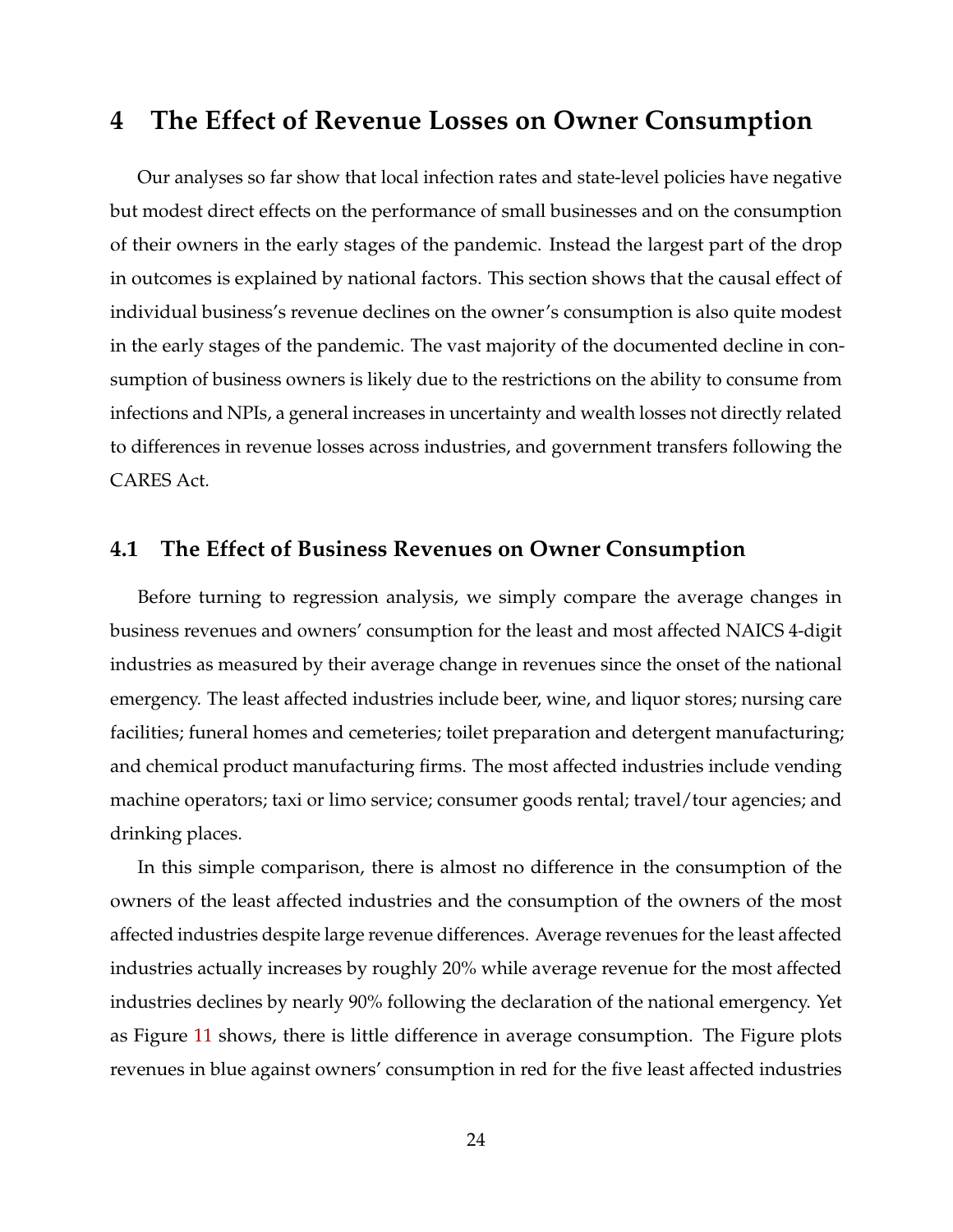(solid lines), and five most affected industries (dashed lines).<sup>[15](#page-26-0)</sup> If business's revenue losses were significantly passed through to owner's consumption, we would expect to see a larger drop in consumption for worse performing industries. However, the consumption changes are similar across industries suggesting that business losses did not cause much decline in owner consumption early in the pandemic.

This comparison does not provide a clean measure of the extent to which owners are able to insure their consumption against firm-specific revenue losses because both household and businesses are affected by the pandemic.<sup>[16](#page-26-1)</sup> Specifically, this simple relationship does not account for differences in the location of different industries which would imply different consumption declines due to local infection rates and NPIs and possibly make this figure misleading.<sup>[17](#page-26-2)</sup> To rule out this possibility and to quantify the consumption effect of revenue losses, we turn to regression analysis that controls for local conditions.<sup>[18](#page-26-3)</sup>

To measure the owner's consumption decline that is *caused* by the decline in the performance of that owner's business, we compare the consumption of owners of businesses that are located in the same county but that operate in sectors that are differentially affected by local infection rates and state-level SIP orders. Our identifying assumption is that industry-specific exposure to infections and policies are not correlated with differences in the consumption of business owners other than through differential business performance,

<span id="page-26-0"></span><sup>&</sup>lt;sup>15</sup> Appendix Figure A.9 also plots average revenues and consumption for the bottom and the middle three industry performance deciles and show similar patterns. Appendix Figures A.10 and A.11 plot changes in revenues and consumption for each of these individual sectors.

<span id="page-26-1"></span> $16$ For example, [\(Chernozhukov et al.,](#page-34-11) [2020\)](#page-34-11) analyze consumers' voluntary precautions in response to new information and policies out of fear of being infected, and [Cox et al.](#page-34-5) [\(2020\)](#page-34-5) show that wage-earning households, most of whom work for large businesses, also reduced spending on average in the initial months of the pandemic.

<span id="page-26-2"></span> $17$ That is, suppose that some of the least affected industries are in the areas with the highest infections (e.g. finance in Boston) where consumption dropped the most. And some of the most affected industries are concentrated in areas that are otherwise the least affected (e.g. potato farmers and meat packers which were located in low infection and NPI areas). Such differences in location would generate a negative relationship between industry declines in revenues and the consumption of the owners, as the owners of the least affected industries would have their consumption driven down the most by high local infection rates and tight NPIs directly. This correlation works in the opposite direction of the direct effect of business revenues on owner consumption.

<span id="page-26-3"></span><sup>&</sup>lt;sup>18</sup>We confirm that running a simple naive OLS regression of consumption on revenues leads to attenuation bias relative to our IV estimates. Appendix Table A.7 reports naive estimates. One potential explanation for this attenuation bias is if business owners that operate under-performing businesses systematically hold higher consumption buffer relative to high-performing businesses.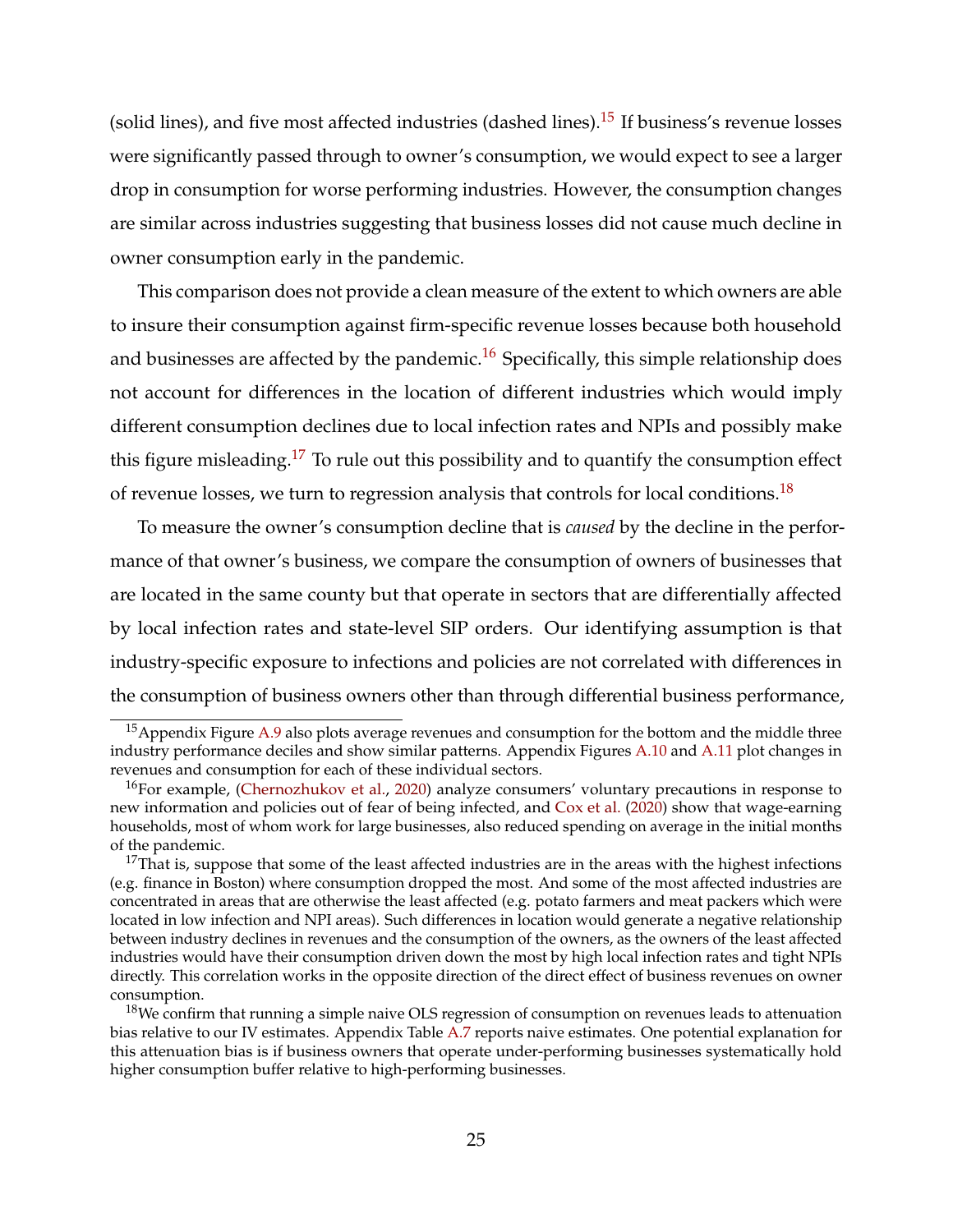within a county in a particular week. The intuition for this approach is that some industries, like restaurants are hit harder by local conditions than others, like chemical product manufacturing businesses. This industry variation generates revenue losses in response to local conditions that are plausibly orthogonal to the effect of local conditions directly on the business owner's consumption which is similar for the owners of both types of businesses. This variation is also unrelated to any individual-specific or business-specific changes in revenues driven by owners preferences or consumption needs.

Specifically, we instrument business revenues, expenses, and profits with industryspecific exposure to local infection rate and state-level NPIs. The exclusion restriction is that the only channel through which infections and NPIs can differentially affect the consumption of the owners across businesses is through differential exposure of the owner's business industry to infections and NPIs. We estimate the following two stage least squares regression:

<span id="page-27-1"></span><span id="page-27-0"></span>
$$
Y_{i,t} = \alpha_i + \sum_j \beta_j^{FS} 1_{[j=j(i)]} NPI_{s(i),t} + \sum_j \delta_j^{FS} 1_{[j=j(i)]} D_{c(i),t} + \gamma_{c(i),t} + \epsilon_{i,t}
$$
(9)

$$
C_{i,t} = \alpha_i + \beta^{IV} \widehat{Y_{i,t}} + \gamma_{c(i),t} + \eta_{i,t}
$$
\n
$$
(10)
$$

where the two key variables in equation [\(9\)](#page-27-0) are interactions of NAICS 4 industry indicators with state-level NPIs and with county-level infection rates respectively. These terms measure the industry-specific effect of local infections and state level policies on business outcomes. The term  $\gamma_{c(i),t}$  represents week  $\times$  county fixed effects which control for differences in the average effect of infections and NPI on revenues through all channels and for the different locations of different industries. The second-stage, equation [\(10\)](#page-27-1) includes the same fixed effects and so identifies the effect of revenue declines on owner consumption only from the differences across industries in the response of business revenues to the local disease incidence and state-level policies, within a given county and in a given week. We restrict the sample to NAICS 4 sub-sectors with at least 30 firms. Our first-stage endogenous variables, *Yi*,*<sup>t</sup>* , include normalized business revenues, expenses, and profit margin, and the second-stage outcome is normalized consumption of the owner household, *Ci*,*<sup>t</sup>* .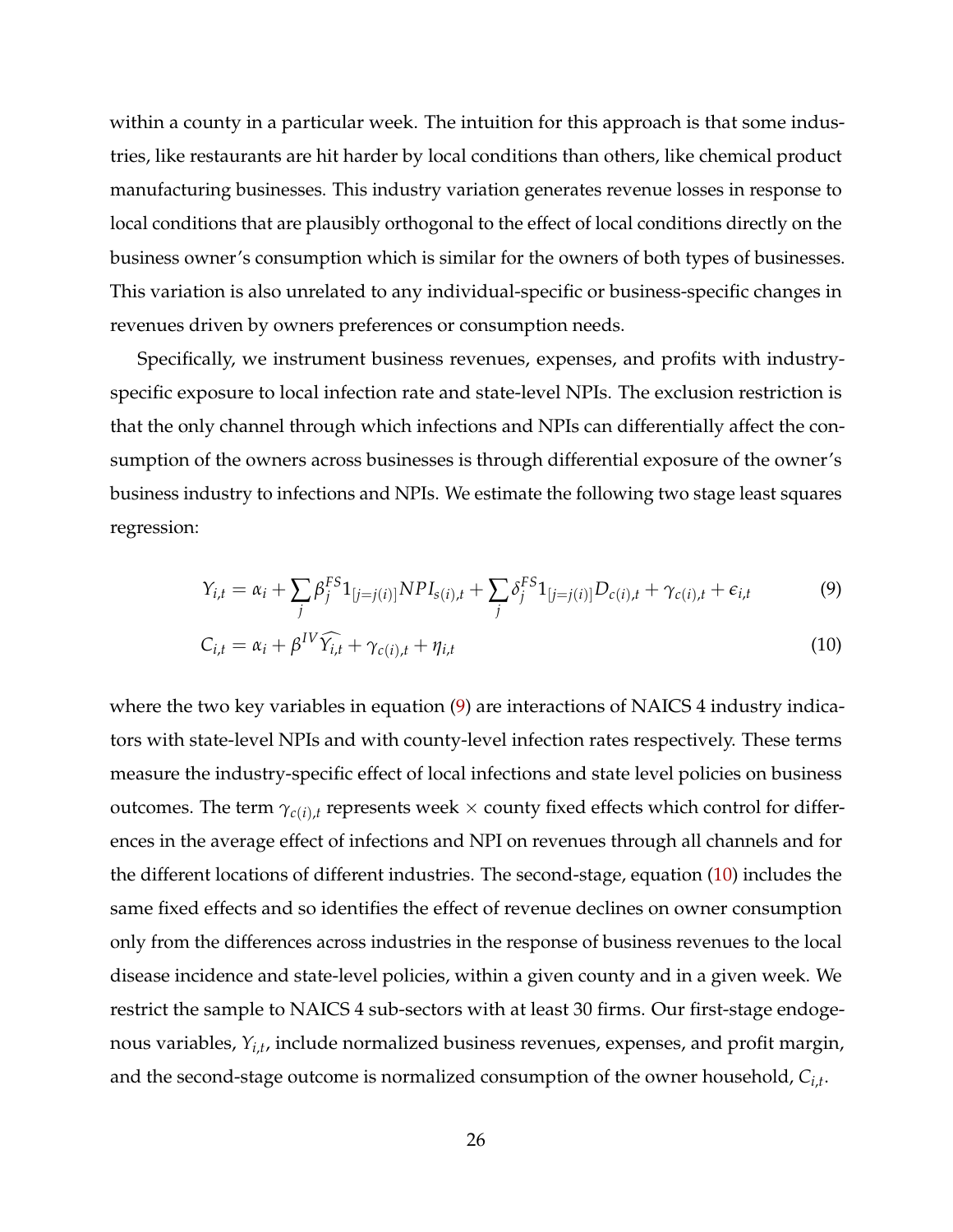The marginal propensity to cut consumption in response to business losses at this stage of the pandemic is modest. Table [5](#page-40-0) shows the results of estimating equation [\(9\)](#page-27-0) and [\(10\)](#page-27-1) with  $Y_{i,t}$  and  $C_{i,t}$  measured in levels (dollars) so as to directly measure the marginal propensity to cut consumption in response to business losses. In the Table, the odd columns only use variation by industry due to SIP or NPI strictness and the even columns use both variation by industry due to infections and SIP/NPI strictness as the excluded instruments. The first two columns in each panel A and B use SIP, and the last two columns in each panel use NPI tightness as the NPI measure. Panel A includes county  $\times$  time fixed effects and panel B includes only state  $\times$  time fixed effects. Outcomes are in dollars (level) and all specifications include firm-household pair fixed effects. The main lesson of the table is that for each dollar reduction in business revenues or expenses in a week, consumption declines by between 1.2 and 2.2 cents. The third row shows that a dollar reduction in profits lead to reduction in consumption of 3.4 to 4.1 cents.

To put these estimates in perspective, the average drop in revenues after the national emergency was declared (relative to its pre-pandemic average) is about −\$925. Therefore, the implied consumption drop due to revenue losses is  $-925\times$  (roughly) 0.016  $\approx -\$15$ per week. This corresponds to roughly 8% of average weekly consumption drop relative to its pre-pandemic average. This decline is modest relative to an average decline in consumption of roughly \$400. However, the average weekly variation in consumption is around \$9.4 in normal times, so that the decline in consumption of small business owners that is directly due to their business losses during the pandemic is as large as the typical weekly variation in consumption in normal times.<sup>[19](#page-28-0)</sup>

One concern with the results in Table [5](#page-40-0) is that business differ dramatically in size and large businesses might have many owners over which dollar losses are spread. To address this concern, we estimate equations  $(9)$  and  $(10)$  with our scaled measures of business

<span id="page-28-0"></span> $19$ Note that Figure [11](#page-53-0) shows almost no difference in the decline of consumption between the most and least affected industries, which highlights the importance of comparing outcomes within counties. The industries in the least (most) affected industries are disproportionately located in counties where the consumption drops are the largest (smallest). Thus, the decline in consumption between owners of businesses in the least and most affected industries is similar because of the offsetting effects of a small pass-through of revenue drops into consumption (larger for the most affected) and the differential impact of their locations (larger for the least affected).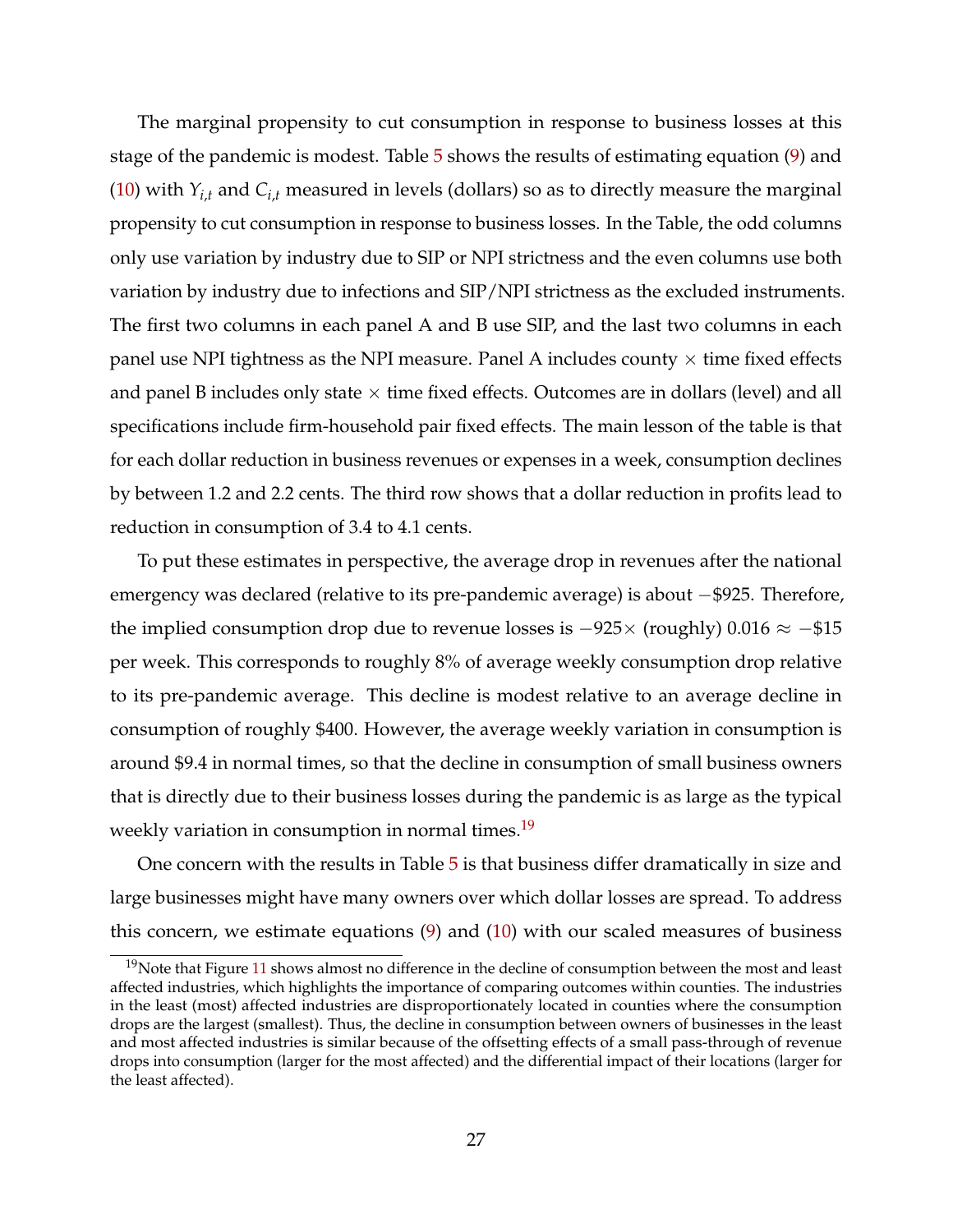outcomes. This specification estimates the percent reduction in owner consumption for each percent decline in own-business outcomes (or for decline in profits as a percent of revenues).We report the complete set of results of this analysis in Appendix Table A.8. We find a similar but slightly smaller sensitivity of consumption to own-business revenues as for the levels specification reported in Table [5.](#page-40-0) A one percent reduction in revenues due to differential industry exposure leads to reduction in consumption by 0.1 to 0.2 percent. This implies that the average revenue decline of roughly 40% causes a decline in consumption of 4 to 8 percent, or \$37 to \$74 per week for the average small business owner.

## **4.2 The Consumption Sensitivity to Revenues Across Business Types**

In this section we show that some business owners are less able to insure against revenue losses than others. Specifically, we estimate differences in the consumption impact of revenues along four dimensions of business type: employer vs. non-employer businesses; low vs. high ex ante liquidity; small vs. large businesses; and pass-though entities vs. C-corporations. As described in Section [1,](#page-8-0) we measure liquidity by the ratio of 2019 average account balances to typical spending, or 'cash buffer days,' and firm size by 2019 average weekly revenues. For this analysis, we use the within-industry distribution of business liquidity and size to define the subgroup because there are large difference across industries in the size of businesses and in how much liquidity they hold.  $20$ 

Panels A and B of Table [6](#page-41-0) show that the consumption of owners of non-employer businesses is more sensitive to revenue losses than is the consumption of owners of businesses with employees. In general, Table [6](#page-41-0) reports *β IV* from equations [\(9\)](#page-27-0) and [\(10\)](#page-27-1) by subgroup in the same pattern as Table [5.](#page-40-0) Panels A and B show that for a dollar reduction in revenue, owners of businesses with employees reduce their consumption by 1.1 cents, but this causal effect is twice as large (2.4 cents) for owners of non-employer businesses.

Panels C and D of Table [6](#page-41-0) show that owners of businesses with low liquidity are more sensitive to revenue losses than those with high liquidity. Owner of businesses with low

<span id="page-29-0"></span><sup>&</sup>lt;sup>20</sup> Appendix Figure A.12 shows the distribution of the 25th, 50th, and 75th percentiles of within-industry distributions of liquidity and size. The differences across industries are large.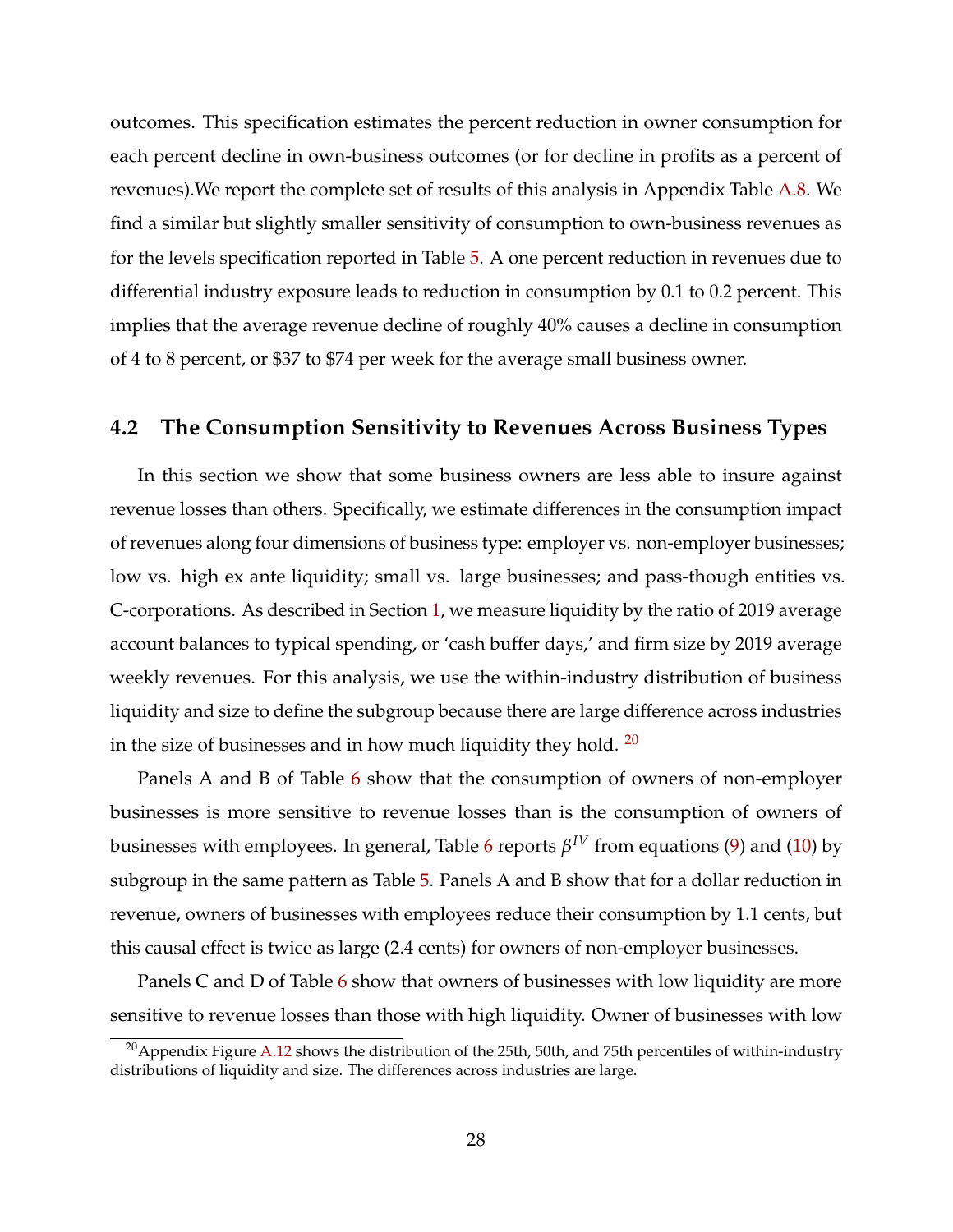reduce their consumption by 2.4 cents per dollar decline in revenue, while owners of businesses with high liquidity reduce their consumption by roughly half as much, 1.4 cents per dollar decline in revenue.

Panels E and F of Table [6](#page-41-0) show that owners of smaller businesses have a greater sensitivity to revenue losses than owners of larger small businesses. This categorization is distinct from but similar to the categorization of employer vs. non-employer. Smaller owners of small small businesses reduce consumption by 6 cents per dollar revenue decline while owners of larger small businesses cut back consumption by only 1.3 cents per dollar decline.

As with our main results, we confirm that the substantive conclusions are very similar when equations [\(9\)](#page-27-0) and [\(10\)](#page-27-1) are estimated using scaled business outcomes and scaled consumption. Consistent with dollar effects, we find that owners of businesses with low liquidity exhibit higher consumption responses to revenue losses than owners of businesses with high liquidity (Appendix Table A.9).

Finally, Table [7](#page-42-0) shows the sensitivity of the consumption of owners by incorporation status. We find that living standards of owners of pass-through entities are more sensitive to business losses relative to C-corporations. A dollar reduction in revenue leads consumption to drop by 1.8 cents for pass-through entities (i.e., sole proprietors and S-corporations) but only by 1 cent for C-corporations.

In sum, while on average the owners of many small businesses experienced only limited pass-through of business revenue losses into consumption in the early part of the pandemic, the owners of some businesses have seen more substantial declines in their consumption spending. In particular, for a businesses with low liquidity, roughly 15% of the average consumption drop of the owner can be attributable to revenue losses, while only 4.5% are be attributable for high liquidity business owner households.<sup>[21](#page-30-0)</sup>

<span id="page-30-0"></span><sup>&</sup>lt;sup>21</sup>We calculate these shares by multiplying the respective MPCs of high vs. low liquidity businesses by the largest average weekly drop in revenues. Specifically, the largest average weekly drop in revenues (consumption) relative to the pre-pandemic level was -\$1,371 (-\$226) for owners with low liquidity whereas it was -\$868 (-\$265) for those with high liquidity businesses. Multiplying their respective MPCs, we get consumption declines of -\$33 for low and -\$12 for high liquidity households. Expressed as a share of their average weekly declines in consumption, they correspond to roughly 15% (33/226) for low liquidity and 4.5% (12/265) for high liquidity businesses.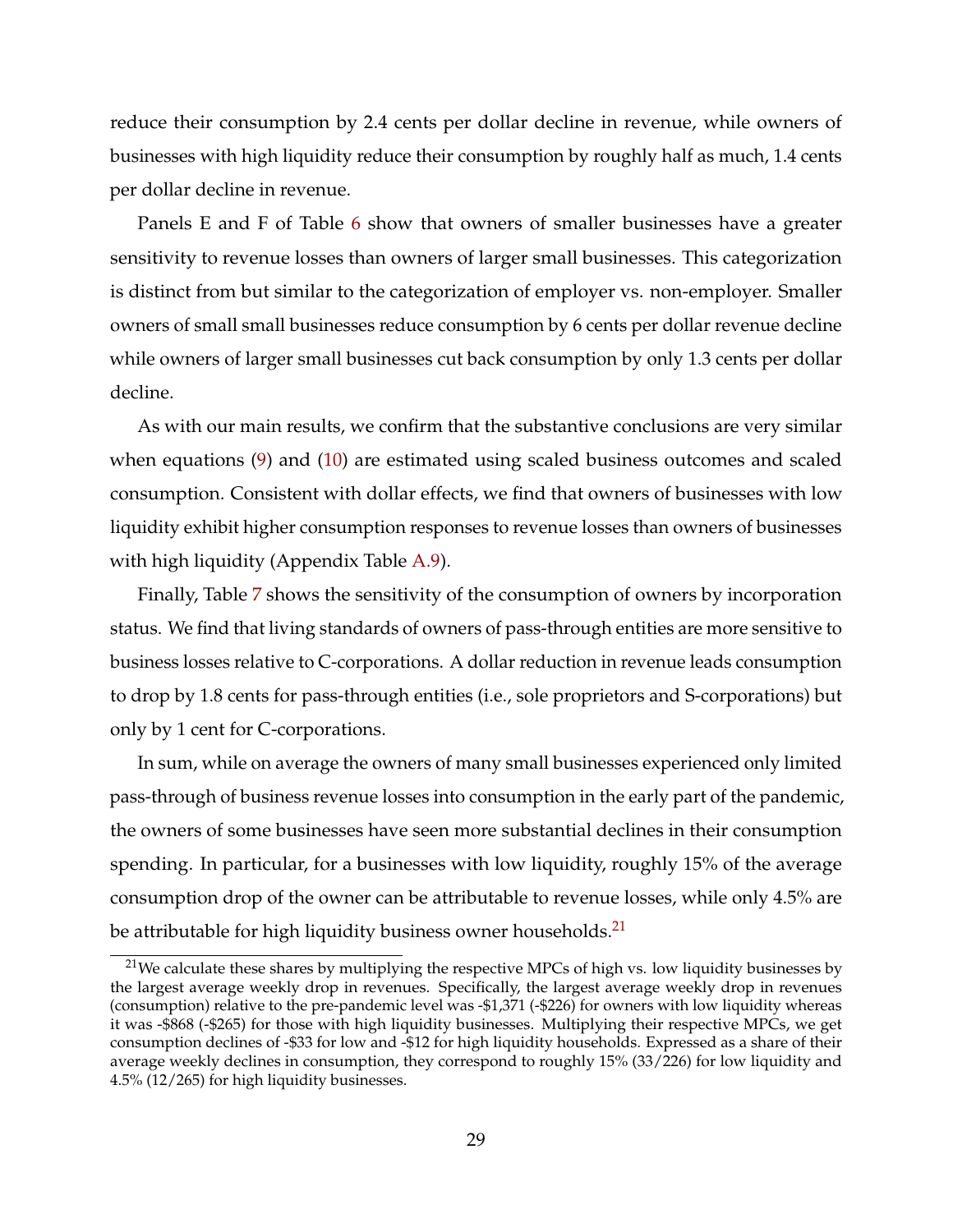# <span id="page-31-0"></span>**5 Explanations for the Modest Impact of Revenue Losses on Business Owners' Consumption**

There are three potential explanations behind the low average pass-through of revenue losses to the living standards of business owner households in the early phases of the pandemic. First, it is possible that businesses have sufficient ex ante liquidity, debt capacity, or other sources of household income, so that the owners can keep consumption stable through temporary revenue losses. Second, hard hit business owners may be able to stabilize their consumption using the substantial fiscal support provided by the federal government. Third, the pandemic imposes significant restrictions on everyone's ability ability to spend, which may make the common, lower level of consumption relatively insensitive to individual-business revenue declines. Our evidence is consistent with all of these explanations.

First, liquidity matters. Consumption responses to revenue declines are twice as large for small business owners who enter the crisis with low liquidity relative to those with high liquidity. This heterogeneity implies that ex ante liquidity plays an important role for owner's ability to smooth consumption and that business owners on average had sufficient financial means to weather revenue declines.

Second, our data have indirect evidence that owners are insuring consumption against revenue losses using funds provided by Federal relief payments to households and shortterm grants and loans to small businesses. The Coronavirus Aid, Relief, and Economic Security Act (CARES Act) included the Economic Impact Payments and Federal Pandemic Unemployment Compensation (FPUC) for households.<sup>[22](#page-31-1)</sup>, CARES also included the Paycheck Protection Program (PPP) and the expansion of Small Business Administration's Economic Injury Disaster Loans program for small businesses.

Figure [12](#page-54-0) shows that both businesses and households begin to build up significant financial buffer in their business and personal checking accounts during the time period

<span id="page-31-1"></span> $22$ In addition to increasing UI generosity, the FPUC expanded unemployment insurance (UI) eligibility criteria to include business owners and self-employed individuals who would traditionally not be eligible to receive UI benefits.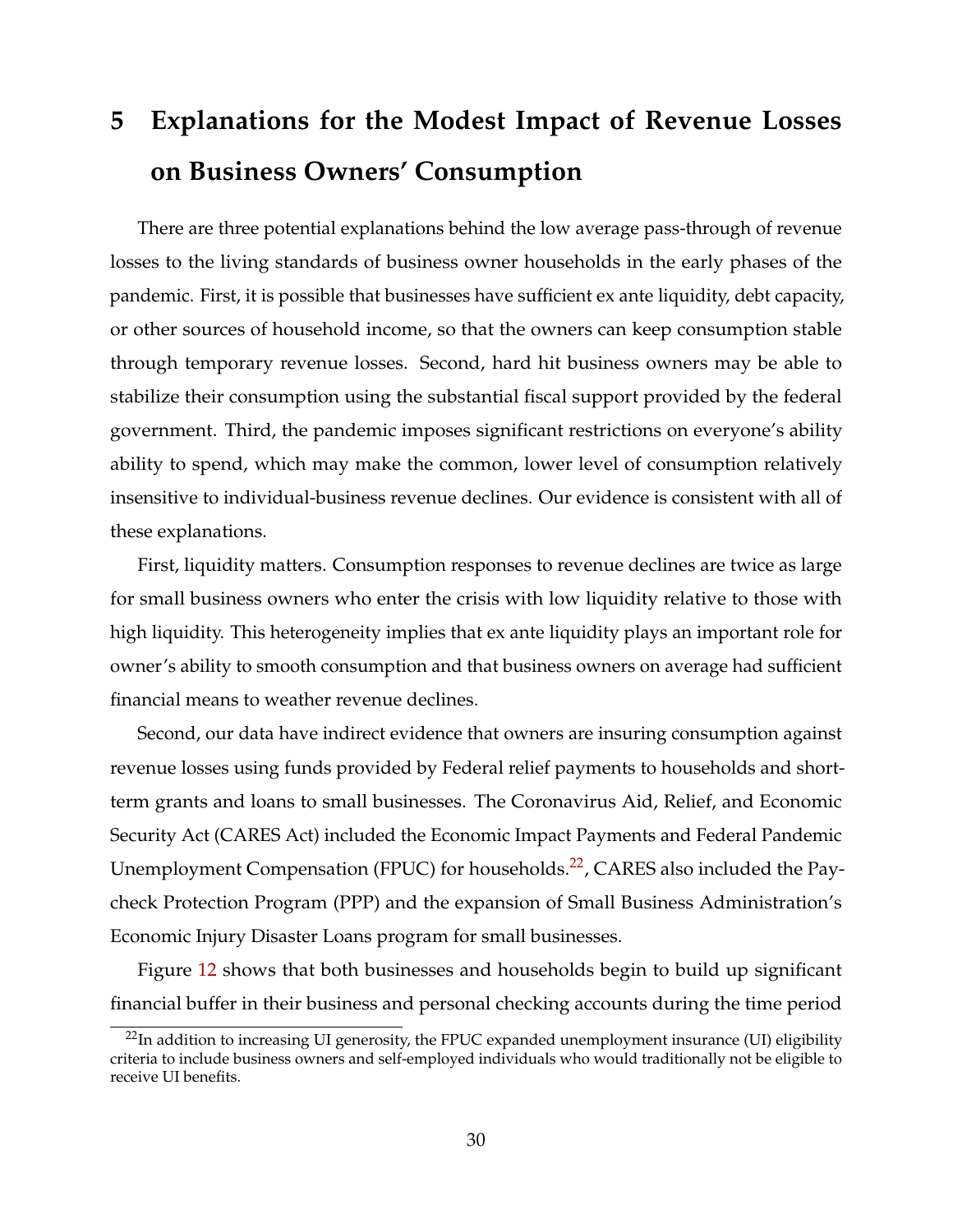when a large share of EIP payments were sent out (on April 15), and when the first-round (April 3) and second-round (April 27) of PPP started. By the end of May, median businesses and owners, respectively, have 10% and 18% higher balances in their business and personal checking accounts relative to January, 2020. Figure [13](#page-55-0) also provides suggestive evidence that the stimulus measures might be minimizing the direct impact of revenue losses on owner's consumption. This figure plots median changes in business owner's business and personal account balances relative to January for the businesses and owners of businesses that are in the most and least affected industries (the same set of industries shown in Figure [11\)](#page-53-0). The most affected businesses experience a 15% decline balances in March followed by another 5% decline in April, but then balances recover half their losses in May. The balances of the personal accounts of the owners of the most affected industries decline by 10% in March but then fully recover (on average) in April, consistent with the arrival of the Economic Impact Payments in household accounts.

Finally, our results are also consistent with the interpretation that the pandemic restricted owner's consumption even for businesses that were less hard hit. Although we have no direct evidence on this channel, we see that especially spending on luxury consumption categories and those that require people to leave the house, such as travel, eating out, or personal services, dropped dramatically after the declaration of the national emergency.

# <span id="page-32-0"></span>**6 Conclusion**

This paper documents that small businesses and their owners experienced unprecedented disruptions of up to 40% drop in weekly revenues, expenses, and consumption in the early phases of the pandemic. We find that the majority of this decline was due to nationwide factors and that local infections and state-level policies like shelter in place orders and NPI strictness had only moderate additional direct effects on business outcomes and owners' consumption. Quantitatively, an increase in the new infection rate of two standard deviations leads to a 1.5 percentage point declines in business revenues, and the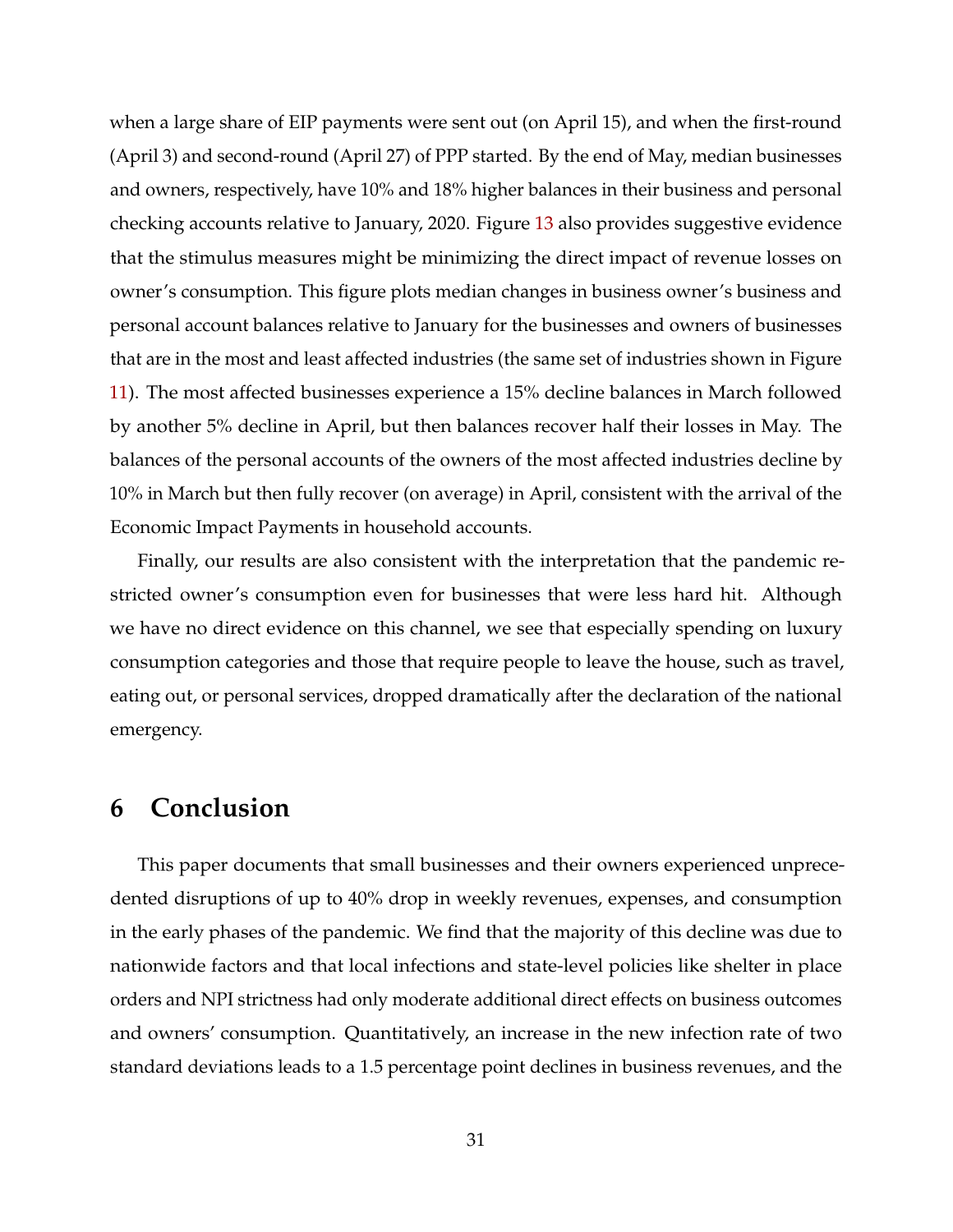imposition of a shelter in place order leads to a 2.6 percentage point decline in business revenues.

Using differential industry exposure to NPIs and infection rates, we find only a modest impact of small business losses on their owners consumption in the early stages of the pandemic. Because of the large declines in revenue, the observed consumption decline *driven* by revenue losses is still non-trivial, roughly as large as the typical weekly variation in consumption in normal times and about 8% of the average drop in weekly consumption. We also find that living standards of business owners that operate with low levels of liquidity are particularly sensitive to changes in business performance.

There are several reasons to expect the pass-through of business losses into owner's consumption to rise over time as the pandemic unfolds. As discussed in Section [5,](#page-31-0) businesses and owners started the pandemic with some liquidity, and on average their funds were replenished by fiscal stimulus measures. However, since these programs are temporary in nature, the pass-through of business losses into owner's living standards may grow substantially as businesses and owners use up liquidity.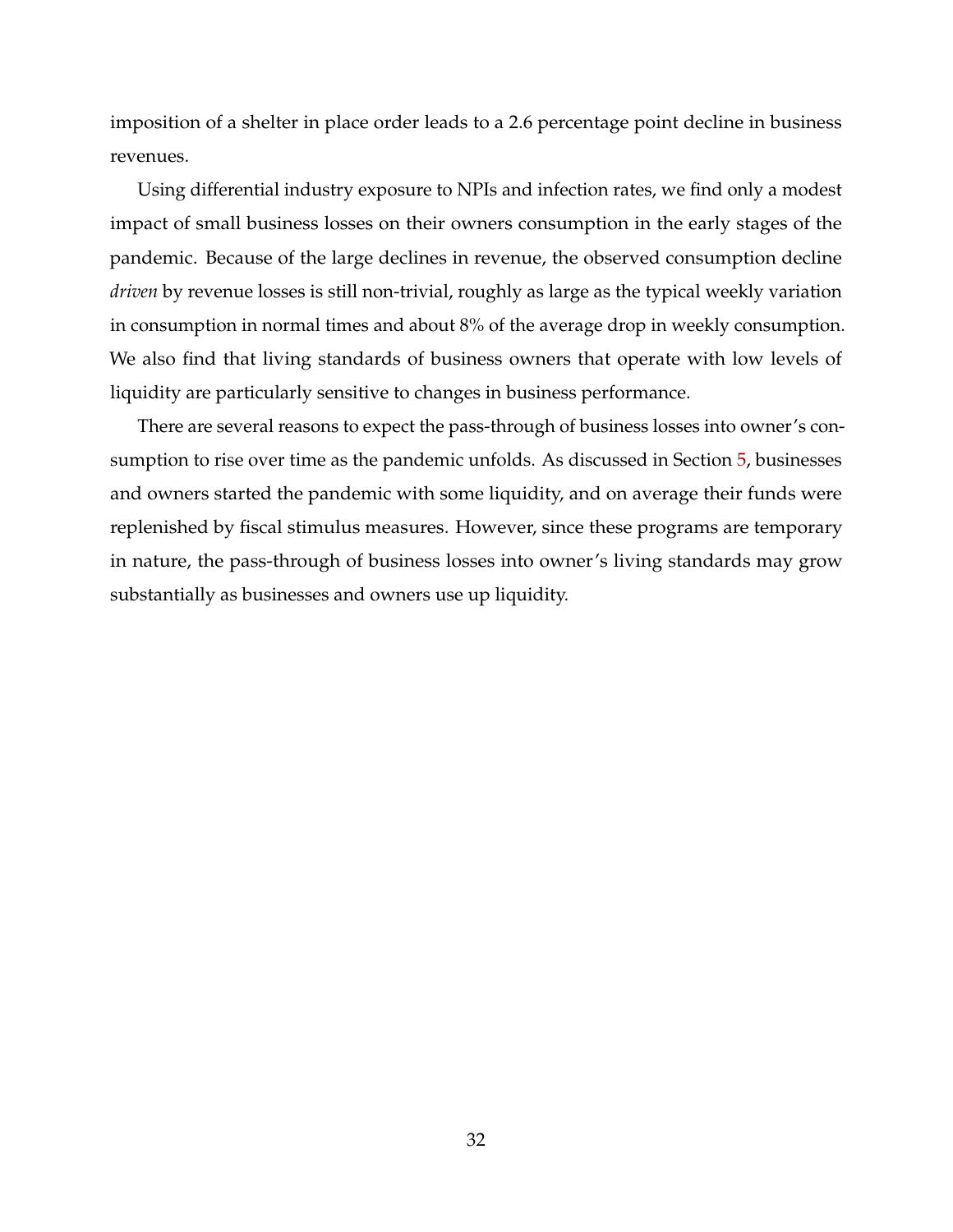# **References**

- <span id="page-34-6"></span>ALEKSEEV, G., S. AMER, M. GOPAL, T. KUCHLER, J. SCHNEIDER, J. STROEBEL, AND N. C. WERNERFELT (2020): "The Effects of COVID-19 on U.S. Small Businesses: Evidence from Owners, Managers, And Employees," *Working Paper*.
- <span id="page-34-10"></span>BAKER, S., R. FARROKHNIA, S. MEYER, M. PAGEL, AND C. YANNELIS (forthcoming): "How Does Household Spending Respond to an Epidemic? Consumption During the 2020 COVID-19 Pandemic," *Review of Asset Pricing Studies*.
- <span id="page-34-7"></span>BAKER, S. R., R. FARROKHNIA, S. MEYER, M. PAGEL, AND C. YANNELIS (2020): "Income, Liquidity, and the Consumption Response to the 2020 Economic Stimulus Payments," Working paper.
- <span id="page-34-1"></span>BARTIK, A. W., M. BERTRAND, Z. CULLEN, E. GLAESER, M. LUCA, AND C. T. STANTON (2020): "How Are Small Businesses Adjusting to COVID-19? Early Evidence from a Survey," *Proceedings of the Natural Academy of Sciences*, 117, 17656–17666.
- <span id="page-34-3"></span>BARTLETT III, R. P. AND A. MORSE (2020): "Small Business Survival Capabilities And Policy Effectiveness: Evidence from Oakland," *National Bureau of Economic Research Working Paper*.
- <span id="page-34-9"></span>BAUGH, B., I. BEN-DAVID, H. PARK, AND J. A. PARKER (2020): "Asymmetric Consumption Smoothing," *American Economic Review, Forthcoming*.
- <span id="page-34-12"></span>BDS (2016): "Business Dynamics Statistics," U.S. Census Bureau.
- <span id="page-34-8"></span>BRODA, C. AND J. A. PARKER (2014): "The Economic Stimulus Payments of 2008 and the Aggregate Demand for Consumption," *Journal of Monetary Economics*, 68, S20–S36.
- <span id="page-34-11"></span>CHERNOZHUKOV, V., H. KASAHARA, AND P. SCHRIMPF (2020): "Causal Impact of Masks, Policies, Behavior On Early COVID-19 Pandemic in the U.S." *Working Paper*.
- <span id="page-34-2"></span>CHETTY, R., J. FRIEDMAN, N. HENDREN, M. STEPNER, AND T. O. I. TEAM (2020): "The Economic Impacts of COVID-19: Evidence from a New Public Database Built from Private Sector Data," *Working Paper*.
- <span id="page-34-4"></span>CORREIA, S., S. LUCK, AND E. VERNER (2020): "Pandemics Depress the Economy, Public Health Interventions Do Not: Evidence from the 1918 Flu," *Working Paper*.
- <span id="page-34-5"></span>COX, N., P. GANONG, P. NOEL, J. VAVRA, A. WONG, D. FARRELL, AND F. GREIG (2020): "Initial Impacts of the Pandemic on Consumer Behavior: Evidence from Linked Income, Spending, and Savings Data," *Brookings Papers on Economic Activity*.
- <span id="page-34-0"></span>DAVIS, S. J., J. HALTIWANGER, AND S. SCHUH (1996): "Small business and job creation: Dissecting the myth and reassessing the facts," *Small Business Economics*.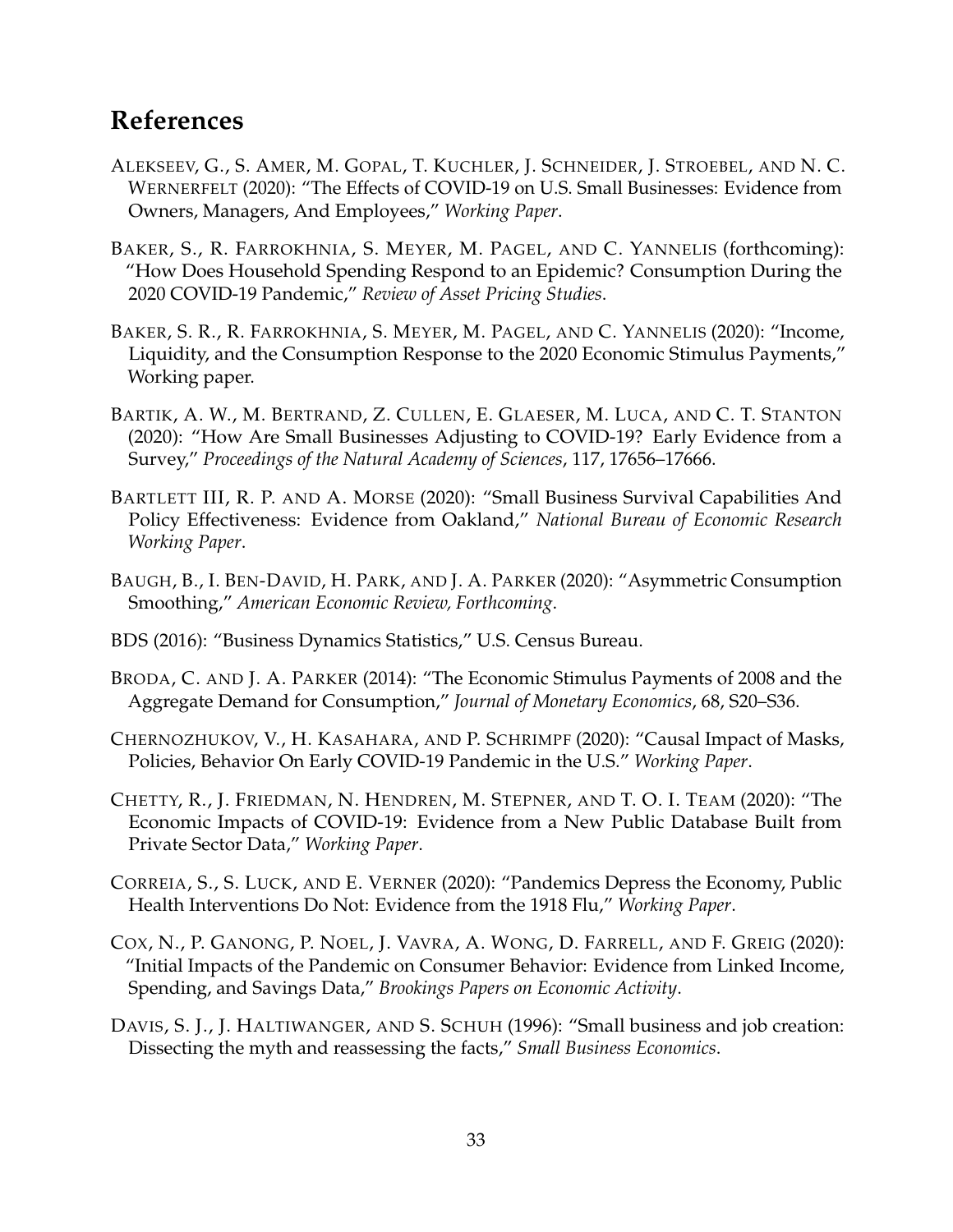- <span id="page-35-5"></span>FAIRLIE, R. W. (2020): "The Impact of COVID-19 on Small Business Owners: Evidence of Early-Stage Losses from the April 2020 Current Population Survey," *National Bureau of Economic Research Working Paper*.
- <span id="page-35-6"></span>FARRELL, D., C. WHEAT, AND C. MAC (2020a): "Small Business Financial Outcomes during the COVID-19 Pandemic," *JP Morgan Chase Institute*.

- <span id="page-35-1"></span>FRBNY (2019): "Report on Nonemployer Firms: Small Business Credit Survey," Tech. rep., Federal Reserve Bank of New York.
- <span id="page-35-9"></span>GANONG, P. AND P. NOEL (2019): "Consumer Spending During Unemployment: Positive and Normative Implications," *American Economic Review*, 109, 2383–2424.
- <span id="page-35-8"></span>GROSS, D. B. AND N. S. SOULELES (2002): "Do Liquidity Constraints and Interest Rates Matter for Consumer Behavior? Evidence from Credit Card Data," *Quarterly Journal of Economics*, 117, 149–185.
- <span id="page-35-4"></span>HUMPHRIES, J. E., C. NEILSON, AND G. ULYSSEA (2020): "The Evolving Impacts of COVID-19 on Small Businesses Since the CARES Act," *Cowles Foundation Discussion Paper*.
- <span id="page-35-11"></span>KEYSTONE (2020): "Coronavirus City and County Non-pharmaceutical Intervention Rollout Date Dataset," Keystone Strategy.
- <span id="page-35-13"></span>NES (2018): "Nonemployer Statistics," U.S. Census Bureau.
- <span id="page-35-10"></span>NEW YORK TIMES (2020): "Coronavirus (Covid-19) Data in the United States," The New York Times.
- <span id="page-35-7"></span>PARKER, J., N. SOULELES, D. S. JOHNSON, AND R. MCCLELLAND (2013): "Consumer Spending and the Economic Stimulus Payments of 2008," *American Economic Review*, 103, 2530–2553.
- <span id="page-35-0"></span>SBA (2019): "Small Businesses Generate 44 Percent Of U.S. Economic Activity," Tech. rep., Small Business Administration, Office of Advocacy.
- <span id="page-35-12"></span>SUSB (2017): "Statistics of U.S. Businesses," U.S. Census Bureau.
- <span id="page-35-3"></span>U.S. CENSUS (2020): "Small Business Pulse Survey: Tracking Changes During The Coronavirus Pandemic," U.S. Census Bureau.

<span id="page-35-2"></span><sup>——— (2020</sup>b): "Small Business Financial Outcomes during the Onset of COVID-19," *JP Morgan Chase Institute*.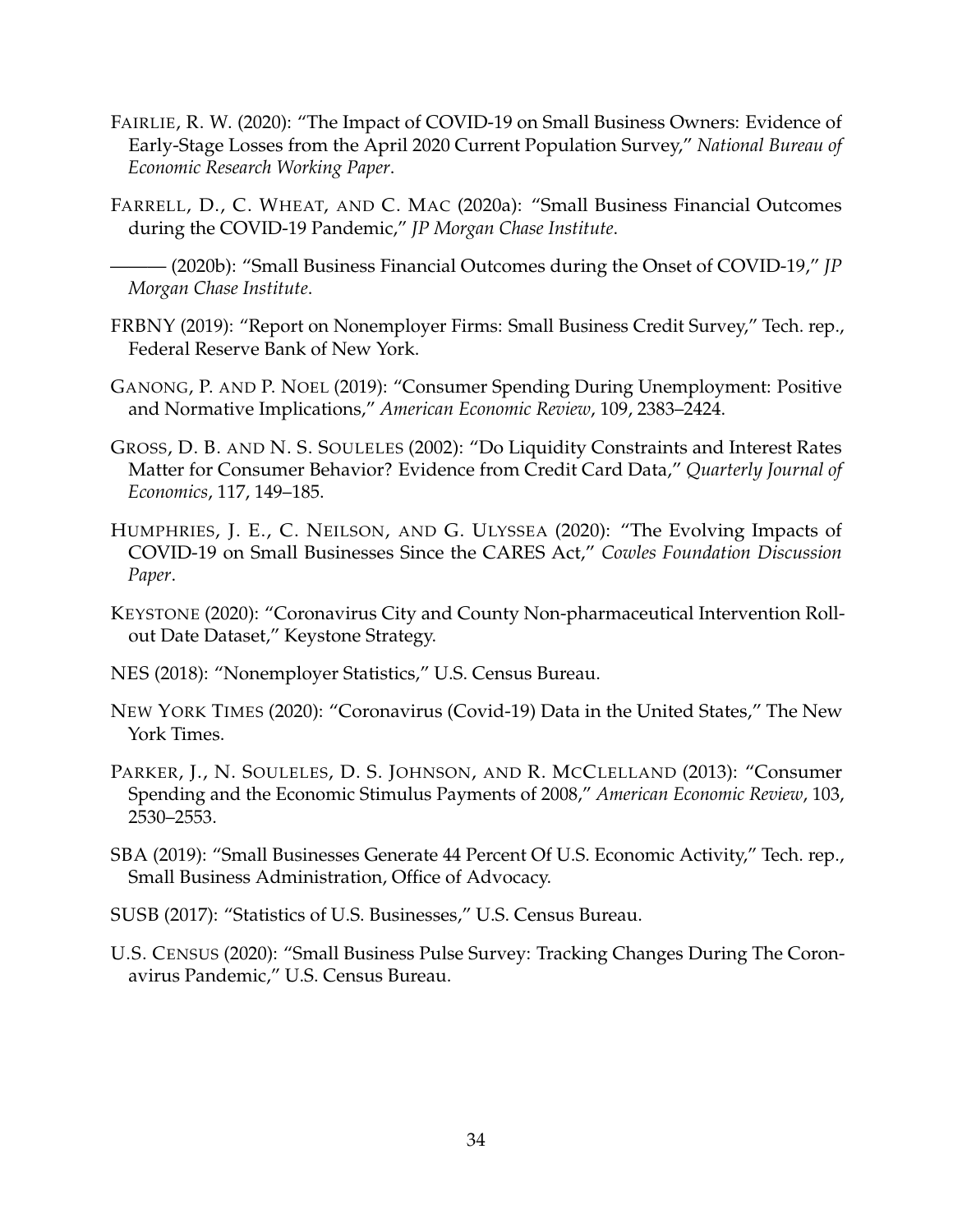### **Table 1:** Descriptive statistics of weekly outcomes in 2019 (\$)

<span id="page-36-0"></span>Notes: This table reports weekly business and household outcomes in 2019 in dollars. Outcomes are winsorized at the 2<sup>nd</sup> and 98<sup>th</sup> percentile. Columns 1 and 2 report the sample mean and standard deviation. Columns 3 to 5 report the pseudo-distribution presented as means of 10 observations in the *p th* percentiles. Columns 6 and 7 report the number of firms and households in the sample. Panel A reports statistics using the all businesses sample. Panels B and C report those using only nonemployer and employer sample. A firm is considered to be an employer firm if a business had payroll expenses for at least 6 months in 2019. Panels D and E sample small and large firms. Firm size is determined by 2019 average weekly revenues– firms with less than the first tercile of average revenue (\$787) are "small" and those with greater than the third tercile (\$3,572) are "large". Panel F uses the business owners sample, which serves as the main analysis. Business and owner characteristics are reported below Panel F, and uses the all businesses sample.

|                              | Mean   | SD         | p20                                       | p50                                   | p80          | N firms     | N HHs               |
|------------------------------|--------|------------|-------------------------------------------|---------------------------------------|--------------|-------------|---------------------|
|                              |        | Winsorized |                                           |                                       |              |             |                     |
|                              | (1)    | (2)        | (3)                                       | (4)                                   | (5)          | (6)         | (7)                 |
|                              |        |            |                                           | A. All Sample                         |              |             |                     |
| Revenue                      | 5,722  | 14,088     | $\boldsymbol{0}$                          | 345                                   | 5,831        | 1,799,935   | ---                 |
| Expense                      | 5,781  | 12,580     | 38                                        | 1,068                                 | 6,577        | 1,799,935   |                     |
| Profit                       | $-58$  | 8,801      | $-2,204$                                  | $-70$                                 | 1,371        | 1,799,935   |                     |
|                              |        |            |                                           | <b>B.</b> Nonemployer                 |              |             |                     |
| Revenue                      | 3,867  | 10,801     | $\boldsymbol{0}$                          | 125                                   | 3,785        | 1,531,922   |                     |
| Expense                      | 3,925  | 9,504      | 12                                        | 757                                   | 4,330        | 1,531,922   |                     |
| Profit                       | $-74$  | 7,228      | $-1,696$                                  | $-57$                                 | 1,000        | 1,531,922   |                     |
|                              |        |            |                                           | C. Employer                           |              |             |                     |
| Revenue                      | 16,324 | 23,108     | $\boldsymbol{0}$                          | 5,893                                 | 27,743       | 268,013     | ---                 |
| Expense                      | 16,392 | 20,352     | 1,518                                     | 7,588                                 | 27,813       | 268,013     | ---                 |
| Profit                       | 33     | 14,885     | $-8,274$                                  | $-452$                                | 6,800        | 268,013     | ---                 |
|                              |        |            |                                           | D. Small                              |              |             |                     |
| Revenue                      | 289    | 968        | $\boldsymbol{0}$                          | $\boldsymbol{0}$                      | 300          | 599,979     | ---                 |
| Expense                      | 1,027  | 3,505      | $\mathbf{0}$                              | 200                                   | 1,103        | 599,979     |                     |
| Profit                       | $-674$ | 2,711      | $-864$                                    | $-75$                                 | $\mathbf{0}$ | 599,979     | ---                 |
|                              |        |            |                                           | E. Large                              |              |             |                     |
| Revenue                      | 15,033 | 21,188     | 0                                         | 6,458                                 | 23,524       | 599,978     |                     |
| Expense                      | 14,093 | 18,411     | 1,279                                     | 6,701                                 | 21,959       | 599,978     |                     |
| Profit                       | 833    | 14,274     | $-6,878$                                  | $-57$                                 | 7,637        | 599,978     | $---$               |
|                              |        |            |                                           | F. Owner Subsample                    |              |             |                     |
| Revenue                      | 4,370  | 10,220     | $\boldsymbol{0}$                          | 252                                   | 4,918        | 363,682     | 333,434             |
| Expense                      | 4,612  | 9,569      | 30                                        | 910                                   | 5,605        | 363,682     | 333,434             |
| Profit                       | $-203$ | 6,495      | $-1,895$                                  | $-60$                                 | 1,131        | 363,682     | 333,434             |
| Consumption                  | 993    | 1,508      | 79                                        | 458                                   | 1,414        | 363,682     | 333,434             |
|                              |        |            |                                           | G. Business and Owner Characteristics |              |             |                     |
| <b>Business Age</b>          | 6.9    | 6.9        | 1.8                                       | 5.1                                   | 10.1         | 1,799,935   |                     |
| Owner Age                    | 47.1   | 12.9       | 35.0                                      | 46.0                                  | 59.0         |             | 333,434             |
|                              |        |            |                                           |                                       |              |             |                     |
| Industry                     |        | N Firms    | $\mathrm{Sh}\left(\mathscr{C}_{o}\right)$ | <b>Business Location</b>              |              | N Firms     | $Sh\left(\%\right)$ |
| Professional Services        |        | 282,690    | 15.7                                      | California                            |              | 350,872     | 19.5                |
| Real Estate and Leasing      |        | 212,489    | 11.8                                      | New York                              |              | 324,829     | 18.0                |
| Other Services               |        | 211,961    | 11.8                                      | Texas                                 |              | 228,899     | 12.7                |
| Construction                 |        | 164,675    | 9.1                                       | Florida                               |              | 160,455     | 8.9                 |
| Health Care and Social Asst. |        | 136,392    | 7.6                                       | Illinois                              |              | 153,704     | 8.5                 |
|                              |        |            |                                           |                                       |              |             |                     |
| <b>Business Ownership</b>    |        | N Firms    | Sh $(\%)$                                 | Owner Gender                          |              | $\rm N$ HHs | Sh $(\%)$           |
| S-Corp                       |        | 373,985    | 20.8                                      | M                                     |              | 158,112     | 47.4                |
| Sole Prop                    |        | 373,104    | 20.7                                      | ${\bf F}$                             |              | 99,309      | 29.8                |
| LLC - Member Managed         |        | 371,762    | 20.7                                      | Missing                               |              | 76,013      | 22.8                |
| C-Corp                       |        | 216,242    | 12.0                                      |                                       |              |             |                     |
| LLC - Manager Managed        |        | 167,460    | 9.3                                       |                                       |              |             |                     |
|                              |        |            |                                           |                                       |              |             |                     |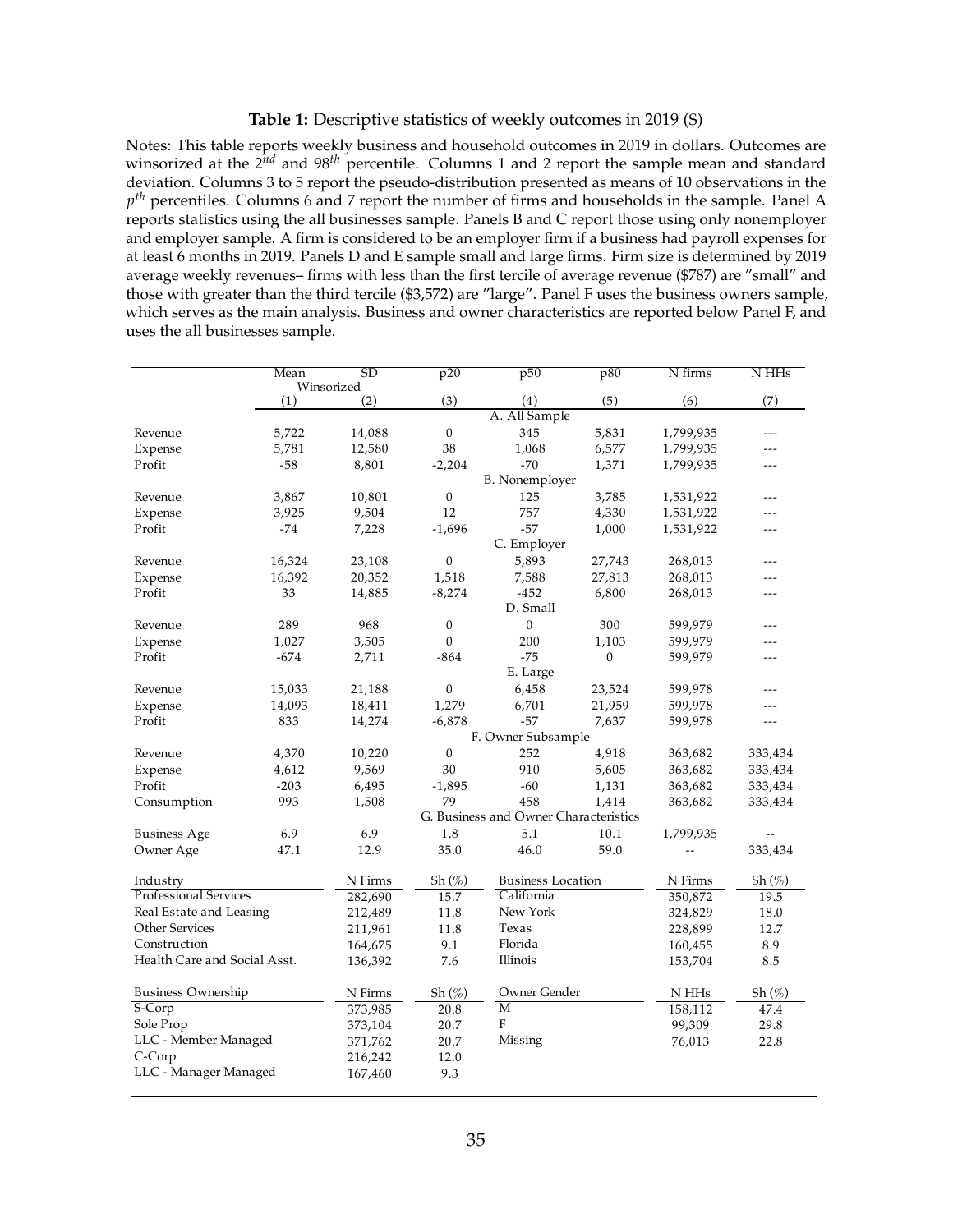### **Table 2:** Sample Representativeness

<span id="page-37-0"></span>Notes: This table compares the representativeness of the sample used in this study to various U.S. Census external benchmarks. Column 1 reports nationwide shares. Columns 2 and 3 report the same statistics using the 2019 all businesses and the business owners samples. See section [1.1](#page-8-1) for details on the construction of the all businesses and the business owners samples. Panel A compares the share of employer and nonemployer firms. The population statistic is from 2017 Statistics of U.S. Business [\(SUSB,](#page-35-12) [2017\)](#page-35-12). We classify establishments with less than 5 employees in the SUSB data or those with no payroll expenses in our data to be nonemployer firm. Panel B compares the share of firms by firm age. We exclude new firms (age  $=0$ ) to make the population statistic more aligned with our sample criteria because we require firms to have existed for at least a year to be included in our sample. The population statistic for firm age is from 2016 Business Dynamics Statistics [\(BDS,](#page-34-12) [2016\)](#page-34-12). Panel C compares annual receipts in dollars for nonemployer firms using 2018 Nonemployer Statistics [\(NES,](#page-35-13) [2018\)](#page-35-13). To make our sample comparable to NES, we also restrict our sample to nonemployer firms. Panel D compares industry shares using 2017 SUSB. **Table 1. Sample Benchmarking**

|                                                  | Population                        |                     | Sample       |
|--------------------------------------------------|-----------------------------------|---------------------|--------------|
|                                                  | Nationwide                        | <b>All Business</b> | Owner Sample |
|                                                  | Share $(\%)$                      | Share $(\%)$        | Share $(\%)$ |
|                                                  | (1)                               | (2)                 | (3)          |
|                                                  | A. Employer vs. Nonemployer       |                     |              |
| Nonemployer                                      | 81.00                             | 85.11               | 85.82        |
| Employer                                         | 19.00                             | 14.89               | 14.18        |
|                                                  | B. Firm age (excluding new firms) |                     |              |
| 1                                                | 7.36                              | 15.09               | 16.09        |
| $\overline{2}$                                   | 6.34                              | 11.75               | 12.61        |
| 3                                                | 5.63                              | 9.37                | 9.89         |
| $\overline{4}$                                   | 5.16                              | 7.95                | 8.24         |
| 5                                                | 4.63                              | 7.30                | 7.45         |
| $6 - 10$                                         | 20.17                             | 29.50               | 31.05        |
| $11 - 15$                                        | 50.70                             | 19.04               | 14.66        |
| C. Annual Receipts in dollars (nonemployer only) |                                   |                     |              |
| < \$5,000                                        | 24.48                             | 11.32               | 14.28        |
| \$5,000-\$9,999                                  | 15.54                             | 5.12                | 5.80         |
| \$10,000 - \$24,999                              | 23.70                             | 11.90               | 12.42        |
| \$25,000 - \$49,999                              | 14.30                             | 14.04               | 13.97        |
| \$50,000 - \$99,999                              | 10.36                             | 17.09               | 16.88        |
| \$100,000 - \$249,999                            | 7.81                              | 20.13               | 19.19        |
| \$250,000 - \$499,999                            | 2.52                              | 9.81                | 8.78         |
| $>$ \$500,000                                    | 1.29                              | 10.60               | 8.68         |
|                                                  | D. Industry                       |                     |              |
| Agriculture, Forestry, Fishing/Hunting           | 0.37                              | 0.62                | 0.52         |
| Mining, Quarrying, and Oil/Gas Extraction        | 0.31                              | 0.28                | 0.23         |
| <b>Utilities</b>                                 | 0.10                              | 0.11                | 0.10         |
| Construction                                     | 11.57                             | 10.76               | 10.79        |
| Manufacturing                                    | 4.09                              | 3.10                | 2.87         |
| Wholesale Trade                                  | 4.92                              | 3.69                | 3.37         |
| Retail Trade                                     | 10.68                             | 7.78                | 8.10         |
| Transportation and Warehousing                   | 3.05                              | 5.62                | 6.20         |
| Information                                      | 1.31                              | 2.26                | 2.65         |
| Finance and Insurance                            | 3.93                              | 2.06                | 1.90         |
| Real Estate and Rental and Leasing               | 5.10                              | 13.26               | 10.99        |
| Professional, Scientific, and Technical Svcs     | 13.38                             | 15.81               | 16.39        |
| Management of Companies and Enterprises          | 0.44                              | 0.51                | 0.34         |
| Administrative and Waste Manag.                  | 5.74                              | 6.02                | 6.47         |
| <b>Educational Services</b>                      | 1.54                              | 1.81                | 1.95         |
| Health Care and Social Assistance                | 10.80                             | 7.58                | 7.47         |
| Arts, Entertainment, and Recreation              | 2.15                              | 2.84                | 3.43         |
| Accommodation and Food Services                  | 8.90                              | 4.01                | 4.22         |
| Other Services (excl. Public Administration)     | 11.49                             | 11.78               | 11.96        |
| Industries not classified                        | 0.13                              | 0.13                | 0.11         |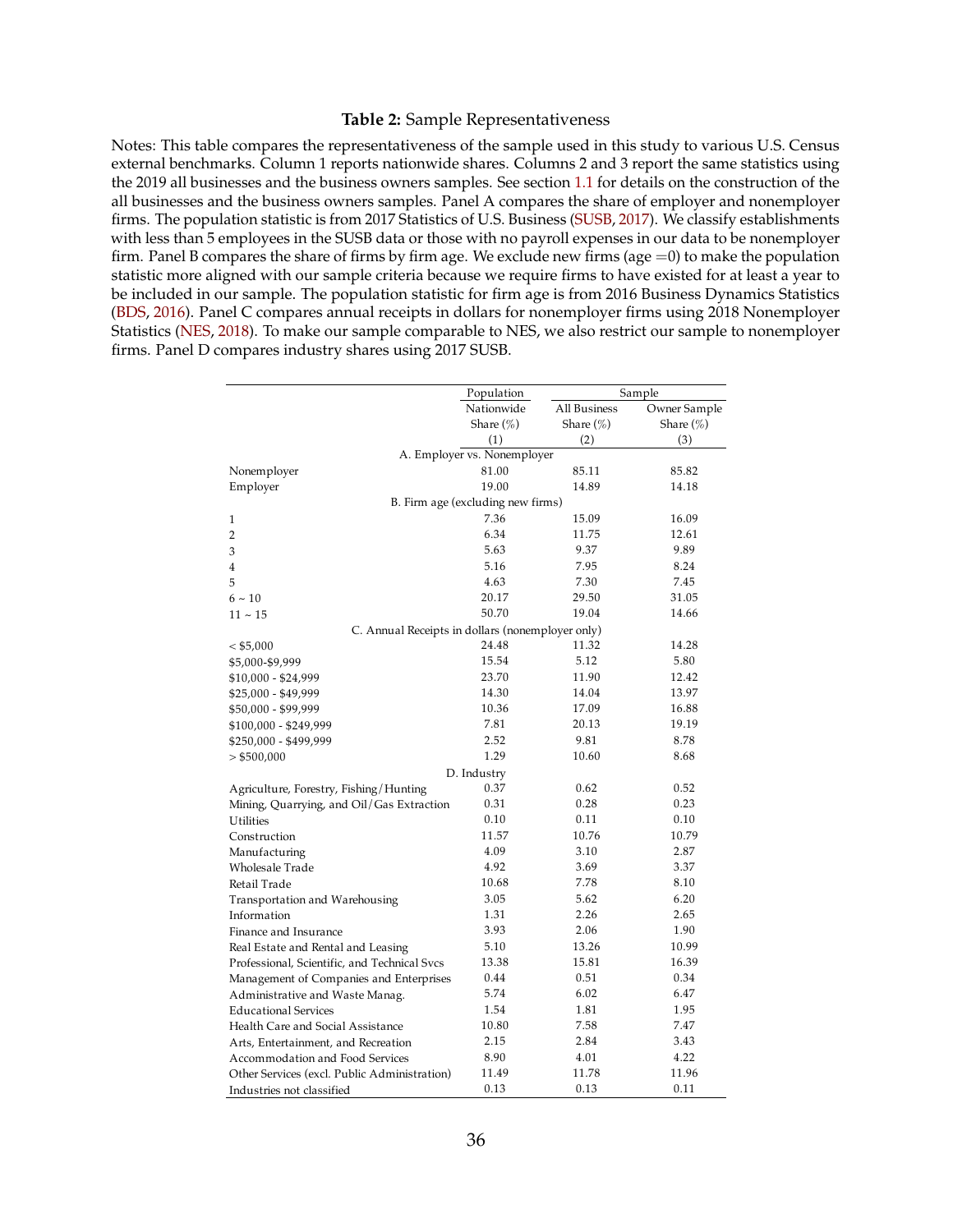### **Table 3:** Effects of Shelter in Place (SIP) controlling for Infections (%)

<span id="page-38-0"></span>Notes: This table reports estimates of local infections and shelter in place (SIP) on business outcomes and consumption of the owners. For panels A through D, the first row of each panel reports the effect of each new case per 1,000 residents and the second row reports the effect of SIP. The first row of panel E reports the effect of cumulative infections per 1,000 and that of cumulative number of weeks that SIP has been in effect. Columns 1 through 4 report estimates using outcomes normalized 2019 weekly average, and the estimated coefficients can be interpreted as change as percent of 2019 weekly average. Columns 5 through 8 report estimates using seasonally-adjusted outcomes, and the coefficients can be interpreted as change as percent of 2019 9-week centered average. All regressions include firm and household pair fixed effects. Columns 2 and 6 include time effects, columns 3 and 7 include time  $\times$  NAICS 2-digit industry effects, and columns 4 and 8 include time  $\times$  size bin effects to flexibly control for time-varying factors related to industry and firm size. Size bins are as defined in Table [1.](#page-36-0) Coefficients are multiplied by 100 and represented in a percent unit. Standard errors are reported in parentheses. \*\*\* *p* < 0.01, \*\* *p* < 0.05, \* *p* < 0.10.

|                    | Increase as percent of 2019 weekly average |     |           |       |           |     | Increase as percent of 2019 9-week centered average |                    |                |         |           |       |           |       |           |       |
|--------------------|--------------------------------------------|-----|-----------|-------|-----------|-----|-----------------------------------------------------|--------------------|----------------|---------|-----------|-------|-----------|-------|-----------|-------|
|                    | (1)                                        |     | (2)       |       | (3)       |     | (4)                                                 |                    | (5)            |         | (6)       |       | (7)       |       | (8)       |       |
|                    |                                            |     |           |       |           |     |                                                     |                    | A. Revenues    |         |           |       |           |       |           |       |
| New cases          | $-.803$                                    | *** | $-.480$   | $***$ | $-.438$   | *** | $-415$                                              | $***$              | $-1.23$        | $***$   | $-0.583$  | $***$ | $-.545$   | $***$ | $-.509$   | $***$ |
|                    | (.03)                                      |     | (.031)    |       | (.031)    |     | (.031)                                              |                    | (.053)         |         | (.054)    |       | (.054)    |       | (.054)    |       |
| Shelter in place   | $-15.7$                                    | *** | $-2.44$   | $***$ | $-2.33$   | *** | $-2.42$                                             | $***$              | $-30.70$       | $***$   | $-2.58$   | ***   | $-2.64$   | ***   | $-2.56$   | $***$ |
|                    | (.113)                                     |     | (.213)    |       | (.213)    |     | (.213)                                              |                    | (.199)         |         | (.374)    |       | (.375)    |       | (.374)    |       |
|                    |                                            |     |           |       |           |     |                                                     | <b>B.</b> Expenses |                |         |           |       |           |       |           |       |
| New cases          | $-1.10$                                    | *** | $-.839$   | ***   | $-.806$   | *** | $-.808$                                             | ***                | $-1.405$       | ***     | $-0.819$  | ***   | $-.790$   | ***   | $-.791$   | ***   |
|                    | (.024)                                     |     | (.024)    |       | (.024)    |     | (.024)                                              |                    | (.04)          |         | (.04)     |       | (.041)    |       | (.041)    |       |
| Shelter in place   | $-13.09$                                   | *** | $-3.16$   | ***   | $-2.94$   | *** | $-3.15$                                             | ***                | $-25.20$       | $***$   | $-3.73$   | $***$ | $-3.70$   | $***$ | $-3.70$   | $***$ |
|                    | (.09)                                      |     | (.169)    |       | (.169)    |     | (.169)                                              |                    | (.15)          |         | (.282)    |       | (.283)    |       | (.282)    |       |
|                    |                                            |     |           |       |           |     |                                                     | C. Profit          |                |         |           |       |           |       |           |       |
| New cases          | .095                                       | **  | .224      | ***   | .247      | *** | .265                                                | $***$              | .100           | $\star$ | .208      | ***   | .248      | ***   | .277      | ***   |
|                    | (.038)                                     |     | (.039)    |       | (.039)    |     | (.039)                                              |                    | (.053)         |         | (.054)    |       | (.055)    |       | (.054)    |       |
| Shelter in place   | $-5.95$                                    | *** | .937      | ***   | .810      | *** | .953                                                | ***                | $-5.24$        | $***$   | 1.19      | ***   | 1.09      | ***   | 1.21      | $***$ |
|                    | (.144)                                     |     | (.272)    |       | (.273)    |     | (.272)                                              |                    | (.2)           |         | (.378)    |       | (.378)    |       | (.378)    |       |
|                    |                                            |     |           |       |           |     |                                                     |                    | D. Consumption |         |           |       |           |       |           |       |
| New cases          | $-.824$                                    | *** | $-0.547$  | ***   | $-.514$   | *** | $-541$                                              | ***                | $-1.375$       | $***$   | $-.831$   | ***   | $-.788$   | $***$ | $-.815$   | ***   |
|                    | (.024)                                     |     | (.024)    |       | (.024)    |     | (.024)                                              |                    | (.039)         |         | (.04)     |       | (.04)     |       | (.04)     |       |
| Shelter in place   | $-14.27$                                   | *** | $-3.26$   | ***   | $-3.12$   | *** | $-3.24$                                             | ***                | $-25.15$       | $***$   | $-4.41$   | $***$ | $-4.29$   | ***   | $-4.39$   | $***$ |
|                    | (.089)                                     |     | (.168)    |       | (.168)    |     | (.168)                                              |                    | (.149)         |         | (.279)    |       | (.28)     |       | (.279)    |       |
|                    |                                            |     |           |       |           |     |                                                     | E. Exit            |                |         |           |       |           |       |           |       |
| Cumulative cases   | $-.005$                                    | *** | $-.005$   | ***   | $-.005$   | *** | $-.005$                                             | $***$              | $-.005$        | $***$   | $-.005$   | ***   | $-.005$   | ***   | $-.005$   | ***   |
|                    | (.0002)                                    |     | (.0002)   |       | (.0002)   |     | (.0002)                                             |                    | (.0002)        |         | (.0002)   |       | (.0002)   |       | (.0002)   |       |
| Shelter in place   | .183                                       | *** | $-.019$   | ***   | $-.022$   | *** | $-.019$                                             | ***                | .183           | ***     | $-.019$   | ***   | $-.022$   | ***   | $-.019$   | $***$ |
|                    | (.001)                                     |     | (.003)    |       | (.003)    |     | (.003)                                              |                    | (.001)         |         | (.003)    |       | (.003)    |       | (.003)    |       |
| Number of Obs      | 6,930,012                                  |     | 6,930,012 |       | 6,930,012 |     | 6,930,012                                           |                    | 6,259,378      |         | 6,259,378 |       | 6,259,378 |       | 6,259,378 |       |
| Firm-Household FE  | $\chi$                                     |     | X         |       | X         |     | $\chi$                                              |                    | X              |         | X         |       | X         |       | X         |       |
| Time FE            |                                            |     | $\chi$    |       |           |     |                                                     |                    |                |         | X         |       |           |       |           |       |
| Time x Industry FE |                                            |     |           |       | $\chi$    |     |                                                     |                    |                |         |           |       | $\chi$    |       |           |       |
| Time x Size Bin FE |                                            |     |           |       |           |     | $\chi$                                              |                    |                |         |           |       |           |       | X         |       |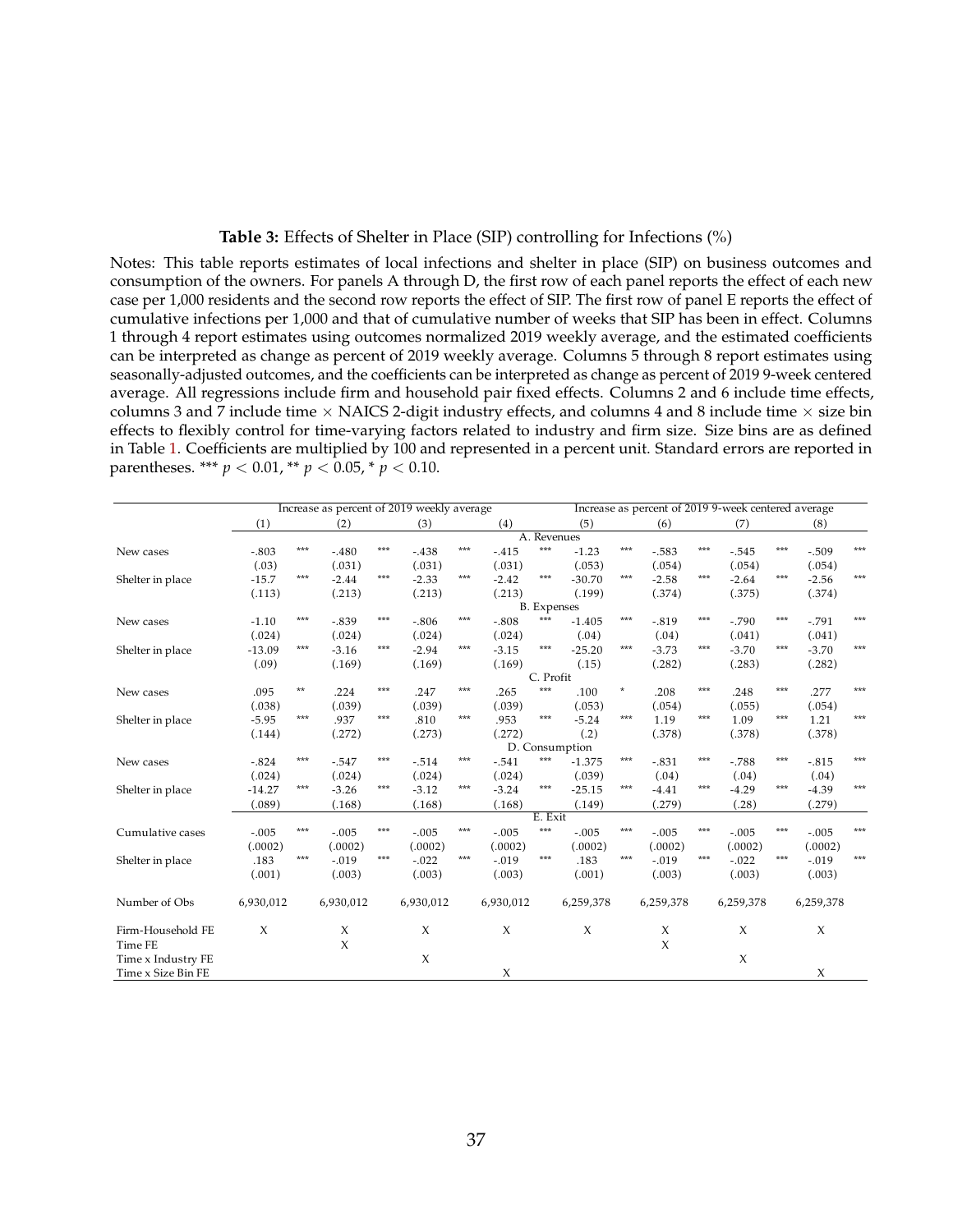### **Table 4:** Effects of Non-Pharmaceutical Intervention (NPI) Strictness and Infections (%)

<span id="page-39-0"></span>Notes: This table reports estimates of infections and NPI strictness on business outcomes and consumption of the owners. The first rows of panels A through D report the effect of each new case per 1,000 residents, and the first row of panel E reports the effect of cumulative infections per 1,000 residents. The second row of each panel reports the effect of NPI strictness per standard deviation increase in NPI strictness. NPI strictness is the first principal component in a principal component analysis of state-level NPIs and captures the intensity of state-specific packaged NPI policies relative to other states. The first component explains 76% of variance and weighs positively on all restrictions. Columns 1 through 4 report estimates using outcomes normalized 2019 weekly average, and the estimated coefficients can be interpreted as change as percent of 2019 weekly average. Columns 5 through 8 report estimates using seasonally-adjusted outcomes, and the coefficients can be interpreted as change as percent of 2019 9-week centered average. All regressions include firm and household pair fixed effects. Columns 2 and 6 include time effects, columns 3 and 7 include time  $\times$  NAICS 2-digit industry effects, and columns 4 and 8 include time  $\times$  firm size bin effects to flexibly control for time-varying factors related to industry and firm size. Size bins are as defined in Table [1.](#page-36-0) Coefficients are multiplied by 100 and represented in a percent unit. Standard errors are reported in parentheses. \*\*\*  $p < 0.01$ , \*\*  $p < 0.05$ , \*  $p < 0.10$ .

|                       |           |       | Increase as percent of 2019 weekly average |              |           |              |           |                    | Increase as percent of 2019 9-week centered average |       |           |       |           |       |           |       |
|-----------------------|-----------|-------|--------------------------------------------|--------------|-----------|--------------|-----------|--------------------|-----------------------------------------------------|-------|-----------|-------|-----------|-------|-----------|-------|
|                       | (1)       |       | (2)                                        |              | (3)       |              | (4)       |                    | (5)                                                 |       | (6)       |       | (7)       |       | (8)       |       |
|                       |           |       |                                            |              |           |              |           | A. Revenues        |                                                     |       |           |       |           |       |           |       |
| New cases             | $-599$    | $***$ | $-.494$                                    | $***$        | $-451$    | $***$        | $-429$    | $***$              | $-715$                                              | $***$ | $-0.597$  | ***   | $-559$    | $***$ | $-524$    | $***$ |
|                       | (.03)     |       | (.031)                                     |              | (.031)    |              | (.031)    |                    | (.053)                                              |       | (.054)    |       | (.054)    |       | (.054)    |       |
| <b>NPI</b> Strictness | $-8.5$    | ***   | $-2.15$                                    | ***          | $-548$    | $***$        | $-0.523$  | ***                | $-17.26$                                            | ***   | $-2.86$   | ***   | $-.748$   | ***   | $-.694$   | ***   |
|                       | (.054)    |       | (.207)                                     |              | (.056)    |              | (.05)     |                    | (.095)                                              |       | (.364)    |       | (.099)    |       | (.087)    |       |
|                       |           |       |                                            |              |           |              |           | <b>B.</b> Expenses |                                                     |       |           |       |           |       |           |       |
| New cases             | $-1.01$   | ***   | $-.858$                                    | ***          | $-0.824$  | $***$        | $-.827$   | $***$              | $-1.162$                                            | $***$ | $-.841$   | $***$ | $-.813$   | ***   | $-0.813$  | ***   |
|                       | (.024)    |       | (.024)                                     |              | (.024)    |              | (.024)    |                    | (.04)                                               |       | (.04)     |       | (.041)    |       | (.041)    |       |
| <b>NPI</b> Strictness | $-6.73$   | $***$ | $-2.67$                                    | ***          | $-.681$   | $***$        | $-.645$   | $***$              | $-13.25$                                            | ***   | $-3.51$   | ***   | $-.93$    | $***$ | $-86$     | $***$ |
|                       | (.043)    |       | (.165)                                     |              | (.045)    |              | (.039)    |                    | (.071)                                              |       | (.274)    |       | (.074)    |       | (.066)    |       |
|                       |           |       |                                            |              |           |              |           | C. Profit          |                                                     |       |           |       |           |       |           |       |
| New cases             | .262      | ***   | .231                                       | ***          | .254      | $***$        | .272      | $***$              | .272                                                | $***$ | .217      | ***   | .257      | ***   | .286      | ***   |
|                       | (.038)    |       | (.039)                                     |              | (.039)    |              | (.039)    |                    | (.053)                                              |       | (.054)    |       | (.055)    |       | (.054)    |       |
| <b>NPI</b> Strictness | $-3.69$   | ***   | .854                                       | $***$        | .234      | $***$        | .204      | ***                | $-3.38$                                             | ***   | 1.0       | ***   | .28       | ***   | .24       | $***$ |
|                       | (.069)    |       | (.265)                                     |              | (.072)    |              | (.063)    |                    | (.095)                                              |       | (.367)    |       | (.099)    |       | (.088)    |       |
|                       |           |       |                                            |              |           |              |           |                    | D. Consumption                                      |       |           |       |           |       |           |       |
| New cases             | $-.702$   | ***   | $-.566$                                    | ***          | $-533$    | $***$        | $-559$    | ***                | $-1.126$                                            | ***   | $-0.855$  | $***$ | $-.812$   | $***$ | $-.840$   | $***$ |
|                       | (.024)    |       | (.024)                                     |              | (.024)    |              | (.024)    |                    | (.039)                                              |       | (.04)     |       | (.04)     |       | (.04)     |       |
| <b>NPI</b> Strictness | $-7.41$   | $***$ | $-2.43$                                    | $***$        | $-63$     | $***$        | $-59$     | $***$              | $-13.24$                                            | $***$ | $-3.47$   | $***$ | $-.92$    | $***$ | $-83$     | ***   |
|                       | (.042)    |       | (.163)                                     |              | (.044)    |              | (.039)    |                    | (.07)                                               |       | (.272)    |       | (.074)    |       | (.065)    |       |
|                       |           |       |                                            |              |           |              |           | E. Exit            |                                                     |       |           |       |           |       |           |       |
| Cumulative cases      | .001      | ***   | $-.005$                                    | ***          | $-.005$   | $***$        | $-.005$   | $***$              | .001                                                | $***$ | $-.005$   | ***   | $-.005$   | ***   | $-.005$   | ***   |
|                       | (.0002)   |       | (.0002)                                    |              | (.0002)   |              | (.0002)   |                    | (.0002)                                             |       | (.0002)   |       | (.0002)   |       | (.0002)   |       |
| <b>NPI</b> Strictness | .537      | ***   | .018                                       | $\star\star$ | .005      | $\star\star$ | .003      |                    | .537                                                | ***   | .018      | $**$  | .005      | $**$  | .003      |       |
|                       | (.002)    |       | (.009)                                     |              | (.002)    |              | (.002)    |                    | (.002)                                              |       | (.009)    |       | (.002)    |       | (.002)    |       |
|                       |           |       |                                            |              |           |              |           |                    |                                                     |       |           |       |           |       |           |       |
| Number of Obs         | 6,928,131 |       | 6,928,131                                  |              | 6,928,131 |              | 6,928,131 |                    | 6,257,500                                           |       | 6,257,500 |       | 6,257,500 |       | 6,257,500 |       |
| Firm-Household FE     | $\chi$    |       | X                                          |              | $\chi$    |              | $\chi$    |                    | $\chi$                                              |       | X         |       | X         |       | $\chi$    |       |
| Time FE               |           |       | X                                          |              |           |              |           |                    |                                                     |       | X         |       |           |       |           |       |
| Time x Industry FE    |           |       |                                            |              | $\chi$    |              |           |                    |                                                     |       |           |       | X         |       |           |       |
| Time x Size Bin FE    |           |       |                                            |              |           |              | $\chi$    |                    |                                                     |       |           |       |           |       | X         |       |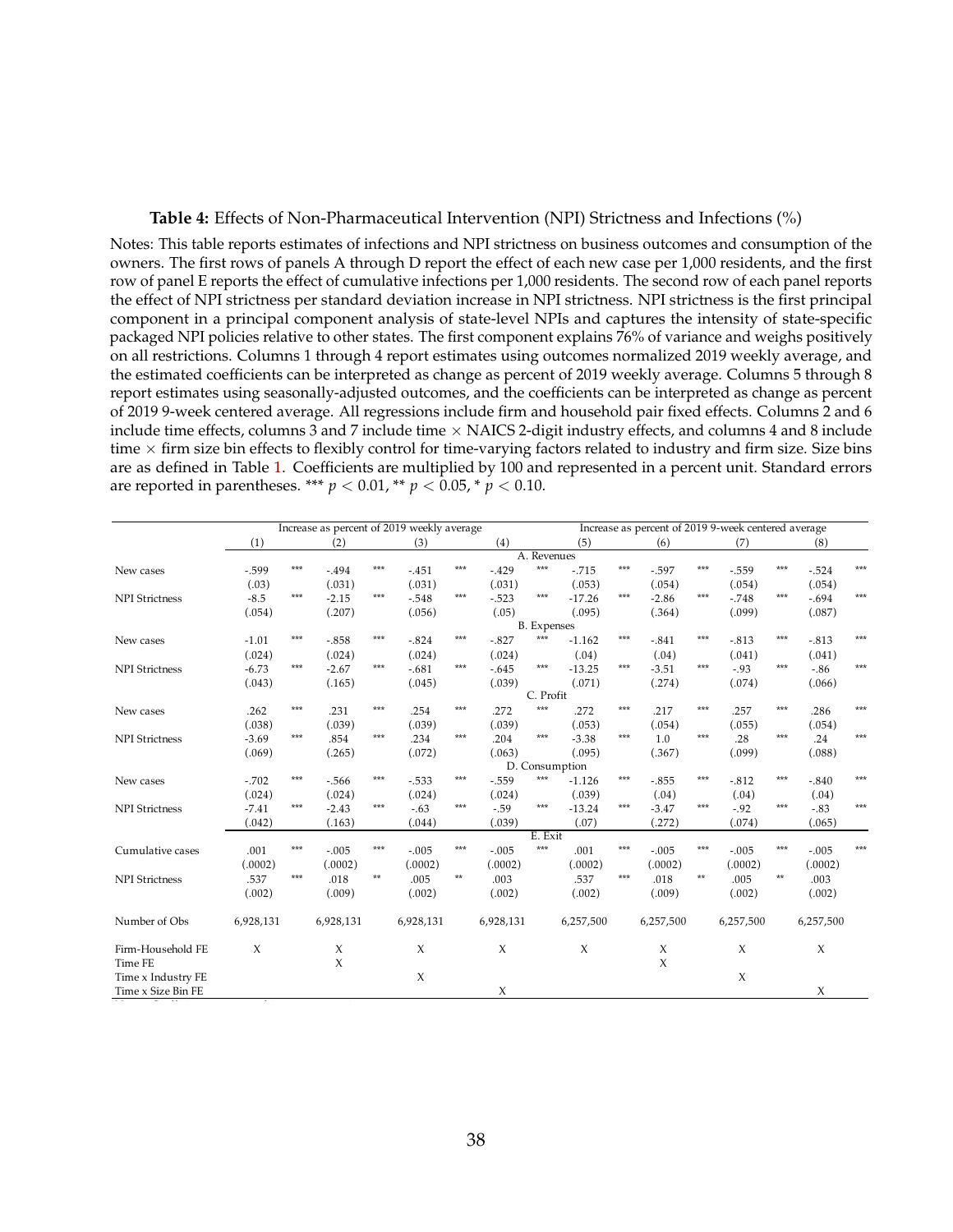### **Table 5:** Marginal Propensity to Consume out of Business Outcomes

<span id="page-40-0"></span>Notes: This table reports 2SLS-IV estimates of the owner households' consumption response per dollar change in business revenue, expense, and profit margin using equation [\(10\)](#page-27-1). Columns 1 and 2 use variation by industry due to SIP or SIP and infections and Columns 3 and 4 use that due to NPI strictness or NPI strictness and infections as the excluded instruments. NPI strictness is as defined in Table [4.](#page-39-0) Outcomes are in dollars (level), and all regressions include firm and household pair fixed effects and time  $\times$  county fixed effects. Therefore, the estimated coefficients can be interpreted as consumption declines (in dollar unit) per each dollar reduction in business outcomes. Firms that operate in sub-industries with less than 30 firms are dropped from the estimation. \*\*\*  $p < 0.01$ , \*\*  $p < 0.05$ , \*  $p < 0.10$ .

|                   | Variation by industry due to | Variation by Industry due to |            |     |                |     |                |       |  |
|-------------------|------------------------------|------------------------------|------------|-----|----------------|-----|----------------|-------|--|
|                   |                              |                              | <b>SIP</b> |     |                |     | NPI strictness |       |  |
| Endogenous        | <b>SIP</b>                   | and infections               |            |     | NPI strictness |     | and infections |       |  |
| Variable          | (1)                          |                              | (2)        |     | (3)            |     | (4)            |       |  |
| Revenue           | .015                         | ***                          | .011       | *** | .016           | *** | .012           | ***   |  |
|                   | (.001)                       |                              | (.001)     |     | (.001)         |     | (.001)         |       |  |
| Expense           | .020                         | ***                          | .013       | *** | .022           | *** | .014           | $***$ |  |
|                   | (.001)                       |                              | (.001)     |     | (.001)         |     | (.001)         |       |  |
| Profit Margin     | .036                         | ***                          | .034       | *** | .041           | *** | .039           | $***$ |  |
|                   | (.004)                       |                              | (.003)     |     | (.004)         |     | (.003)         |       |  |
| Number of Obs     | 7,531,326                    |                              | 7,188,993  |     | 7,531,326      |     | 7,188,993      |       |  |
| Firm-Household FE | X                            |                              | X          |     | X              |     | X              |       |  |
| Time x County FE  | X                            |                              | X          |     | X              |     | X              |       |  |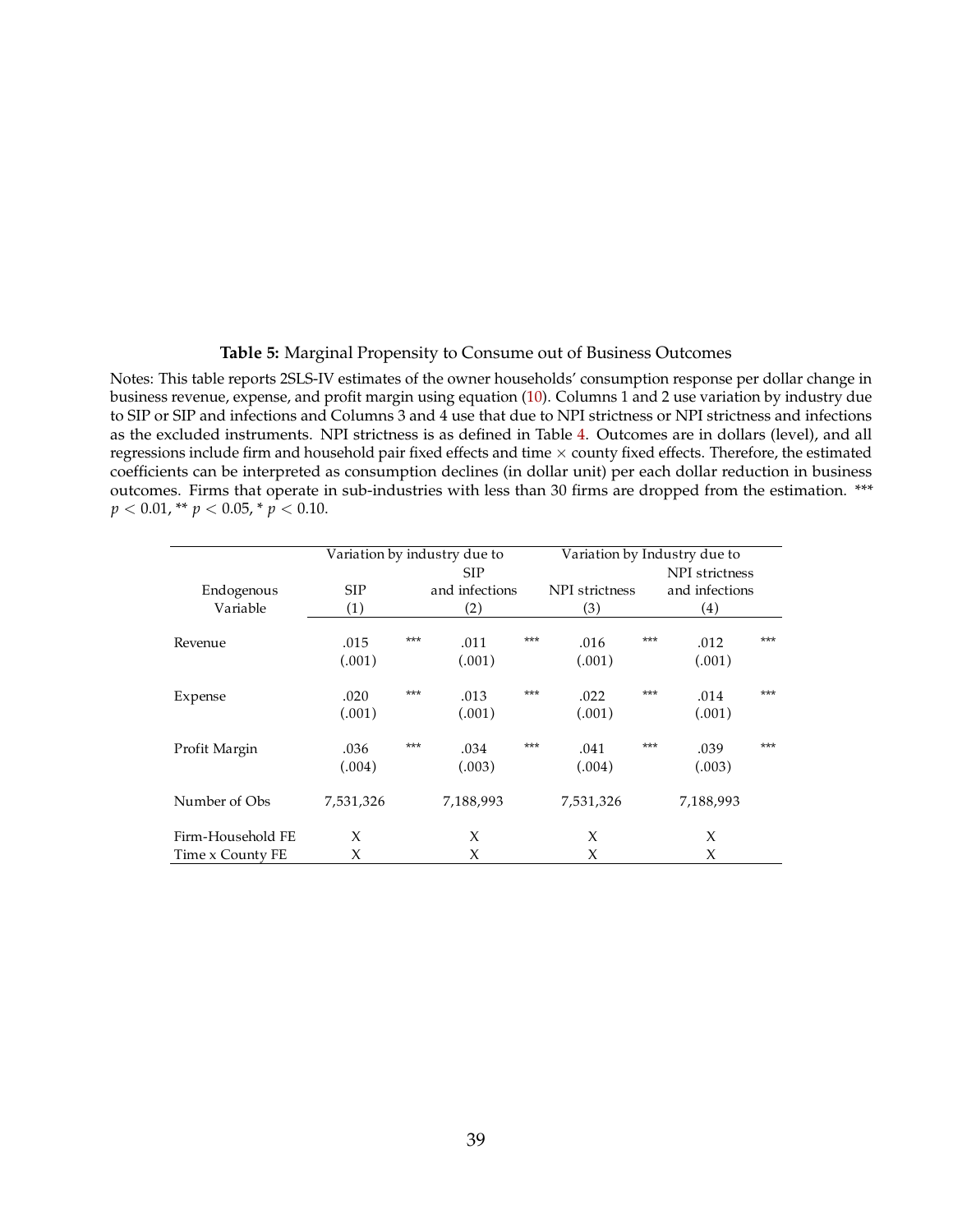### **Table 6:** Marginal Propensity to Consume out of Business by Subgroup

<span id="page-41-0"></span>Notes: This table reports 2SLS-IV estimates of the owner households' consumption response per dollar change in business revenue, expense, and profit margin using equation [\(10\)](#page-27-1) by business type. Odd numbered columns in each panel use variation by industry due to SIP or NPI strictness and even numbered columns in each panel use that due to SIP and infections or NPI strictness and infections as the excluded instruments. NPI strictness is as defined in Table [4.](#page-39-0) Outcomes are in dollars (level), and all regressions include firm and household pair fixed effects and time  $\times$  county fixed effects. Therefore, the estimated coefficients can be interpreted as consumption declines (in dollar unit) per each dollar reduction in business outcomes. Panels A and B reports estimates using subsamples of nonemployer and employer firms. Panels C and D reports estimates using subsamples of low and high liquidity firms. Panels E and F report estimates using subsamples of small and large firms. Liquidity is computed as the ratio of 2019 average monthly cash balances to expenses multiplied by 30 and can be interpreted as a firm's average cash buffer days, or the number of days of operating expenses that a business could pay out of its cash balances were its revenues to stop. "Low (high) liquidity" sample includes firms with lower (higher) than the first (third) quartile of cash buffer days within its sub-industry (NAICS 4-digit). "Small" ("Large") firms includes those with lower (higher) than median annual sales in 2019 within its sub-industry. Firms that operate in sub-industries with less than 30 firms are dropped from the estimation. \*\*\*  $p < 0.01$ , \*\*  $p < 0.05$ , \*  $p < 0.10$ .

|                   |            |     | Variation by Industry due to |          |                  |     | Variation by Industry due to |       |            |       | Variation by Industry due to |                    |                |     | Variation by Industry due to |     |
|-------------------|------------|-----|------------------------------|----------|------------------|-----|------------------------------|-------|------------|-------|------------------------------|--------------------|----------------|-----|------------------------------|-----|
|                   |            |     | <b>SIP</b>                   |          |                  |     | NPI strictness               |       |            |       | <b>SIP</b>                   |                    |                |     | NPI strictness               |     |
| Endogenous        | <b>SIP</b> |     | & Infections                 |          | NPI strictness   |     | & Infections                 |       | <b>SIP</b> |       | & Infections                 |                    | NPI strictness |     | & Infections                 |     |
| Variable          | (1)        |     | (2)                          |          | (3)              |     | (4)                          |       | (5)        |       | (6)                          |                    | (7)            |     | (8)                          |     |
|                   |            |     |                              |          | A. Nonemployer   |     |                              |       |            |       |                              | <b>B.</b> Employer |                |     |                              |     |
| Revenue           | .019       | *** | .012                         | $***$    | .021             | *** | .014                         | ***   | .010       | ***   | .009                         | ***                | .011           | *** | .010                         |     |
|                   | (.001)     |     | (.001)                       |          | (.001)           |     | (.001)                       |       | (.001)     |       | (.001)                       |                    | (.001)         |     | (.001)                       |     |
| Expense           | .022       | *** | .013                         | $***$    | .024             | *** | .015                         | $***$ | .016       | $***$ | .011                         | ***                | .017           | *** | .012                         | *** |
|                   | (.002)     |     | (.002)                       |          | (.002)           |     | (.002)                       |       | (.002)     |       | (.001)                       |                    | (.001)         |     | (.001)                       |     |
| Profit            | .052       | *** | .033                         | $***$    | .064             | *** | .042                         | $***$ | .013       | $***$ | .026                         | ***                | .017           | *** | .028                         |     |
|                   | (.006)     |     | (.005)                       |          | (.006)           |     | (.005)                       |       | (.005)     |       | (.004)                       |                    | (.004)         |     | (.004)                       |     |
| Number of Obs     | 6,406,312  |     | 6,115,116                    |          | 6,406,312        |     | 6,115,116                    |       | 1,103,674  |       | 1,053,507                    |                    | 1,103,674      |     | 1,053,507                    |     |
|                   |            |     |                              |          | C. Low Liquidity |     |                              |       |            |       | D. High Liquidity            |                    |                |     |                              |     |
| Revenue           | .024       | *** | .017                         | $***$    | .024             | *** | .017                         | $***$ | .013       | $***$ | .008                         | ***                | .014           | *** | .010                         |     |
|                   | (.002)     |     | (.001)                       |          | (.002)           |     | (.001)                       |       | (.002)     |       | (.002)                       |                    | (.002)         |     | (.002)                       |     |
| Expense           | .025       | *** | .016                         | $***$    | .025             | *** | .017                         | ***   | .026       | ***   | .012                         | ***                | .027           | *** | .014                         |     |
|                   | (.002)     |     | (.002)                       |          | (.002)           |     | (.002)                       |       | (.003)     |       | (.003)                       |                    | (.003)         |     | (.003)                       |     |
| Profit            | .074       | *** | .045                         | $***$    | .070             | *** | .043                         | $***$ | .001       |       | .010                         | **                 | .007           |     | .016                         |     |
|                   | (.009)     |     | (.006)                       |          | (.008)           |     | (.006)                       |       | (.006)     |       | (.005)                       |                    | (.006)         |     | (.005)                       |     |
| Number of Obs     | 1,883,508  |     | 1,797,894                    |          | 1,883,508        |     | 1,797,894                    |       | 1,865,204  |       | 1,780,422                    |                    | 1,865,204      |     | 1,780,422                    |     |
|                   |            |     |                              | E. Small |                  |     |                              |       |            |       |                              | F. Big             |                |     |                              |     |
| Revenue           | .056       | *** | .039                         | $***$    | .064             | *** | .046                         | $***$ | .012       | $***$ | .009                         | ***                | .013           | *** | .010                         |     |
|                   | (.005)     |     | (.005)                       |          | (.005)           |     | (.005)                       |       | (.001)     |       | (.001)                       |                    | (.001)         |     | (.001)                       |     |
| Expense           | .054       | *** | .036                         | ***      | .064             | *** | .044                         | ***   | .016       | ***   | .010                         | ***                | .017           | *** | .012                         | *** |
|                   | (.005)     |     | (.005)                       |          | (.005)           |     | (.005)                       |       | (.001)     |       | (.001)                       |                    | (.001)         |     | (.001)                       |     |
| Profit            | .061       | *** | .046                         | ***      | .061             | *** | .047                         | $***$ | .033       | $***$ | .033                         | ***                | .036           | *** | .036                         |     |
|                   | (.015)     |     | (.011)                       |          | (.014)           |     | (.011)                       |       | (.003)     |       | (.003)                       |                    | (.003)         |     | (.003)                       |     |
| Number of Obs     | 3,720,530  |     | 3,551,415                    |          | 3,720,530        |     | 3,551,415                    |       | 3,788,268  |       | 3,616,074                    |                    | 3,788,268      |     | 3,616,074                    |     |
| Firm-Household FE | X          |     | X                            |          | X                |     | X                            |       | X          |       | X                            |                    | X              |     | X                            |     |
| Time x County FE  | X          |     | X                            |          | X                |     | X                            |       | X          |       | X                            |                    | X              |     | X                            |     |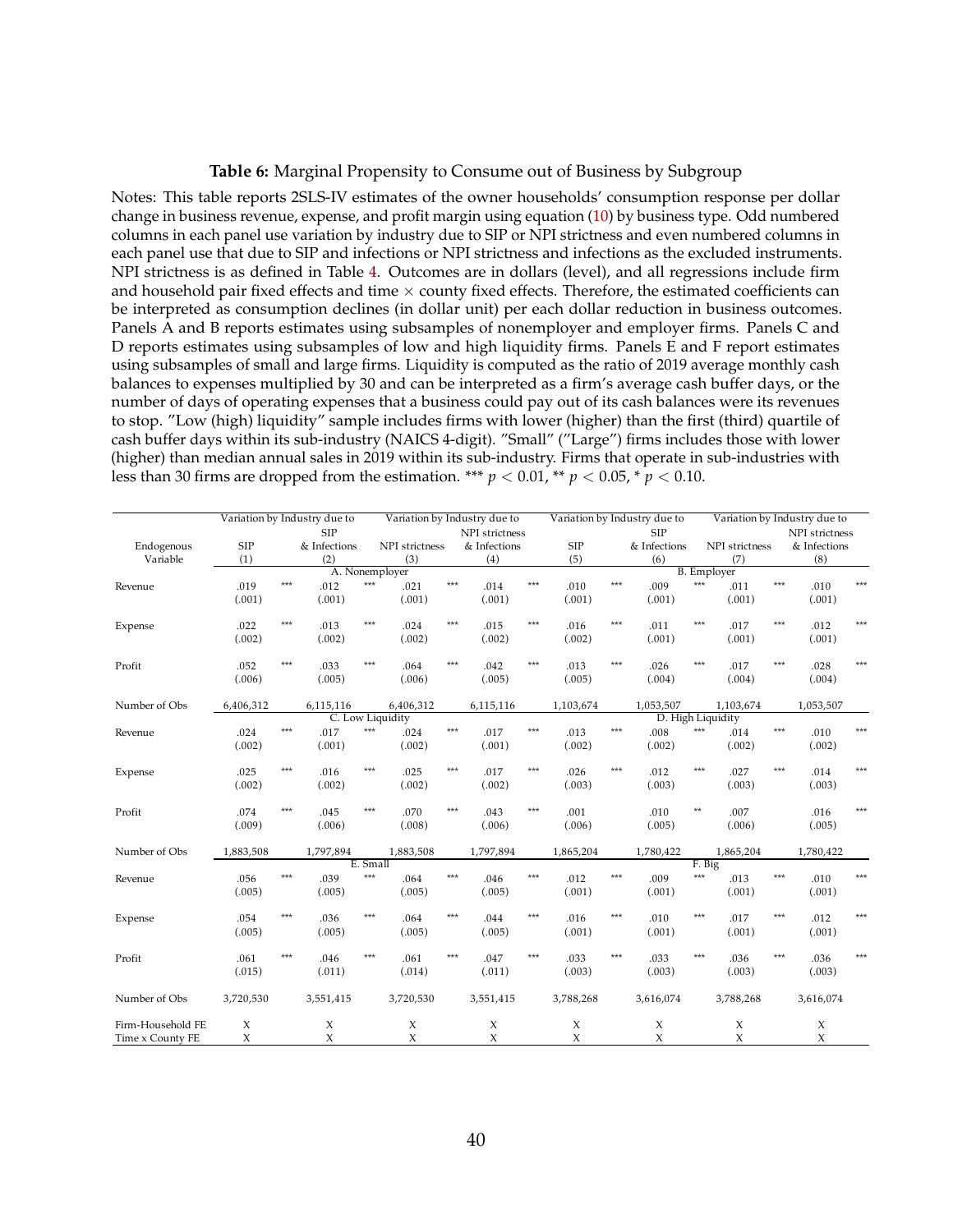### **Table 7:** Marginal Propensity to Consume out of Business by Incorporation Status

<span id="page-42-0"></span>Notes: This table reports 2SLS-IV estimates of the owner households' consumption response per dollar change in business revenue, expense, and profit margin using equation [\(10\)](#page-27-1) by business incorporation status. Panel A reports estimates using a sample of pass-through (sole proprietors and S-corporations) entities and panel B reports estimates using a sample of C-corporations. Columns 1 and 3 use variation by industry due to SIP and Columns 3 and 4 use that due to SIP and infections. Outcomes are in dollars (level), and all regressions include firm and household pair fixed effects and time  $\times$  county fixed effects. Therefore, the estimated coefficients can be interpreted as consumption declines (in dollar unit) per each dollar reduction in business outcomes. Firms that operate in sub-industries with less than 30 firms are dropped from the estimation. Standard errors are reported in parentheses. \*\*\*  $p < 0.01$ , \*\*  $p < 0.05$ , \*  $p < 0.10$ . **(Dollar Effects)**

|                   |            |       | Variation by Industry due to | Variation by Industry due to |            |           |              |       |  |  |  |
|-------------------|------------|-------|------------------------------|------------------------------|------------|-----------|--------------|-------|--|--|--|
|                   |            |       |                              | <b>SIP</b>                   |            |           |              |       |  |  |  |
| Endogenous        | <b>SIP</b> |       | & Infections                 |                              | <b>SIP</b> |           | & Infections |       |  |  |  |
| Variable          | (1)        |       | $\left( 2\right)$            |                              | (3)        |           | (4)          |       |  |  |  |
|                   |            |       | A. Pass-through              |                              |            | B. C-corp |              |       |  |  |  |
| Revenue           | .017       | ***   | .013                         | ***                          | .010       | ***       | .006         | ***   |  |  |  |
|                   | (.001)     |       | (.001)                       |                              | (.002)     |           | (.002)       |       |  |  |  |
|                   |            |       |                              |                              |            |           |              |       |  |  |  |
| Expense           | .023       | $***$ | .014                         | ***                          | .017       | ***       | .010         | $***$ |  |  |  |
|                   | (.002)     |       | (.002)                       |                              | (.003)     |           | (.002)       |       |  |  |  |
| Profit            | .026       | $***$ | .040                         | $***$                        | $-.012$    |           | .001         |       |  |  |  |
|                   | (.006)     |       | (.005)                       |                              | (.008)     |           | (.006)       |       |  |  |  |
|                   |            |       |                              |                              |            |           |              |       |  |  |  |
| Number of Obs     | 3,388,066  |       | 3,234,063                    |                              | 892,606    |           | 852,033      |       |  |  |  |
| Firm-Household FE | X          |       | X                            |                              | X          |           | X            |       |  |  |  |
| Time x County FE  | X          |       | X                            |                              | X          |           | X            |       |  |  |  |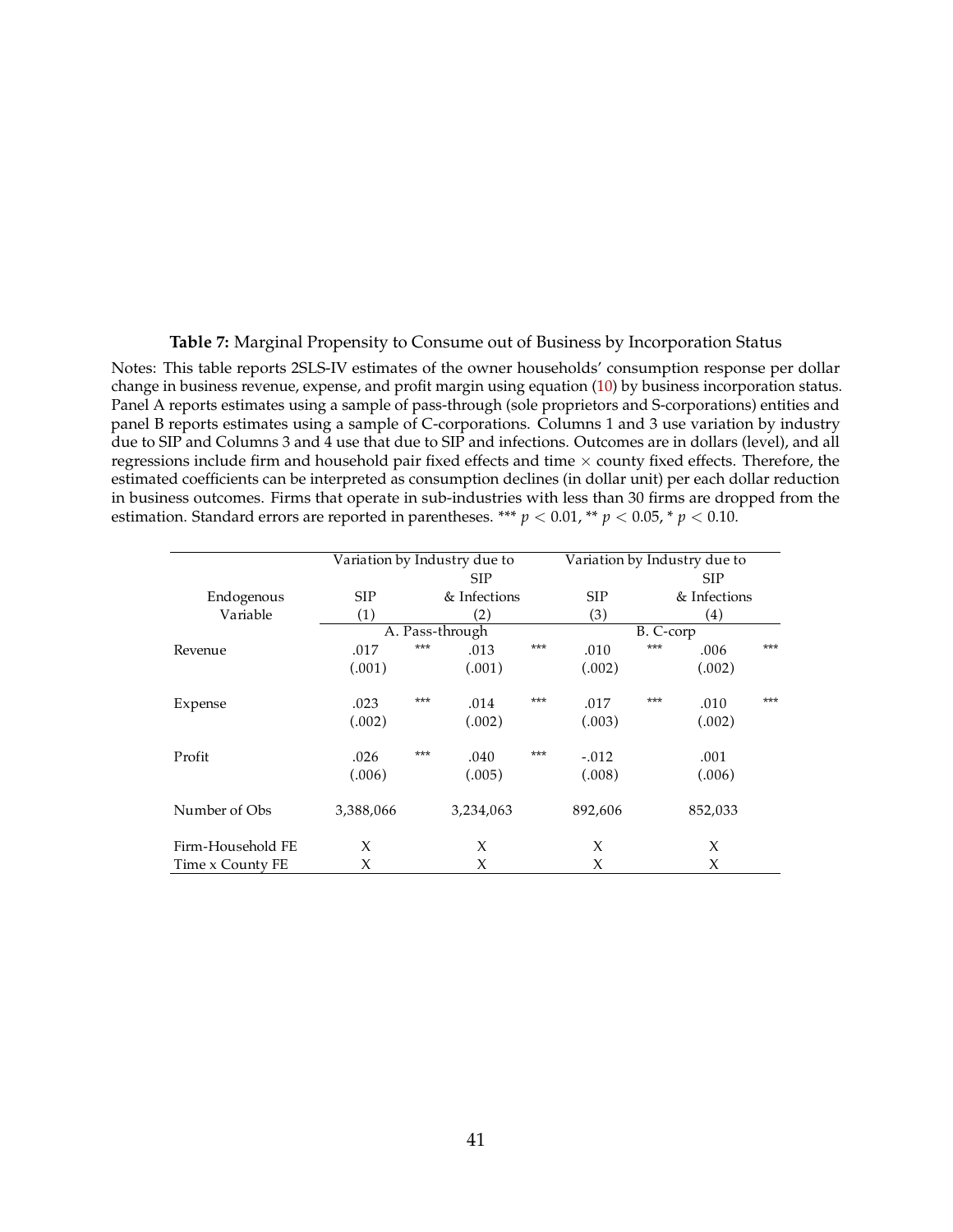**Figure 1:** Average business and household outcomes in 2020

<span id="page-43-0"></span>Notes: This figure shows average weekly dollar levels of business revenues, expenses, profits, and household consumption from the week starting December 30th, 2019 to the week starting May 25th, 2020. Dotted vertical lines denote the week of national emergency, which was declared the week starting March 9th, 2020. Blue horizontal lines denote the average of respective outcomes between January 13, 2020 to February 9, 2020 (i.e., two months before the week of national emergency).

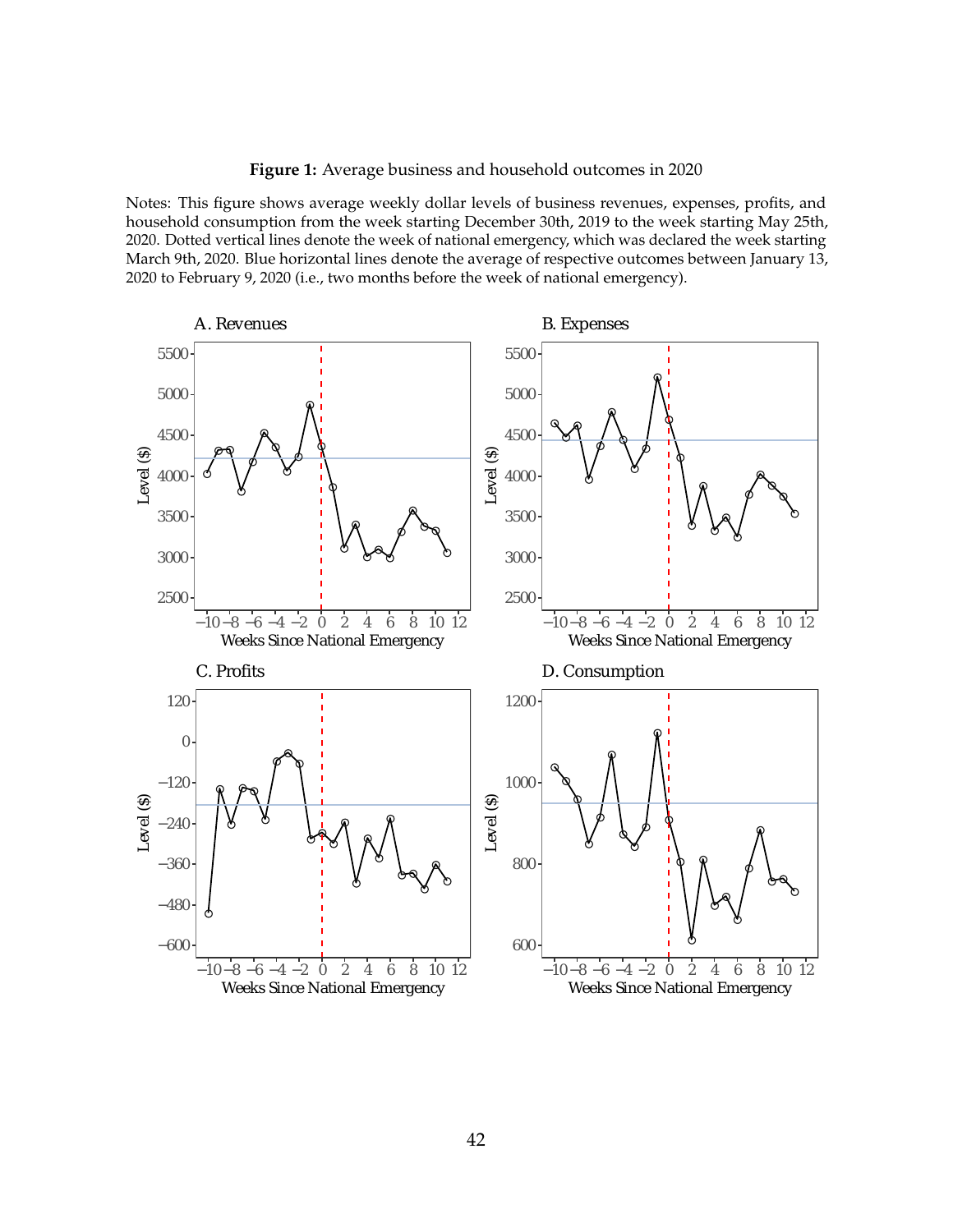### **Figure 2:** Average percent change in business and owner outcomes relative to 2019

<span id="page-44-0"></span>Notes: This figure shows average weekly changes in business revenues, expenses, profits, and household consumption from the week starting December 30th, 2019 to the week starting May 25th, 2020. Outcomes are normalized by the centered 9-week average from a year ago, and the change is defined as a percent change from its own average between January 13, 2020 and February 9, 2020 (i.e., two months before the week of national emergency). Dotted vertical lines denote the week of national emergency, which was declared the week starting March 9th, 2020.

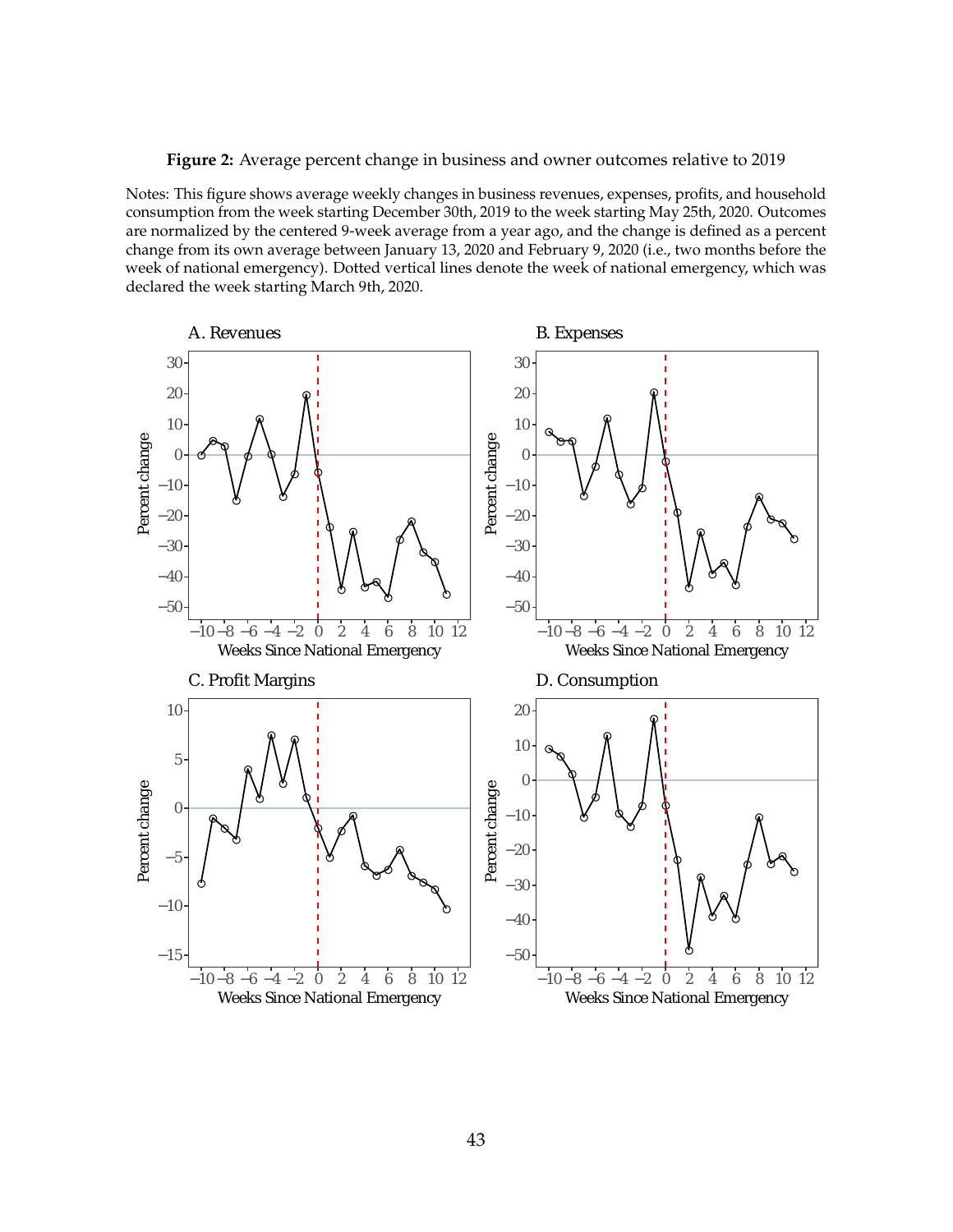### **Figure 3:** Average changes in business revenues in 2020 by subgroup

<span id="page-45-0"></span>Notes: This figure shows average weekly changes in business revenues from the week starting December 30th, 2019 to the week starting May 25th, 2020. Outcomes are normalized by the centered 9-week average from a year ago, and the change is defined as a percent change from its own average between January 13, 2020 and February 9, 2020 (i.e., two months before the week of national emergency). Dotted vertical lines denote the week of national emergency, which was declared the week starting March 9th, 2020. Panel A plots weekly changes in revenues for essential and non-essential businesses; Panel B for small and large businesses; Panel C by employer and non-employer firms; and panel D by low vs. high liquidity firms. Essential industry categorization based on the advisory list provided by the Department of Homeland Security (HLS). "Small" ("Large") firms includes those with lower (higher) than median annual sales in 2019 within its NAICS 4-digit sub-industry. A firm is considered to be an employer firm if a business had payroll expenses for at least 6 months in 2019. Low (high) liquidity sample includes firms with lower (higher) than the first (third) quartile of cash buffer days within its sub-industry.

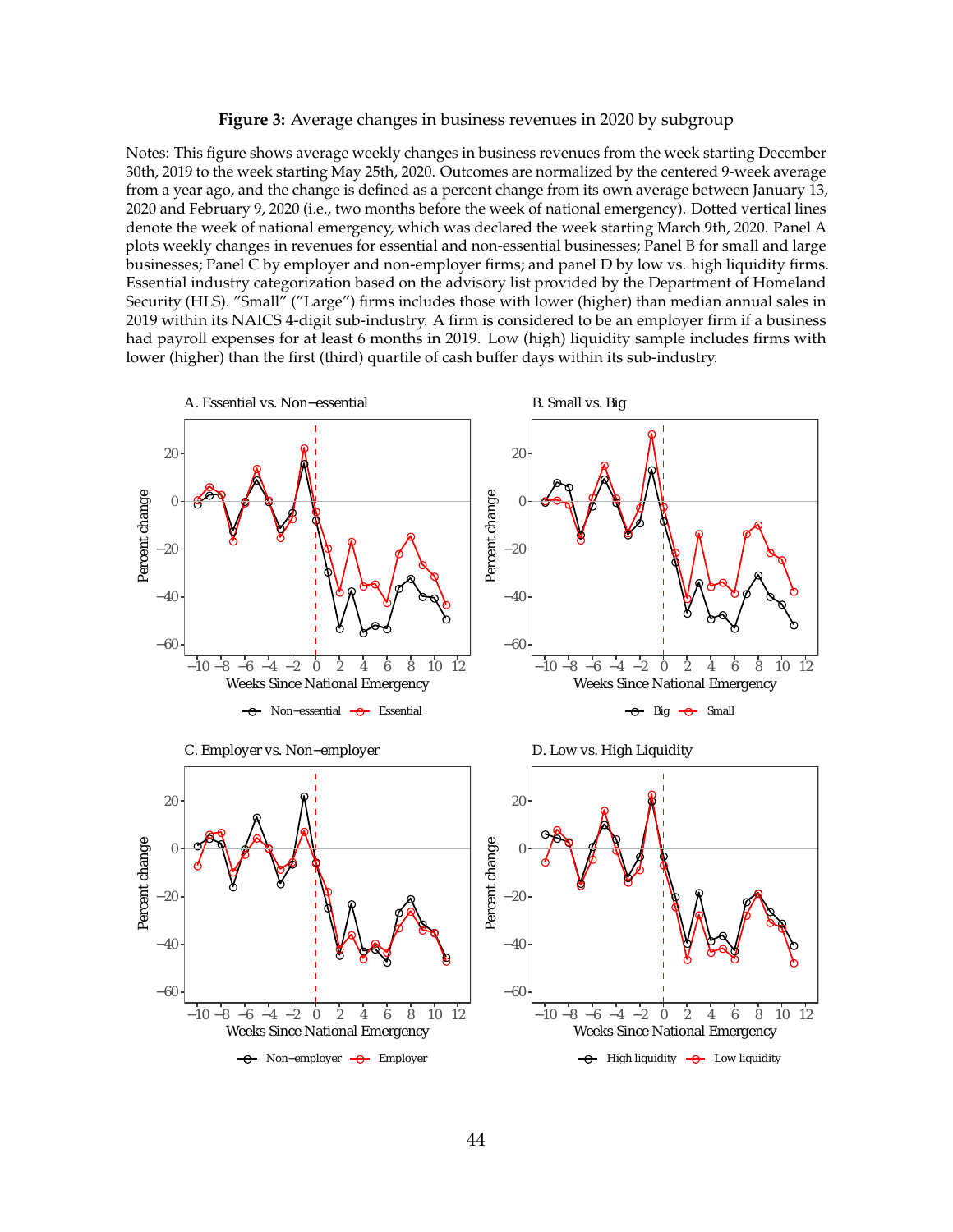### **Figure 4:** Business closures in 2020

<span id="page-46-0"></span>Notes: This figure shows the number of business closures in the all businesses sample in 2020 by month. This sample includes 1.8mil businesses that were active in 2019 and have an open account for at least one month in 2020. Panel A shows the number of business closures by month, and panel B shows the cumulative number of business closures. Exit is defined as the closure of a business checking account. If a business has two business checking accounts, both accounts must be closed to be coded as exit.







B. Cumulative Number of Business Closures in 2020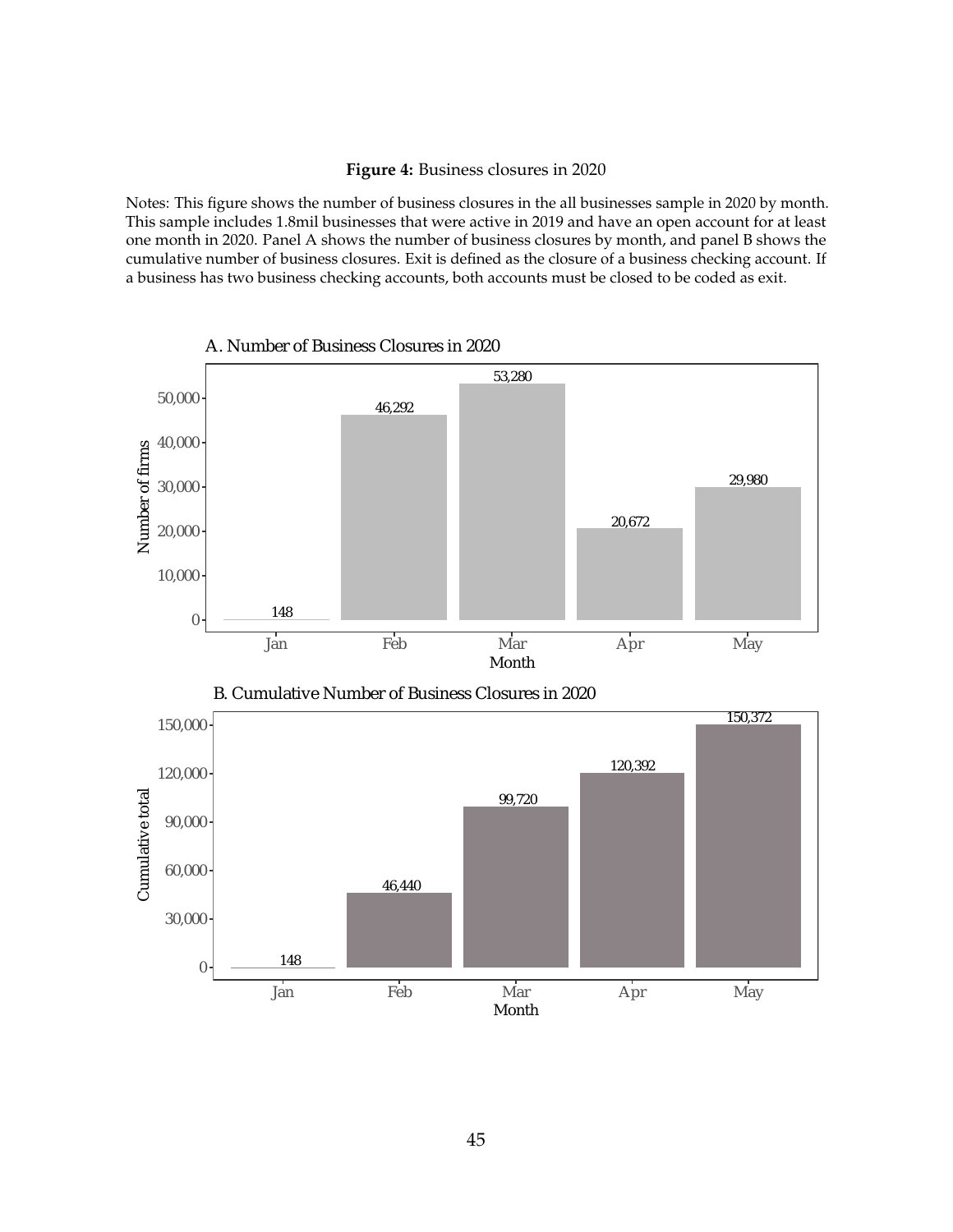**Figure 5:** Average business expenses in 2020 across spending categories

<span id="page-47-0"></span>Notes: This figure plots detailed categories of average weekly dollar levels of business expenses in 2020. See section [1.2](#page-11-1) for details on business expense categorization. "Goods" expenses are plotted in black. "Services" are plotted in blue. "Other major expenses" are plotted in red. Uncategorizable cash, check, or wire transfer expenses are plotted in green. Dotted vertical lines denote the week of national emergency, which was declared the week starting March 9th, 2020.

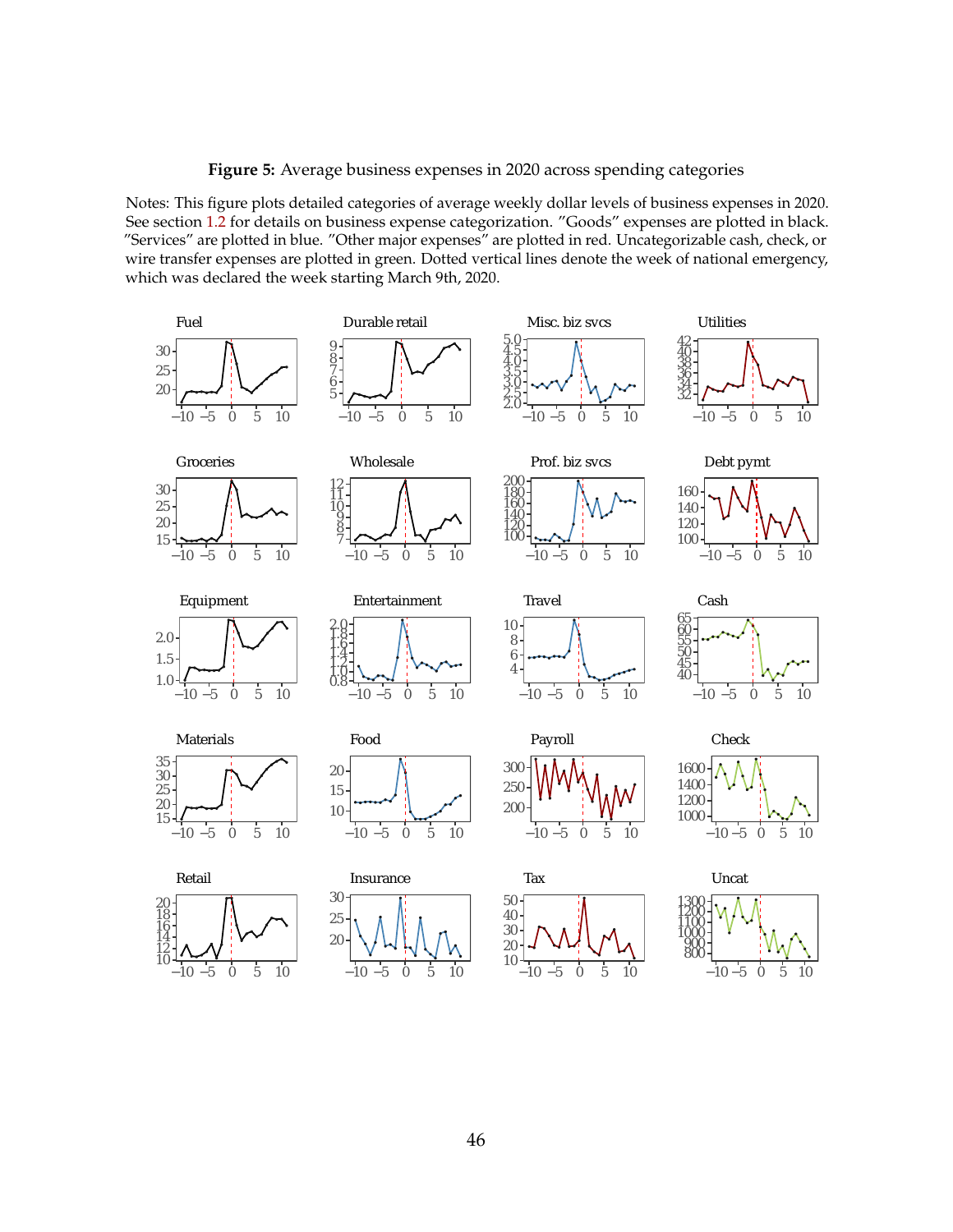**Figure 6:** Average household expenses in 2020 across spending categories

<span id="page-48-0"></span>Notes: This figure plots detailed categories of average weekly dollar levels of business owner's household expenses in 2020. See section [1.2](#page-11-1) for details on household expense categorization. "Goods" expenses are plotted in black. "Services" are plotted in blue. "Other major expenses" are plotted in red. Uncategorizable cash, check, or wire transfer expenses are plotted in green. Dotted vertical lines denote the week of national emergency, which was declared the week starting March 9th, 2020.

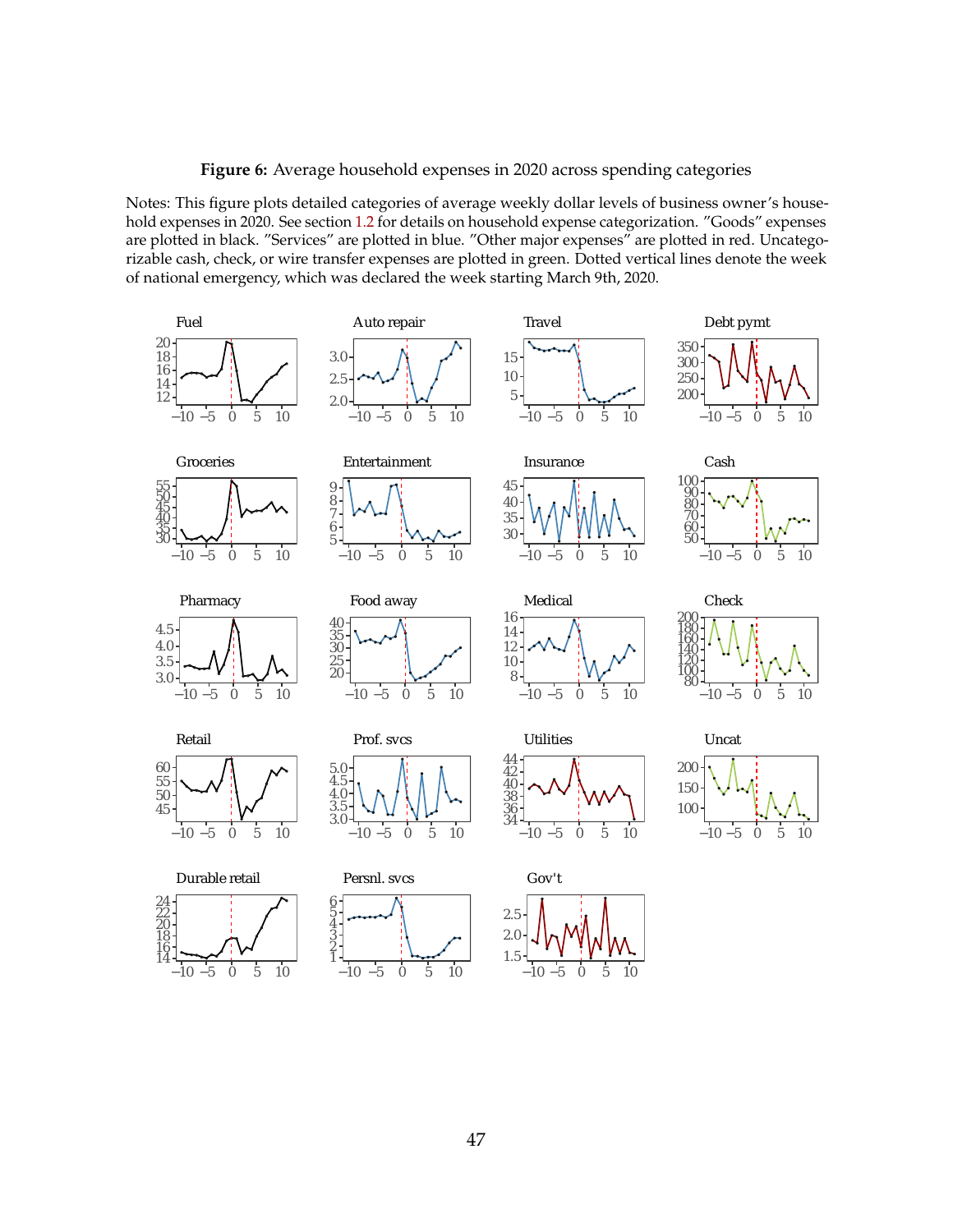Figure 7: Share of states with NPI policies in effect

<span id="page-49-0"></span>Notes: This figure shows the share of states that have respective NPIs enacted over time. Dotted vertical lines denote the week of national emergency, which was declared the week starting March 9th, 2020. For example, panel A shows that more than 80% of the states in our sample imposed shelter in place restrictions 5 weeks into the national emergency. "Nonessential", "Public venue", "Religious gathering", and "School" refer to closures or restrictions on the said activities. The numbers in parenthesis for "Gathering limit" restrictions refer to gathering limits (e.g., limit of 10 people). Source: State-level NPI data are obtained from Keystone Strategy.

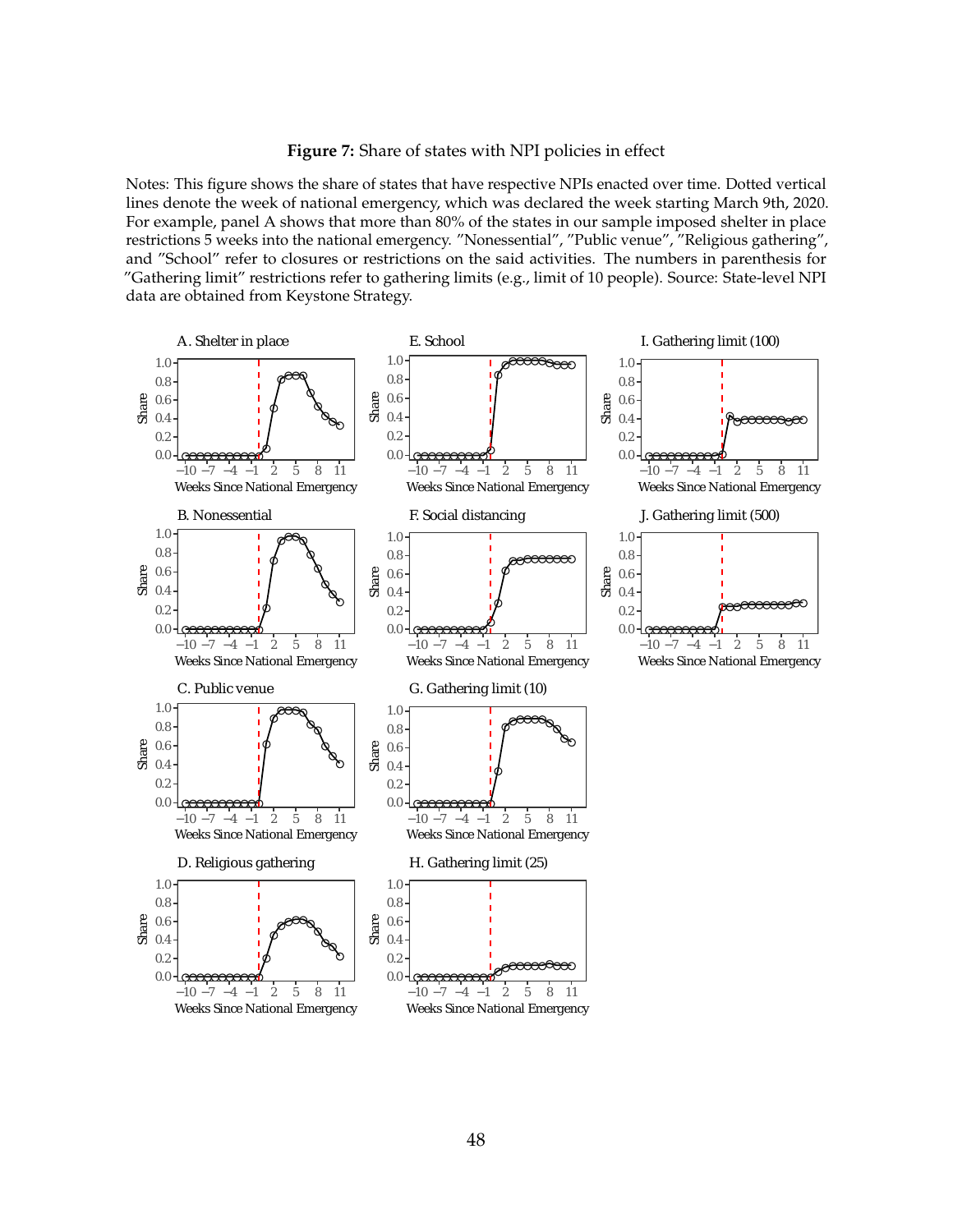### **Figure 8:** County-level infections per capita

<span id="page-50-0"></span>Notes: This figure shows county-level infections per 1,000 residents for three counties that illustrate areas with low, medium, and high-risk for disease growth. Disease growth is determined using terciles of cumulative infection rates per 1,000 in the county. Counties with lower than the first tercile of cumulative infection rates (1.01) are classified as "low-risk" counties; counties with infection rates above the first but below the third tercile (2.94) are "medium-risk"; and those with above the third tercile are "high-risk" areas. The counties illustrated in this figure have the highest cumulative infections per 1,000 residents within each risk bin. Panel A plots the number of new cases and panel B plots the cumulative number of cases per 1,000 residents. For panel A, the example counties with low (Colorado, TX) and medium (Dakota, MN) caseloads use the left axis. The example county with high (New York, NY) use the right axis. County-level population corresponds to total population estimate as of July 1, 2019. Dotted vertical lines denote the week of national emergency, which was declared the week starting March 9th, 2020. Source: Population data from the U.S. Census Bureau and Coronavirus data from New York Times, based on reports from state and local health agencies.

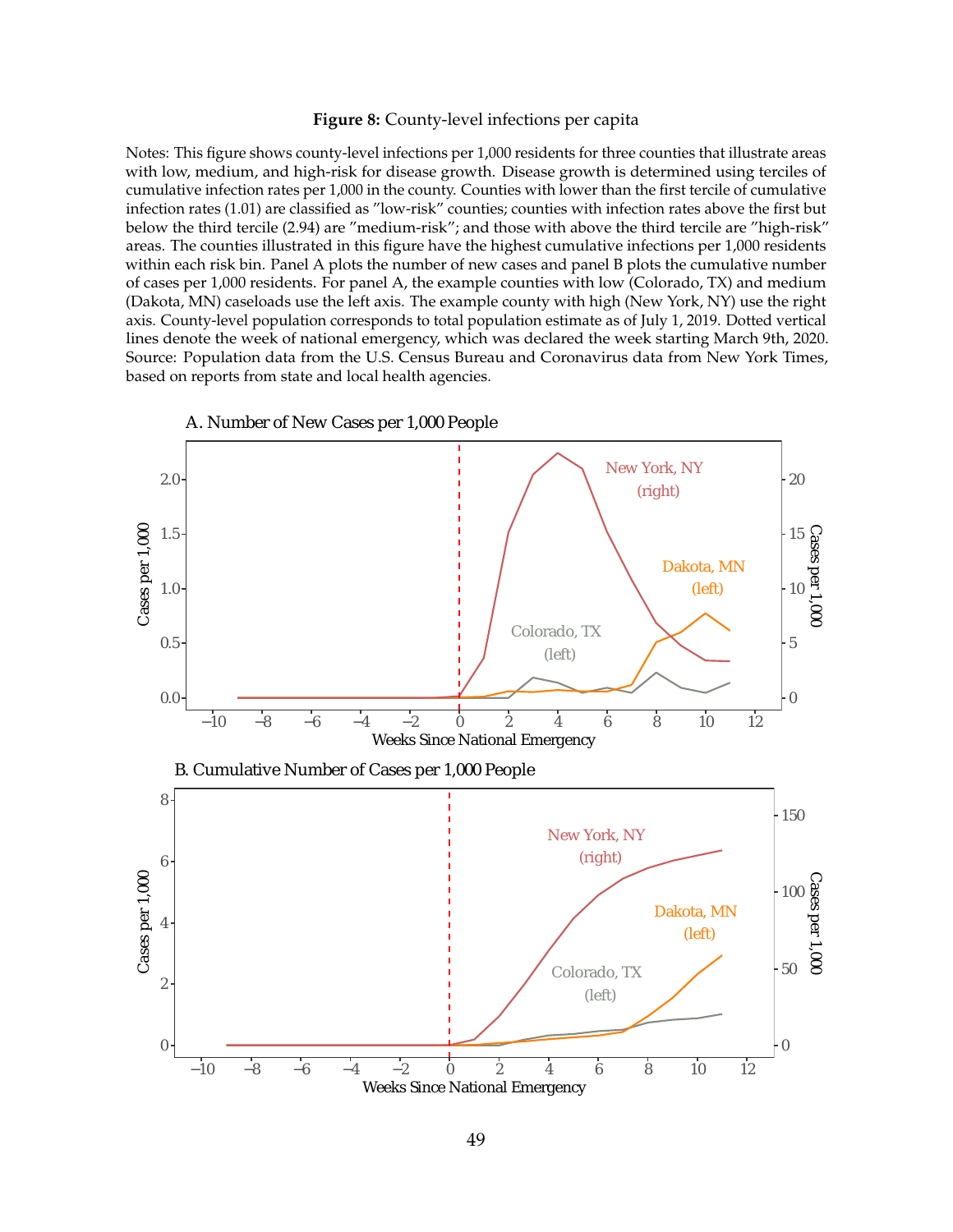<span id="page-51-0"></span>**Figure 9:** Average county-level infection rates per thousand and shelter in place by week

Notes: This figure shows the average county-level infection rates per 1,000 residents (red) and the share of states that enacted shelter in place order (black). The red line shows that the average county-level infection rates at the peak corresponds to 0.48 cases per thousand residents. The black line shows that at most 87% of states in the sample have enacted shelter in place. County-level population corresponds to total population estimate as of July 1, 2019. Source: Population data from U.S. Census and Coronavirus data from the New York Times, based on reports from state and local health agencies. NPI data from Keystone Strategy.



Average county-level infection rates per 1,000 - Share of states with shelter in place in effect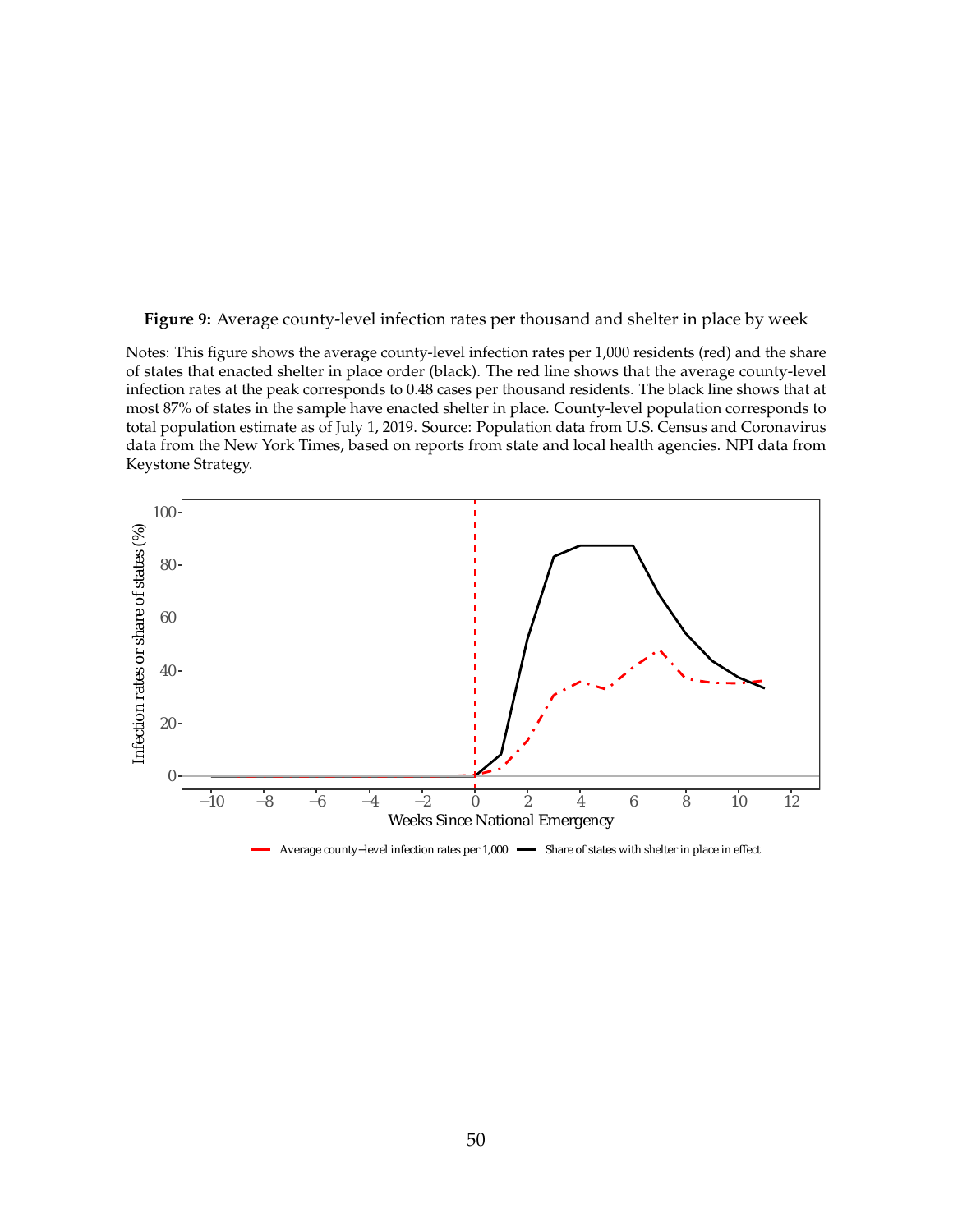<span id="page-52-0"></span>**Figure 10:** Decomposition of average changes in business outcomes and household consumption

Notes: This figure shows a decomposition of the observed decline in business outcomes and owner's consumption. Outcomes are normalized by the centered 9-week average from a year ago, and the change is defined as a percent change from its own average between January 13, 2020 and February 9, 2020 (i.e., two months before the week of national emergency). Black lines plot average weekly changes in respective outcomes. Red and blue lines plot average changes net of changes predicted by the effects of local infections and SIP on these outcomes. Specifically, we subtract predicted changes in outcomes using the estimated effects of local infections and SIP reported in columns 5 and 6 of Table [3](#page-38-0) that include time effects (blue) and do not include time effects (red):  $Y_{i,t} - \hat{\beta}_1 D_{c(i),t} - \hat{\beta}_2 1 [\text{SIP}_{s(i),t}] - \mathbb{X}_{i,t}$ . Since the combined effects of local infections and SIP on revenues, for example, are negative, the red line in panel A can be interpreted as average changes in revenues that would have prevailed in the absence of changes in infections, SIP, or other factors that correlate with infections and SIP. The gap between the black and red lines capture the effect of revenue changes explained by infections and SIP. Since the blue lines are constructed using estimates including time-effects, the gap between the blue and black lines capture the effect of local infections and SIP that is solely driven by cross-sectional differences. Dotted vertical lines denote the week of national emergency, which was declared the week starting March 9th, 2020.

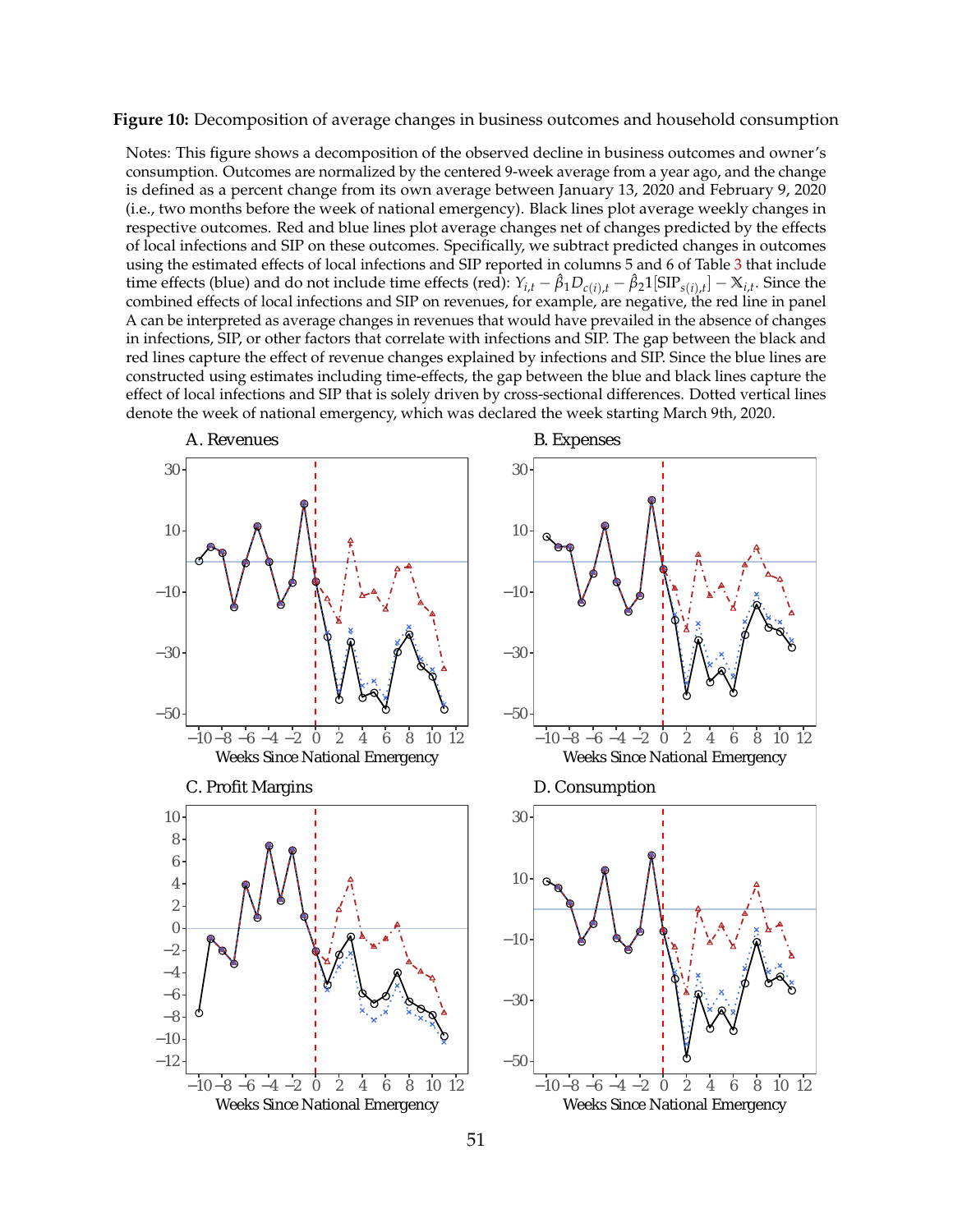<span id="page-53-0"></span>**Figure 11:** Average changes in business revenues and owners' consumption by industry performance

Notes: This figure shows average weekly changes in business revenues (blue) and owners' consumption (red) for businesses in the most and the least affected industries. Outcomes are normalized by the centered 9-week average from a year ago, and the change is defined as a percent change from its own average between January 13, 2020 and February 9, 2020 (i.e., two months before the week of national emergency). Dotted vertical lines denote the week of national emergency, which was declared the week starting March 9th, 2020. Solid lines show the average change in outcomes for the five least affected (i.e., best performing) NAICS 4-digit industries in terms of their average drop in revenues since the onset of the national emergency, and dashed lines show the average change in outcomes for the least affected (i.e., worst performing) industries. For this analysis, we restrict the sample to industries with at least 100 businesses. The least and the most affected industries are reported in Appendix Figure A.10.

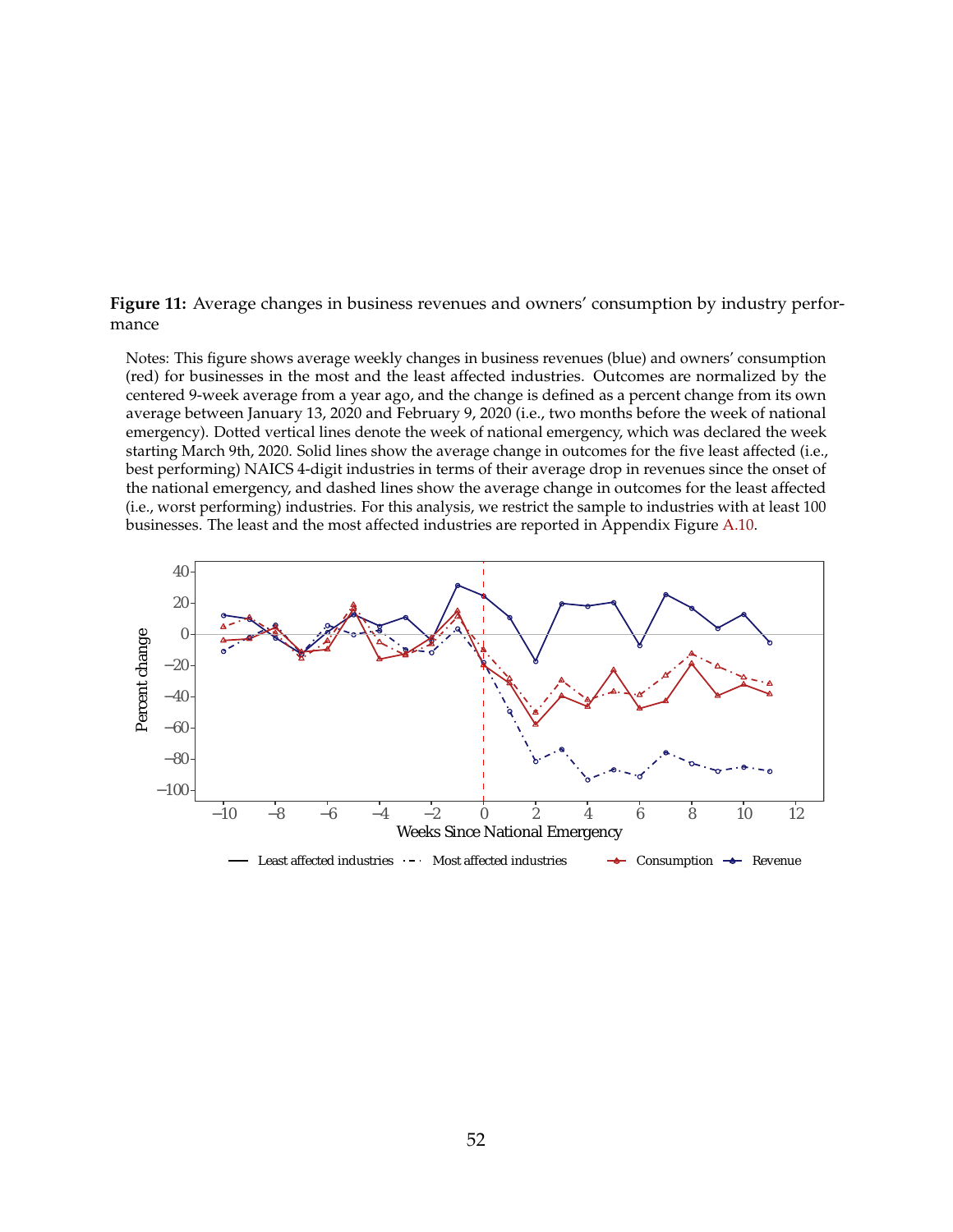**Figure 12:** Median business and owner's checking account balances from January

<span id="page-54-0"></span>Notes: This figure shows median end of month business (blue) and owner's personal (red) checking account balances. Panel A shows median dollar levels of account balances and Panel B shows median percent change in account balances since January, 2020. For panel A, owner's personal checking account balances use the left axis and business checking account balances use the right axis.



A. Median Business and Household Checking Account Balances (\$)

B. Median Change in Business and Household Checking Account Balances